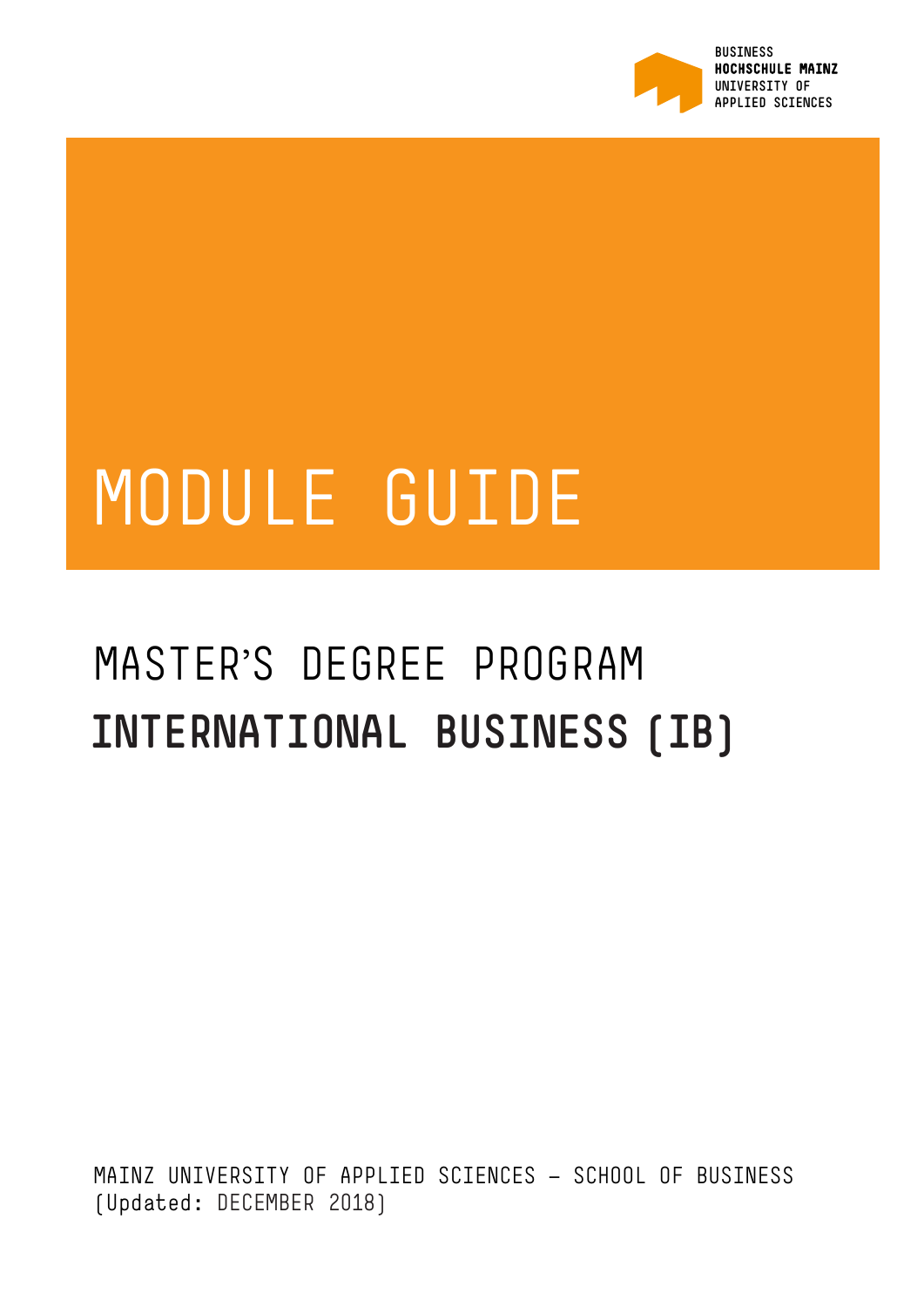

# CONTENT

#### **SEMESTER 1**

#### **SEMESTER 2**

| <b>SEMESTER 3</b> |  |
|-------------------|--|

#### **SEMESTER 4**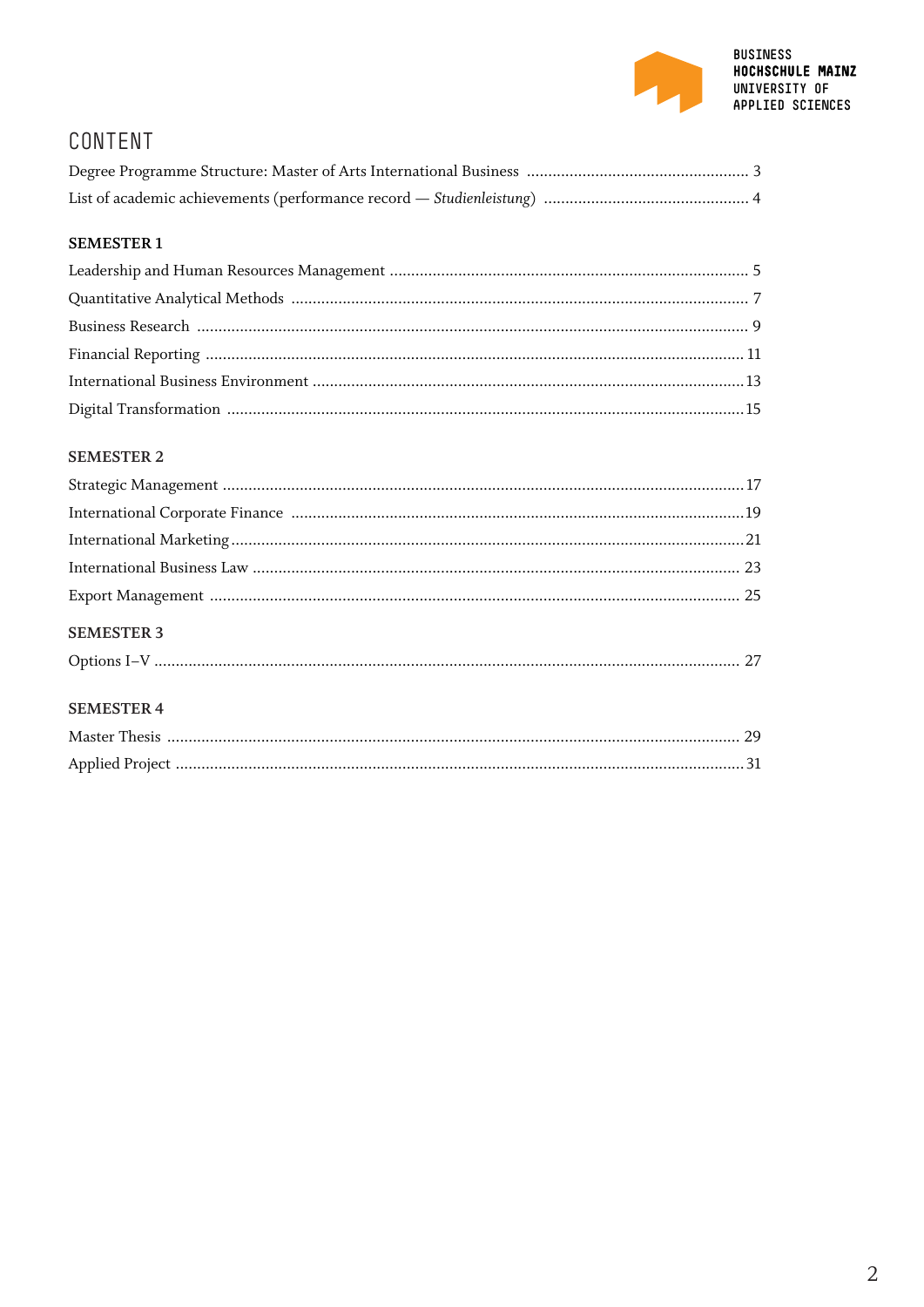

## Programme Structure of the Master of Arts International Business

### **DEGREE PROGRAMME STRUCTURE: INTERNATIONAL BUSINESS M.A.**



| Semester 1                                | Module code | Credits |
|-------------------------------------------|-------------|---------|
| Leadership and Human Resource Management  | 964-60151   |         |
| Quantitative Analytical Methods           | 964-60152   |         |
| <b>Business Research</b>                  | 964-60153   |         |
| <b>Financial Reporting</b>                | 964-60154   |         |
| <b>International Business Environment</b> | 964-60155   |         |
| Digital Transformation                    | 964-60156   |         |

| Semester 2                             | Module code | Credits |
|----------------------------------------|-------------|---------|
| Strategic Management                   | 964-60251   |         |
| <b>International Corporate Finance</b> | 964-60252   |         |
| <b>International Marketing</b>         | 964-60253   |         |
| <b>International Business Law</b>      | 964-60254   |         |
| <b>Export Management</b>               | 964-60255   |         |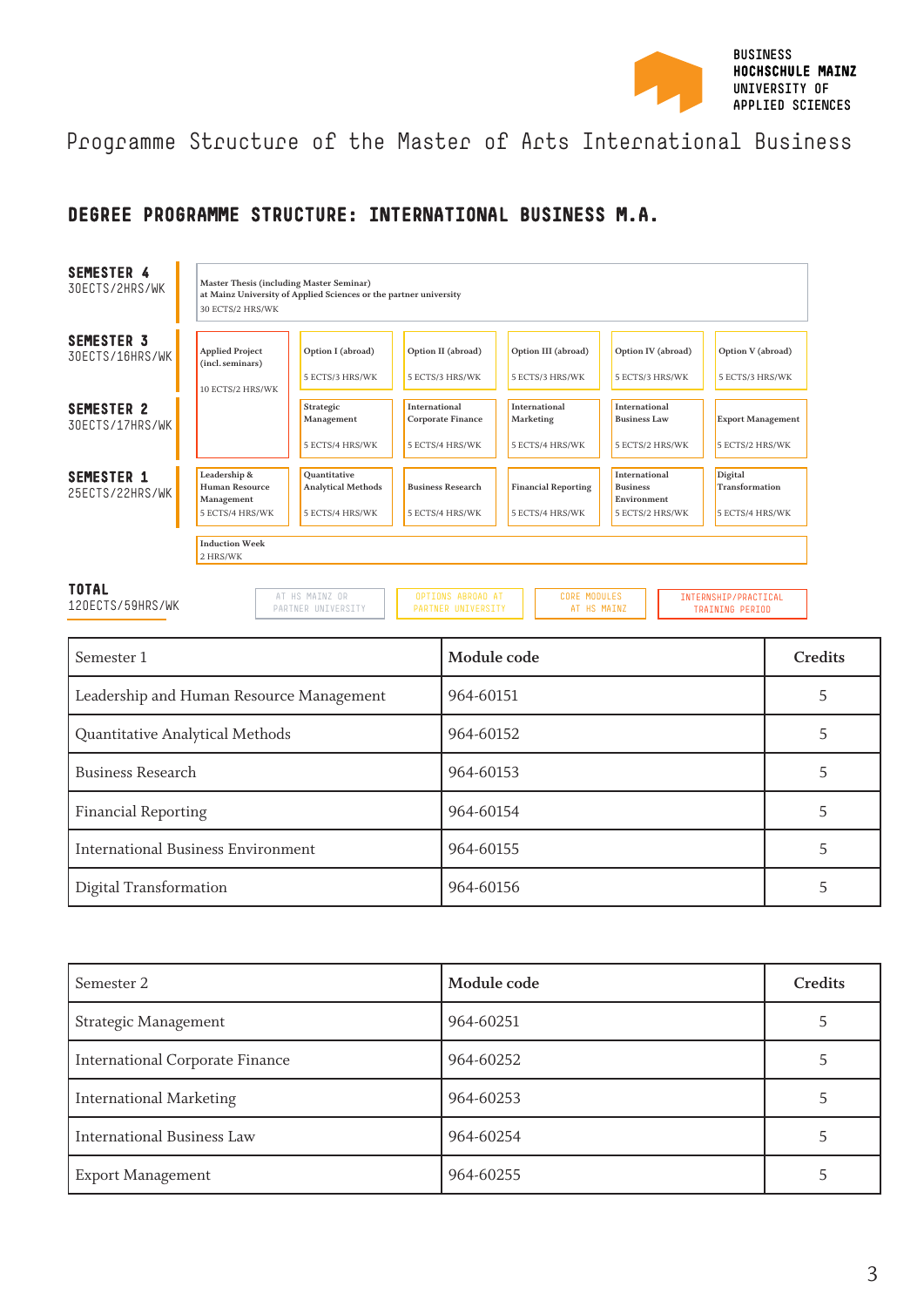

| Semester 3                         | Module code | Credits |
|------------------------------------|-------------|---------|
| Option I (at Partner University)   | 964-60301   |         |
| Option II (at Partner University)  | 964-60302   |         |
| Option III (at Partner University) | 964-60303   |         |
| Option VI (at Partner University)  | 964-60304   |         |
| Option V (at Partner University)   | 964-60305   |         |

| Module code<br>Semester 4 |           | Credits |  |
|---------------------------|-----------|---------|--|
| Master Thesis             | 964-60451 | 30      |  |

# List of academic achievements (performance record — Studienleistung)

| Semester 1-4    | Code      | Credits |
|-----------------|-----------|---------|
| Applied Project | 964-60380 | 10      |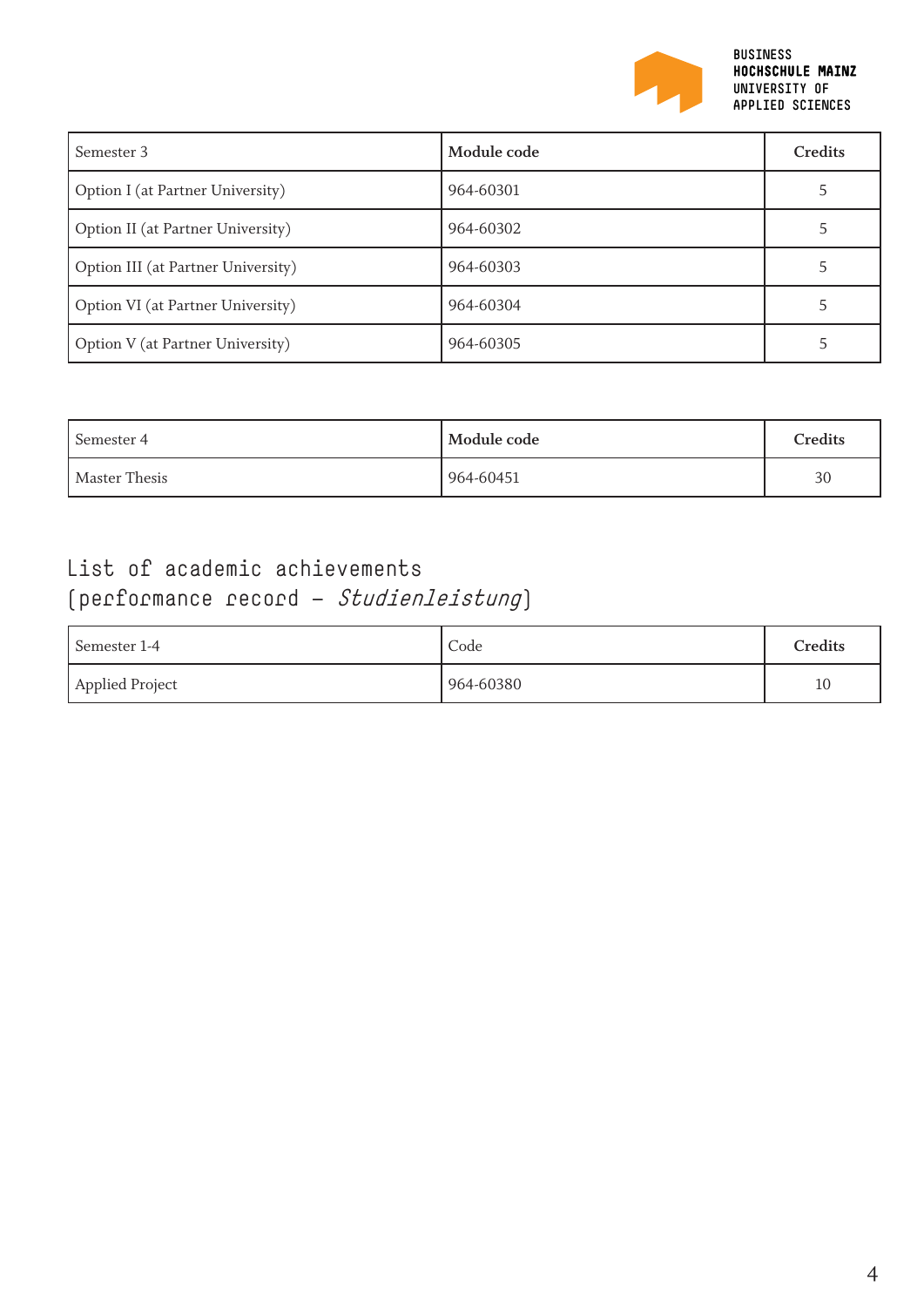

| Leadership and Human Resource Management |                                                                                                                                                                                                                             |                                                                                |             |                          |                    |                                                                                                              |                    |            |
|------------------------------------------|-----------------------------------------------------------------------------------------------------------------------------------------------------------------------------------------------------------------------------|--------------------------------------------------------------------------------|-------------|--------------------------|--------------------|--------------------------------------------------------------------------------------------------------------|--------------------|------------|
|                                          | Workload<br>Module code<br><b>ECTS Credits</b><br>Degree                                                                                                                                                                    |                                                                                |             | <b>Frequency offered</b> |                    | <b>Duration</b>                                                                                              |                    |            |
| 964-60151                                |                                                                                                                                                                                                                             | 150 hrs                                                                        | 5           | programme<br>semester    |                    | once per year (winter)                                                                                       |                    | 1 semester |
|                                          |                                                                                                                                                                                                                             |                                                                                |             | 1                        |                    |                                                                                                              |                    |            |
|                                          |                                                                                                                                                                                                                             | Module coordinators: Prof. Dr. Susanne Rank; Prof. Dr. Michael Christ          |             |                          |                    |                                                                                                              |                    |            |
| $\mathbf{1}$                             | Class                                                                                                                                                                                                                       |                                                                                | Class hours |                          | Out-of-class study |                                                                                                              | Planned group size |            |
|                                          | Leadership and HRM                                                                                                                                                                                                          |                                                                                | 60          |                          | 90                 |                                                                                                              | 30 students        |            |
| 2                                        |                                                                                                                                                                                                                             | Learning outcomes/ skills                                                      |             |                          |                    |                                                                                                              |                    |            |
|                                          |                                                                                                                                                                                                                             | Knowing and understanding                                                      |             |                          |                    |                                                                                                              |                    |            |
|                                          |                                                                                                                                                                                                                             |                                                                                |             |                          |                    | Students understand the interrelationship of leadership, organisational behaviour & change, and economic     |                    |            |
|                                          |                                                                                                                                                                                                                             |                                                                                |             |                          |                    | success. They know theories of human interactions and broaden their view of management by adding             |                    |            |
|                                          |                                                                                                                                                                                                                             | components of organisational psychology.                                       |             |                          |                    |                                                                                                              |                    |            |
|                                          | Applying                                                                                                                                                                                                                    |                                                                                |             |                          |                    |                                                                                                              |                    |            |
|                                          |                                                                                                                                                                                                                             | They are able to apply the standard theories to stylised and real-world cases. |             |                          |                    |                                                                                                              |                    |            |
|                                          |                                                                                                                                                                                                                             | Analysing and evaluating                                                       |             |                          |                    |                                                                                                              |                    |            |
|                                          |                                                                                                                                                                                                                             |                                                                                |             |                          |                    | They are able to analyse cases from the international company world and apply their knowledge of theories to |                    |            |
|                                          | organisational problems. They are able to critically assess different methods of problem solutions.                                                                                                                         |                                                                                |             |                          |                    |                                                                                                              |                    |            |
|                                          | Transferring, generating and developing                                                                                                                                                                                     |                                                                                |             |                          |                    |                                                                                                              |                    |            |
|                                          | They are able to transfer their knowledge and analytical tools to unknown cases in changing environments.                                                                                                                   |                                                                                |             |                          |                    |                                                                                                              |                    |            |
|                                          | They are able to use this capacity for deducting hypotheses for student research projects.                                                                                                                                  |                                                                                |             |                          |                    |                                                                                                              |                    |            |
|                                          | Broadening vs. deepening                                                                                                                                                                                                    |                                                                                |             |                          |                    |                                                                                                              |                    |            |
|                                          | As most of the students have not become familiar with behavioural psychology during their Bachelor studies,                                                                                                                 |                                                                                |             |                          |                    |                                                                                                              |                    |            |
|                                          | this module broadens the students' view of managerial processes. By applying the newly acquired knowledge to                                                                                                                |                                                                                |             |                          |                    |                                                                                                              |                    |            |
|                                          | cases, it then deepens the students' knowledge.                                                                                                                                                                             |                                                                                |             |                          |                    |                                                                                                              |                    |            |
|                                          | Social skills                                                                                                                                                                                                               |                                                                                |             |                          |                    |                                                                                                              |                    |            |
|                                          | They develop their capacity to work in cross-cultural teams and to present the working results of the team.                                                                                                                 |                                                                                |             |                          |                    |                                                                                                              |                    |            |
|                                          | They develop the ability to support the problem-solving capability of other team members. As they must                                                                                                                      |                                                                                |             |                          |                    |                                                                                                              |                    |            |
|                                          | prepare team presentations, conflicts in working teams, in particular cross-cultural conflicts, may occur. So,<br>the students must develop strategies of conflict management and, in addition, discuss and reflect the own |                                                                                |             |                          |                    |                                                                                                              |                    |            |
|                                          | behaviour in a paper. In extreme cases, the conflict may be "escalated" and discussed and solved with the                                                                                                                   |                                                                                |             |                          |                    |                                                                                                              |                    |            |
|                                          |                                                                                                                                                                                                                             | support of the professor.                                                      |             |                          |                    |                                                                                                              |                    |            |
|                                          | Self-management                                                                                                                                                                                                             |                                                                                |             |                          |                    |                                                                                                              |                    |            |
|                                          |                                                                                                                                                                                                                             |                                                                                |             |                          |                    | They train their capabilities of self-management and learn to reflect their own contribution to the team     |                    |            |
|                                          | success.                                                                                                                                                                                                                    |                                                                                |             |                          |                    |                                                                                                              |                    |            |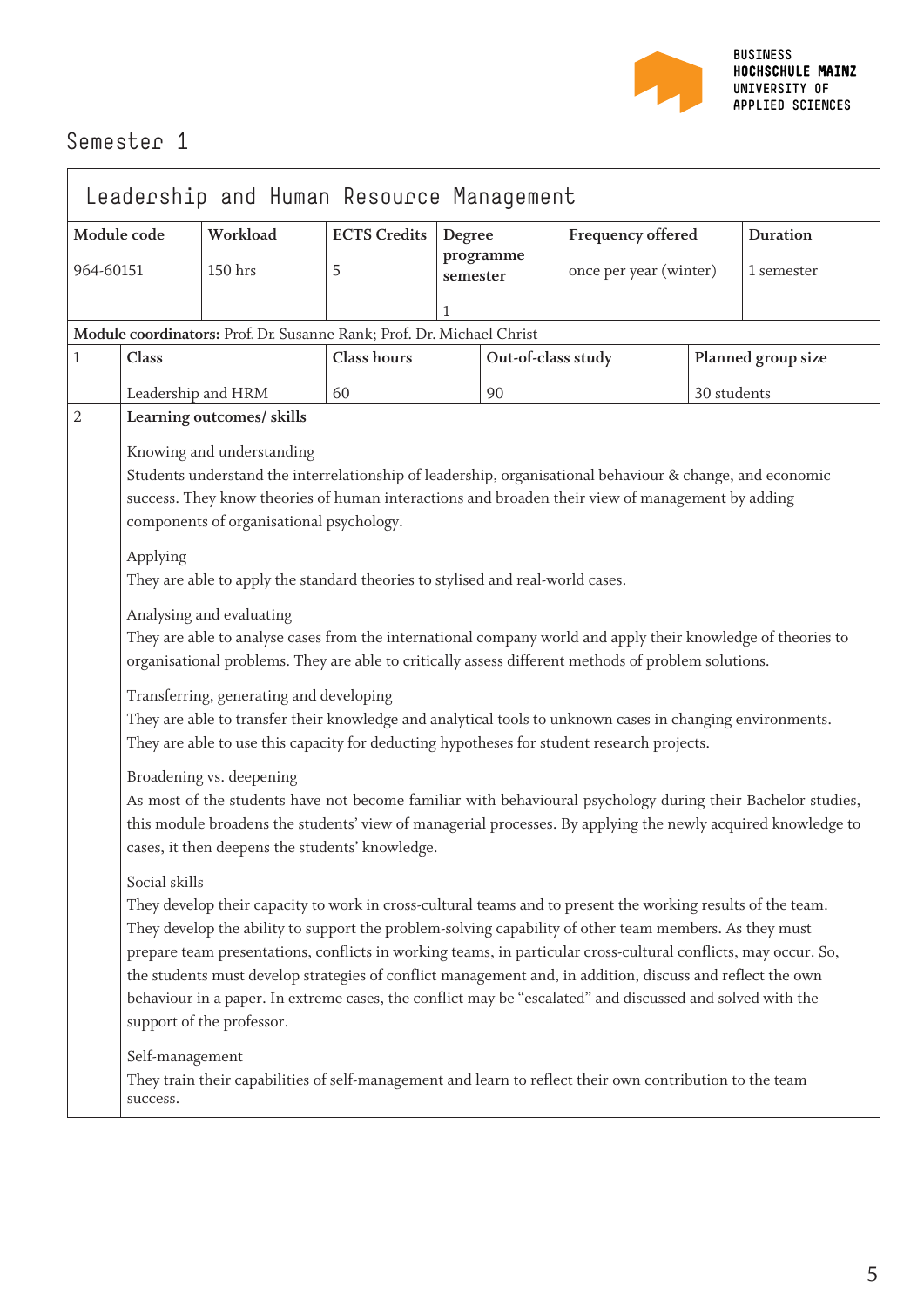

| 3  | Contents                                                                                                          |
|----|-------------------------------------------------------------------------------------------------------------------|
|    | Introduction to Leadership and HRM                                                                                |
|    | The individual in the organisation incl. intercultural differences in work motivation                             |
|    | Leadership (effective leadership behaviour, transformational leadership, ethical leadership)                      |
|    | <b>International HRM</b>                                                                                          |
|    | Cross-Cultural Management (for example: recruiting and selection in international companies; talent               |
|    | management; expatriation as leadership development)                                                               |
|    | Organisational culture<br>Team development in global companies                                                    |
|    | Diversity management                                                                                              |
|    |                                                                                                                   |
| 4  | Form(s) of teaching                                                                                               |
|    | Seminar-style class, teamwork on assigned case studies, own research on companies to be presented in class.       |
| 5  | Prerequisites                                                                                                     |
|    | none                                                                                                              |
| 6  | <b>Attendance requirements</b>                                                                                    |
|    | Students are supposed to participate actively in class; no formal attendance policy is applied.                   |
| 7  | Forms of assessment                                                                                               |
|    |                                                                                                                   |
|    | Presentation (60%) and reflection paper (40%)                                                                     |
| 8  | Requirements for receiving credits                                                                                |
|    | Fulfil requirements of the assessment described above                                                             |
| 9  | Use of the module (open to students of other Master programmes)                                                   |
|    | The module is open to Erasmus students and students of the German-Argentine Master programme (MA.AA) -            |
|    | subject to class size limitations                                                                                 |
| 10 | Relative weight for the final grade                                                                               |
|    | 5 of 110                                                                                                          |
| 11 | <b>Further information</b>                                                                                        |
|    | Type of reading assignment:                                                                                       |
|    | Students are required to use standard textbooks (for example Yukl) and journal articles. Seminal journal articles |
|    | are recommended for reading. In addition, students are provided with a list of journals and encouraged to own     |
|    | literature research. A detailed list of reading assignments is provided in the syllabus.                          |
|    |                                                                                                                   |
|    | A significant part of the learning process is based on assigned case studies.                                     |
|    |                                                                                                                   |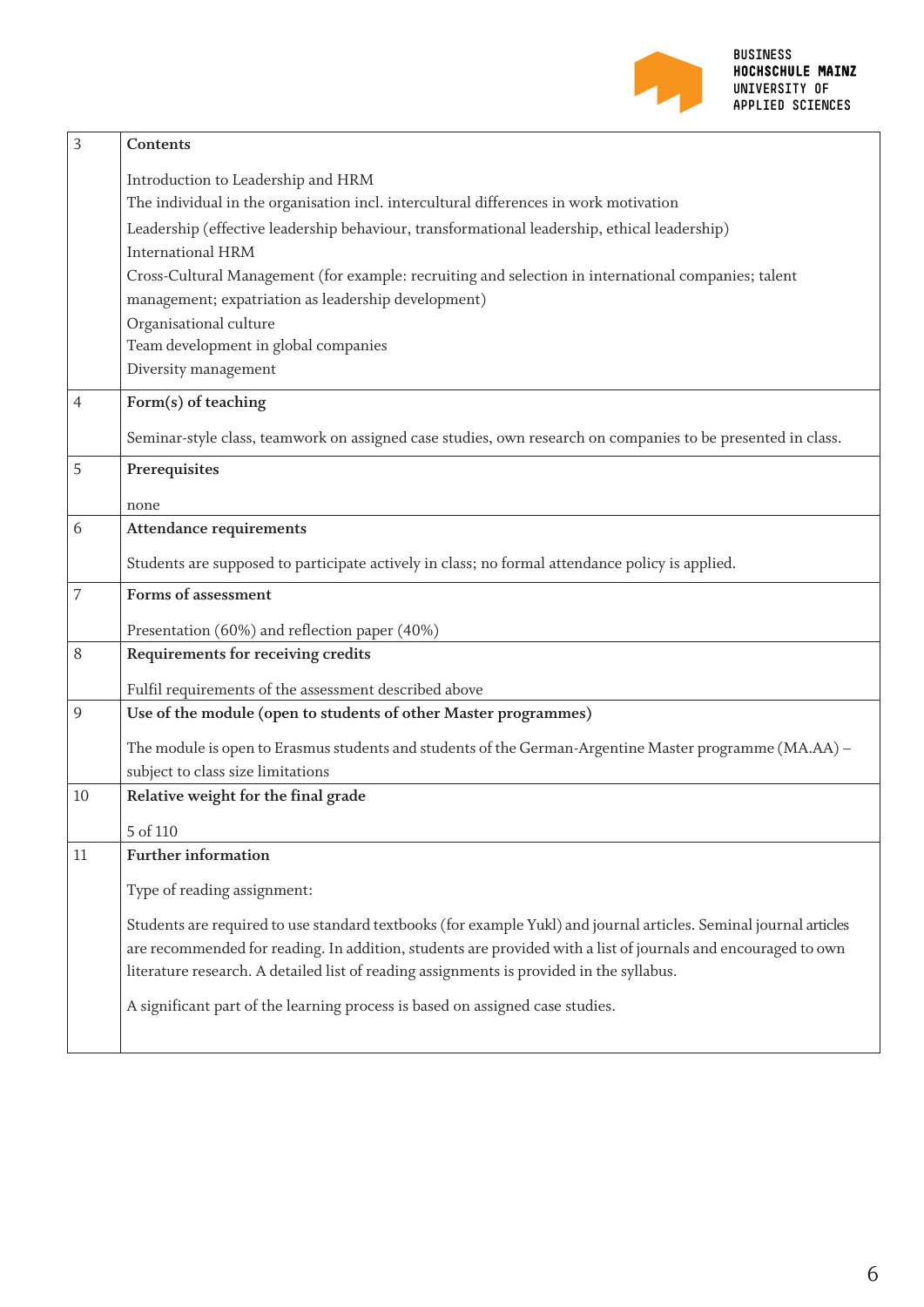

| Quantitative Analytical Methods |                                                                                                                                                                                                                                                                                                                                                                                                                                                                                                                                                                                                                                                                                                                                                                                                                                                                                                                                                                                                                                      |                                                                                                                                                 |                    |               |                    |                        |                                                                                                                                                                                                                                  |                 |
|---------------------------------|--------------------------------------------------------------------------------------------------------------------------------------------------------------------------------------------------------------------------------------------------------------------------------------------------------------------------------------------------------------------------------------------------------------------------------------------------------------------------------------------------------------------------------------------------------------------------------------------------------------------------------------------------------------------------------------------------------------------------------------------------------------------------------------------------------------------------------------------------------------------------------------------------------------------------------------------------------------------------------------------------------------------------------------|-------------------------------------------------------------------------------------------------------------------------------------------------|--------------------|---------------|--------------------|------------------------|----------------------------------------------------------------------------------------------------------------------------------------------------------------------------------------------------------------------------------|-----------------|
| Module code                     |                                                                                                                                                                                                                                                                                                                                                                                                                                                                                                                                                                                                                                                                                                                                                                                                                                                                                                                                                                                                                                      | Workload                                                                                                                                        | <b>Credits</b>     |               | Degree programme   | Frequency offered      |                                                                                                                                                                                                                                  | <b>Duration</b> |
| 964-60152                       |                                                                                                                                                                                                                                                                                                                                                                                                                                                                                                                                                                                                                                                                                                                                                                                                                                                                                                                                                                                                                                      | 150 hrs                                                                                                                                         | 5                  | semester<br>1 |                    | once per year (winter) |                                                                                                                                                                                                                                  | 1 semester      |
|                                 |                                                                                                                                                                                                                                                                                                                                                                                                                                                                                                                                                                                                                                                                                                                                                                                                                                                                                                                                                                                                                                      | Module coordinator: Prof. Dr. Daniel Porath                                                                                                     |                    |               |                    |                        |                                                                                                                                                                                                                                  |                 |
| 1                               | Class                                                                                                                                                                                                                                                                                                                                                                                                                                                                                                                                                                                                                                                                                                                                                                                                                                                                                                                                                                                                                                |                                                                                                                                                 | <b>Class hours</b> |               | Out-of-class study |                        | Planned group size                                                                                                                                                                                                               |                 |
|                                 | Methods                                                                                                                                                                                                                                                                                                                                                                                                                                                                                                                                                                                                                                                                                                                                                                                                                                                                                                                                                                                                                              | Quantitative Analytical                                                                                                                         | 60                 |               | 90                 |                        | 30 students                                                                                                                                                                                                                      |                 |
| 2                               |                                                                                                                                                                                                                                                                                                                                                                                                                                                                                                                                                                                                                                                                                                                                                                                                                                                                                                                                                                                                                                      | Learning outcomes/ skills                                                                                                                       |                    |               |                    |                        |                                                                                                                                                                                                                                  |                 |
|                                 | Knowing and understanding<br>Students know tools of intermediate mathematics and statistics. They understand the tools' theoretical back-<br>ground. They become familiar with standard analytical software, such as STATA.<br>Applying<br>They are able to apply these tools to standard questions in economic research.<br>Analysing and evaluating<br>They are able to analyse empirical data by using these tools and evaluate the results of a quantitative analysis.<br>They are able to assess the appropriateness of the statistical research tool for different type of research questions.<br>Transferring, generating and developing<br>They are able to use this capacity for deducting and testing hypotheses in student research projects.<br>Broadening vs. deepening<br>As most of the students have already become familiar with statistical tools during their bachelor studies, this<br>module deepens their knowledge and increases their capacity of applying it to student research projects.<br>Social skills |                                                                                                                                                 |                    |               |                    |                        | They may develop their capacity to work in cross-cultural teams by helping each other in exercises. Some of them<br>may even develop/train leadership skills when supporting fellow students in their learning process. However, |                 |
|                                 | Self-management                                                                                                                                                                                                                                                                                                                                                                                                                                                                                                                                                                                                                                                                                                                                                                                                                                                                                                                                                                                                                      | the module does not focus on developing social competence.                                                                                      |                    |               |                    |                        |                                                                                                                                                                                                                                  |                 |
|                                 |                                                                                                                                                                                                                                                                                                                                                                                                                                                                                                                                                                                                                                                                                                                                                                                                                                                                                                                                                                                                                                      | Similarly, the training of self-management does not go beyond the "standard" necessities of preparing for class,<br>exercises and examinations. |                    |               |                    |                        |                                                                                                                                                                                                                                  |                 |
| 3                               | Contents                                                                                                                                                                                                                                                                                                                                                                                                                                                                                                                                                                                                                                                                                                                                                                                                                                                                                                                                                                                                                             |                                                                                                                                                 |                    |               |                    |                        |                                                                                                                                                                                                                                  |                 |
|                                 | Introduction to statistical software (such as STATA)<br><b>Descriptive Statistics</b><br>Random Variables and their Distributions<br>Sampling, Estimation and Hypothesis Testing<br>The Comparison of Two or More Populations (such as Comparing Two Means, Chi-Square Test, Analysis of Variance)<br>Logistic Regression                                                                                                                                                                                                                                                                                                                                                                                                                                                                                                                                                                                                                                                                                                            |                                                                                                                                                 |                    |               |                    |                        |                                                                                                                                                                                                                                  |                 |
| $\overline{4}$                  | Form(s) of teaching                                                                                                                                                                                                                                                                                                                                                                                                                                                                                                                                                                                                                                                                                                                                                                                                                                                                                                                                                                                                                  |                                                                                                                                                 |                    |               |                    |                        |                                                                                                                                                                                                                                  |                 |
|                                 |                                                                                                                                                                                                                                                                                                                                                                                                                                                                                                                                                                                                                                                                                                                                                                                                                                                                                                                                                                                                                                      | Seminar-style class; case studies to be worked on individually and in small teams.                                                              |                    |               |                    |                        |                                                                                                                                                                                                                                  |                 |
| 5                               | Prerequisites                                                                                                                                                                                                                                                                                                                                                                                                                                                                                                                                                                                                                                                                                                                                                                                                                                                                                                                                                                                                                        |                                                                                                                                                 |                    |               |                    |                        |                                                                                                                                                                                                                                  |                 |
|                                 | none                                                                                                                                                                                                                                                                                                                                                                                                                                                                                                                                                                                                                                                                                                                                                                                                                                                                                                                                                                                                                                 |                                                                                                                                                 |                    |               |                    |                        |                                                                                                                                                                                                                                  |                 |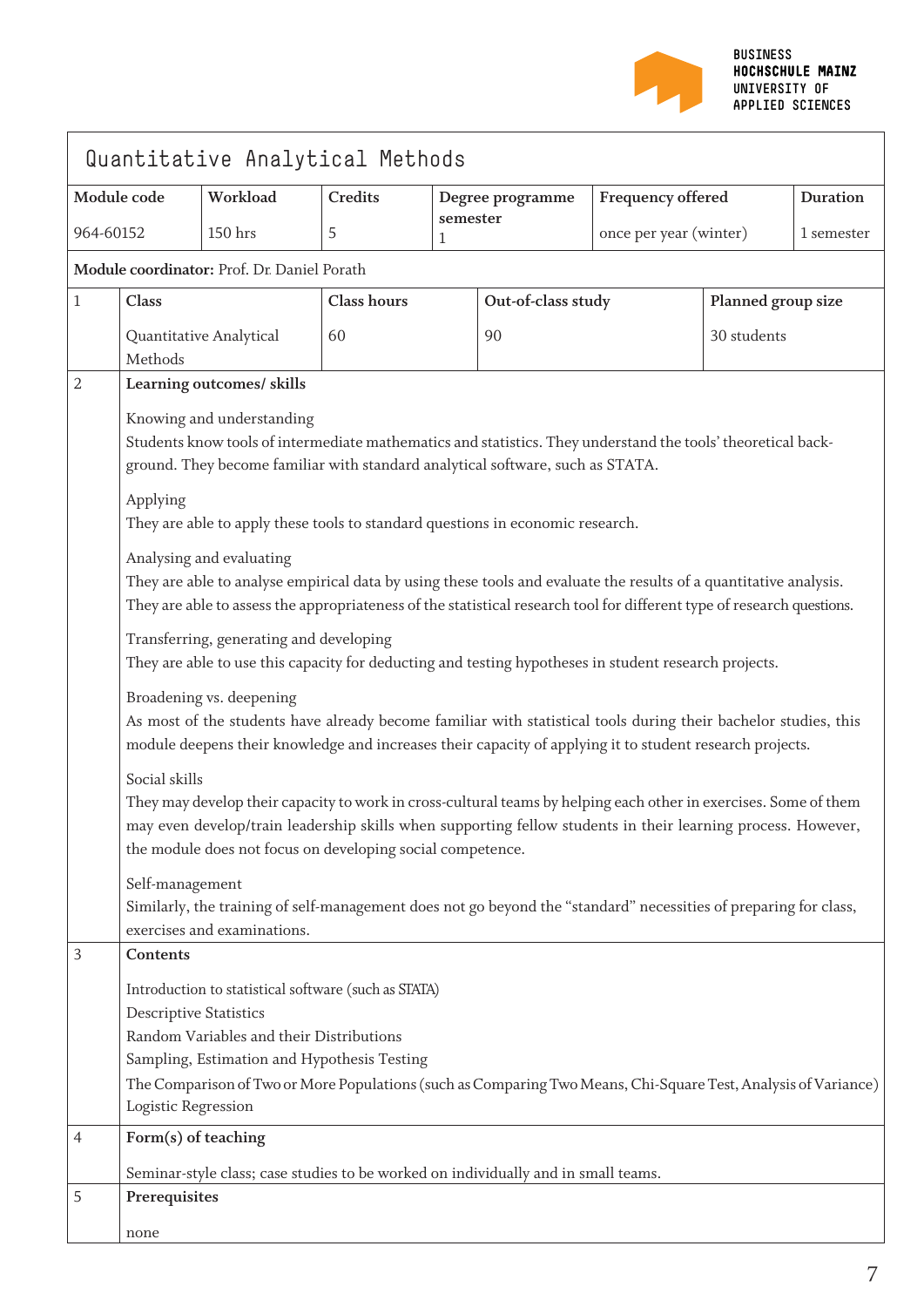

| 6              | <b>Attendance requirements</b>                                                                                      |
|----------------|---------------------------------------------------------------------------------------------------------------------|
|                | Students are supposed to participate actively in class; no formal attendance policy is applied.                     |
| $\overline{7}$ | Forms of assessment                                                                                                 |
|                | Written examination (120 minutes)                                                                                   |
| 8              | Requirements for receiving credits                                                                                  |
|                | Pass the examination                                                                                                |
| 9              | Use of the module (open to students of other Master programmes)                                                     |
|                | The module is open to Erasmus students and students of the German-Argentine Master programme (MA.AA) -              |
|                | subject to class size limitations                                                                                   |
| 10             | Relative weight for the final grade                                                                                 |
|                | 5 of 110                                                                                                            |
| 11             | <b>Further information</b>                                                                                          |
|                | Type of reading assignment:                                                                                         |
|                | Students are required to use a standard textbook (for example Keller, Gerald / Gaciu, Nicoleta, Managerial          |
|                | Statistics, Southwestern Cengage). In addition, students are provided with exercises and case studies to            |
|                | which they apply the tools. A detailed list of reading assignments is provided in the syllabus.                     |
|                | A significant part of the learning process is based on assigned case studies; the module focuses on the application |
|                | of the tools. A deeper understanding of mathematical theory is not intended.                                        |
|                | In some parts of the seminars, reference to the Business Research module (60153) is made.                           |
|                |                                                                                                                     |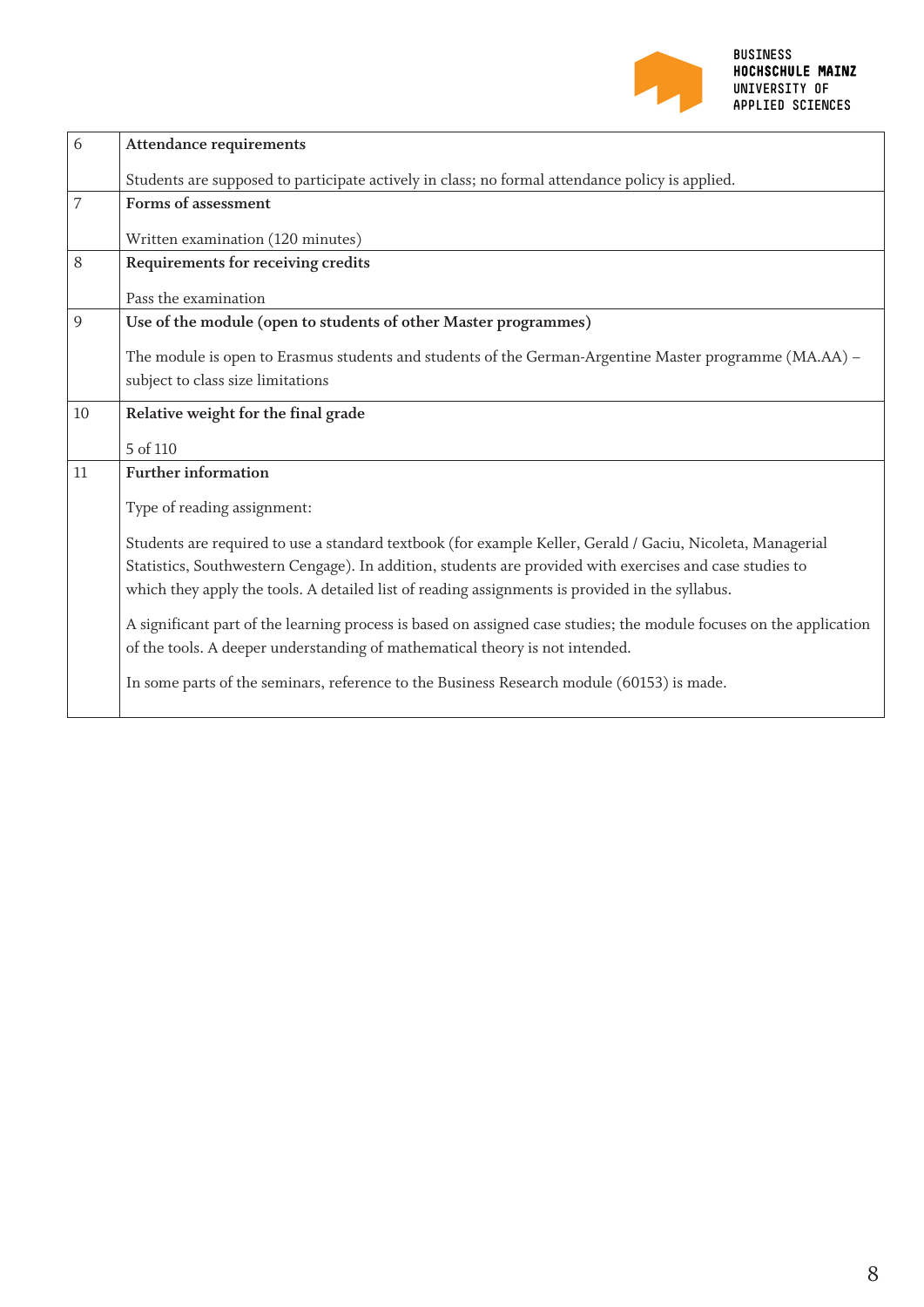

|                | Workload<br>Module code                   |                                                                     | <b>Credits</b>                                                                                                                                                                                                                                                                                                                                                                                                                                                                                                                                                                                                                                                                                                                                                               | semester     | Degree programme   | Frequency<br>offered    | <b>Duration</b> |                    |
|----------------|-------------------------------------------|---------------------------------------------------------------------|------------------------------------------------------------------------------------------------------------------------------------------------------------------------------------------------------------------------------------------------------------------------------------------------------------------------------------------------------------------------------------------------------------------------------------------------------------------------------------------------------------------------------------------------------------------------------------------------------------------------------------------------------------------------------------------------------------------------------------------------------------------------------|--------------|--------------------|-------------------------|-----------------|--------------------|
| 964-60153      |                                           | 150 hrs                                                             | 5                                                                                                                                                                                                                                                                                                                                                                                                                                                                                                                                                                                                                                                                                                                                                                            | $\mathbf{1}$ |                    | once a year<br>(winter) |                 | 1 semester         |
|                |                                           |                                                                     | Module coordinators: Prof. Dr. Ulrich Schüle; Prof. Dr. Stephanie Swartz                                                                                                                                                                                                                                                                                                                                                                                                                                                                                                                                                                                                                                                                                                     |              |                    |                         |                 |                    |
| $\mathbf{1}$   | Class                                     |                                                                     | <b>Class hours</b>                                                                                                                                                                                                                                                                                                                                                                                                                                                                                                                                                                                                                                                                                                                                                           |              | Out-of-class study |                         |                 | Planned group size |
|                | - Business Research<br>- Academic Writing |                                                                     | 60                                                                                                                                                                                                                                                                                                                                                                                                                                                                                                                                                                                                                                                                                                                                                                           |              | 90                 |                         |                 | 30 students        |
| $\overline{2}$ |                                           | Learning outcomes/ skills                                           |                                                                                                                                                                                                                                                                                                                                                                                                                                                                                                                                                                                                                                                                                                                                                                              |              |                    |                         |                 |                    |
|                | Applying                                  | Knowing and understanding                                           | Students know different research philosophies (for example positivism, constructivism, interpretivism),<br>research methodologies (for example experimental design, survey, content analysis, action research), and data<br>collection methods (for example observation, questionnaires, interviews, focus groups). They understand how<br>they are related to each other. They know and understand basic tools of critical reading and academic writing.<br>They under-stand the ethical principles of academic work.<br>They apply their knowledge to exercises and cases, which help to develop an understanding of how to organise                                                                                                                                       |              |                    |                         |                 |                    |
|                | a research project.                       | Analysing and evaluating<br>Transferring, generating and developing | They analyse texts and research designs and develop the ability of critically assessing them.                                                                                                                                                                                                                                                                                                                                                                                                                                                                                                                                                                                                                                                                                |              |                    |                         |                 |                    |
|                |                                           |                                                                     | They transfer the evaluation of assigned designs to own possible research questions and develop research<br>objectives from the research question. They critically develop a research plan for a Master thesis, based on a<br>theoretical and methodological framework. They evaluate the appropriateness of different methodologies in<br>the context of the research question and objectives, critically discuss the necessities and limitations of<br>triangulation, and finally decide which research design they will present in their individual research proposal.<br>Insofar, this also con-tributes to enhancing their decision-making skills. They create and present a research<br>proposal, which integrates all critical elements of business research methods. |              |                    |                         |                 |                    |
|                |                                           | Broadening vs. deepening                                            | The module first broadens the students' knowledge as most of them have never discussed methodological<br>issues of empirical research - at least not at an intermediate level. In the course of application, they deepen<br>their knowledge. Therefore, all students have an overview of different data collection methods; each of them<br>then focuses onone of them, going much beyond the standard lecture contents.                                                                                                                                                                                                                                                                                                                                                     |              |                    |                         |                 |                    |
|                | Social skills<br>empathy.                 |                                                                     | When presenting their own research ideas, they develop their rhetorical skills while presenting ideas to an<br>academic public and defending their ideas in a small discussion group. As audience, they learn to appraise and<br>criticise the ideas in academically accepted forms. As exercises and mini-cases are to be elaborated in small,<br>multicultural teams, they further increase their capability of working in teams; moreover, they develop                                                                                                                                                                                                                                                                                                                   |              |                    |                         |                 |                    |
|                | Self-management<br>writing.               |                                                                     | They train their media literacy, their capability to set milestones for a project and train their skills in academic                                                                                                                                                                                                                                                                                                                                                                                                                                                                                                                                                                                                                                                         |              |                    |                         |                 |                    |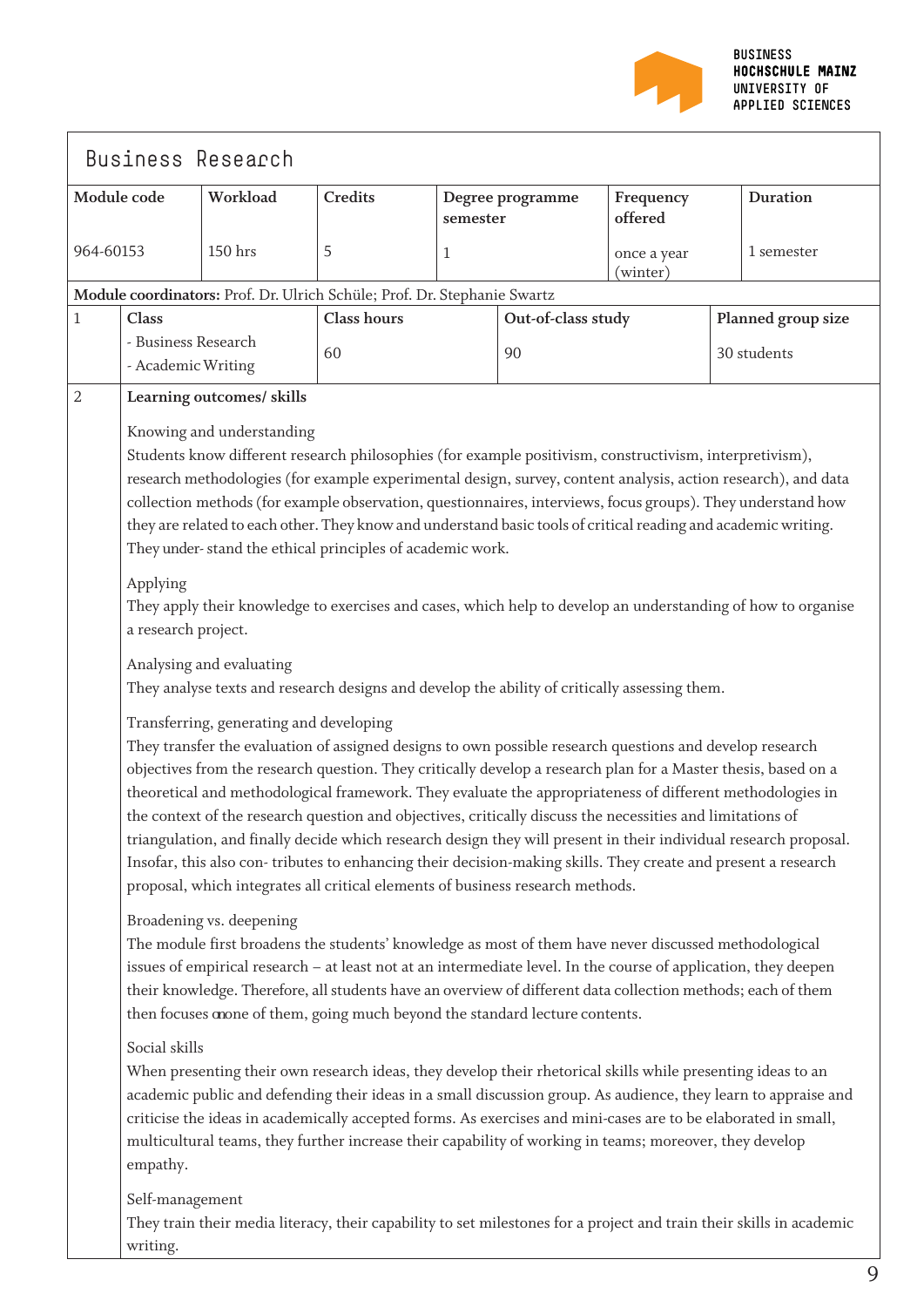

| $\overline{3}$   | Contents                                                                                                                                                                                                                         |
|------------------|----------------------------------------------------------------------------------------------------------------------------------------------------------------------------------------------------------------------------------|
|                  | Research Idea, Research Question, and Research Objectives; Fundamental Research Philosophies                                                                                                                                     |
|                  | Reviewing the Literature, Critical Reading, and Theoretical Framework                                                                                                                                                            |
|                  | Research Methodology and Design: Overview                                                                                                                                                                                        |
|                  | Research Methodology and Design: Econometric Analysis Based on Existing Data                                                                                                                                                     |
|                  | Sampling and Data Collection Methods: Overview                                                                                                                                                                                   |
|                  | Selected Data Collection Methods: Secondary Data and Documentary Analysis                                                                                                                                                        |
|                  | Selected Data Collection Methods: Observation                                                                                                                                                                                    |
|                  | Selected Data Collection Methods: Interviews                                                                                                                                                                                     |
|                  | Selected Data Collection Methods: Questionnaires                                                                                                                                                                                 |
|                  | Data Management and Coding                                                                                                                                                                                                       |
|                  | Writing a Research Proposal   Writing an Essay / Discussion Paper                                                                                                                                                                |
|                  | Writing a Master Thesis                                                                                                                                                                                                          |
|                  | Ethics in Research                                                                                                                                                                                                               |
| $\overline{4}$   | Form(s) of teaching                                                                                                                                                                                                              |
|                  | Seminar-style class; team work on assigned case studies; own literature research                                                                                                                                                 |
| 5                | Prerequisites                                                                                                                                                                                                                    |
|                  | none                                                                                                                                                                                                                             |
| 6                | <b>Attendance requirements</b>                                                                                                                                                                                                   |
|                  | Students are supposed to participate actively in class; no formal attendance policy is applied                                                                                                                                   |
| $\boldsymbol{7}$ | Forms of assessment                                                                                                                                                                                                              |
|                  | Students develop a research question and submit an extended research proposal at the end of the semester.                                                                                                                        |
| $8\,$            | Requirements for receiving credits                                                                                                                                                                                               |
|                  | Fulfil requirements of the assessment described above                                                                                                                                                                            |
| 9                | Use of the module (open to students of other Master programmes)                                                                                                                                                                  |
|                  | The module is open to Erasmus students and students of the German-Argentine Master programme (MA.AA) -                                                                                                                           |
|                  | subject to class size limitations                                                                                                                                                                                                |
| 10               | Relative weight for the final grade                                                                                                                                                                                              |
|                  | 5 of 110                                                                                                                                                                                                                         |
| 11               | <b>Further information</b>                                                                                                                                                                                                       |
|                  | Type of reading assignment:                                                                                                                                                                                                      |
|                  |                                                                                                                                                                                                                                  |
|                  | Students are required to use standard text books (for example Quinlan; Zygmunt) and specialised literature on<br>each week's topics. They are provided with an extended list of books and articles in handbooks on international |
|                  | business research - with a focus on qualitative research. Moreover, books and guidelines for academic writing                                                                                                                    |
|                  | in English are made available. A detailed list of reading assignments is provided in the syllabus. Students may                                                                                                                  |
|                  | use this extended list of recommended reading when starting their own research project in higher semesters.                                                                                                                      |
|                  |                                                                                                                                                                                                                                  |
|                  | In some parts of the seminars, reference to the Quantitative Methods module (60152) is made.                                                                                                                                     |
|                  |                                                                                                                                                                                                                                  |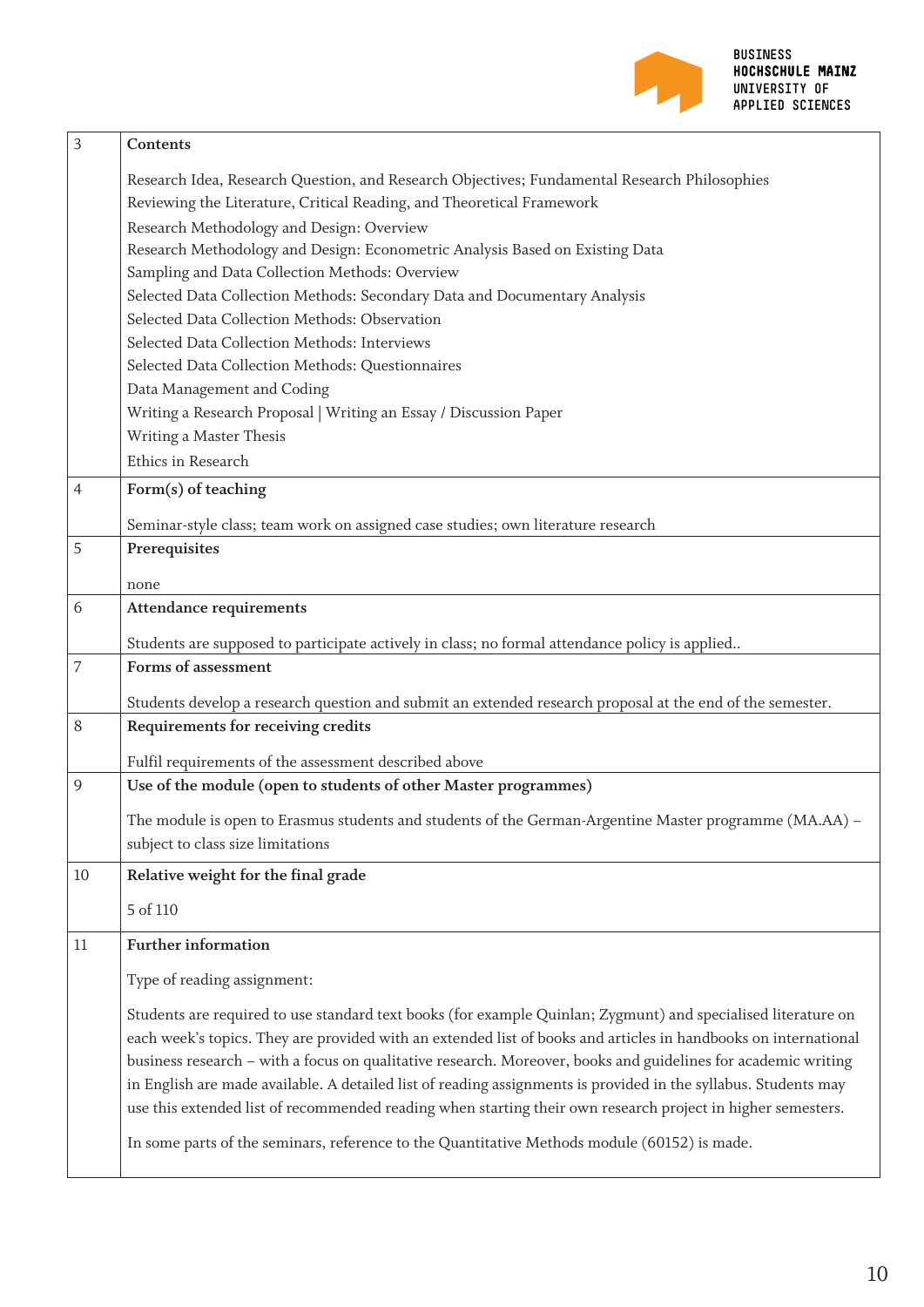

|                         | Financial Reporting                                                                                                                                                                                                                                                                                                                                                                                                                                                                                                                                                                                                                                                                                                                                                                                                                                                                                                                                         |                               |                                                                                                                                        |                    |                                                                                                                                                                                                           |                                   |                   |                 |  |  |  |
|-------------------------|-------------------------------------------------------------------------------------------------------------------------------------------------------------------------------------------------------------------------------------------------------------------------------------------------------------------------------------------------------------------------------------------------------------------------------------------------------------------------------------------------------------------------------------------------------------------------------------------------------------------------------------------------------------------------------------------------------------------------------------------------------------------------------------------------------------------------------------------------------------------------------------------------------------------------------------------------------------|-------------------------------|----------------------------------------------------------------------------------------------------------------------------------------|--------------------|-----------------------------------------------------------------------------------------------------------------------------------------------------------------------------------------------------------|-----------------------------------|-------------------|-----------------|--|--|--|
| Module code<br>Workload |                                                                                                                                                                                                                                                                                                                                                                                                                                                                                                                                                                                                                                                                                                                                                                                                                                                                                                                                                             |                               | Credits                                                                                                                                |                    | Degree programme                                                                                                                                                                                          |                                   | Frequency offered | <b>Duration</b> |  |  |  |
| 150 hrs<br>964-60154    |                                                                                                                                                                                                                                                                                                                                                                                                                                                                                                                                                                                                                                                                                                                                                                                                                                                                                                                                                             |                               | 5                                                                                                                                      | 1                  | semester                                                                                                                                                                                                  | once per year (winter) 1 semester |                   |                 |  |  |  |
|                         |                                                                                                                                                                                                                                                                                                                                                                                                                                                                                                                                                                                                                                                                                                                                                                                                                                                                                                                                                             |                               | Module coordinators: Prof. Dr. Caroline Flick, Prof. Dr. Karsten Lorenz                                                                |                    |                                                                                                                                                                                                           |                                   |                   |                 |  |  |  |
| $\mathbf{1}$            | Class                                                                                                                                                                                                                                                                                                                                                                                                                                                                                                                                                                                                                                                                                                                                                                                                                                                                                                                                                       | <b>Class hours</b>            |                                                                                                                                        | Out-of-class study |                                                                                                                                                                                                           | Planned group size                |                   |                 |  |  |  |
|                         | <b>Financial Reporting</b>                                                                                                                                                                                                                                                                                                                                                                                                                                                                                                                                                                                                                                                                                                                                                                                                                                                                                                                                  |                               | 60                                                                                                                                     |                    | 90                                                                                                                                                                                                        | 30 students                       |                   |                 |  |  |  |
| 2                       | Learning outcomes/ skills                                                                                                                                                                                                                                                                                                                                                                                                                                                                                                                                                                                                                                                                                                                                                                                                                                                                                                                                   |                               |                                                                                                                                        |                    |                                                                                                                                                                                                           |                                   |                   |                 |  |  |  |
|                         |                                                                                                                                                                                                                                                                                                                                                                                                                                                                                                                                                                                                                                                                                                                                                                                                                                                                                                                                                             | Knowing and understanding     |                                                                                                                                        |                    |                                                                                                                                                                                                           |                                   |                   |                 |  |  |  |
|                         |                                                                                                                                                                                                                                                                                                                                                                                                                                                                                                                                                                                                                                                                                                                                                                                                                                                                                                                                                             |                               |                                                                                                                                        |                    | Students know and understand relevant International Financial Reporting Standards (IFRS) that have to                                                                                                     |                                   |                   |                 |  |  |  |
|                         |                                                                                                                                                                                                                                                                                                                                                                                                                                                                                                                                                                                                                                                                                                                                                                                                                                                                                                                                                             |                               |                                                                                                                                        |                    | be applied in financial reports of listed groups in Europe. Further, they know tools and key ratios used in                                                                                               |                                   |                   |                 |  |  |  |
|                         | financial analysis.                                                                                                                                                                                                                                                                                                                                                                                                                                                                                                                                                                                                                                                                                                                                                                                                                                                                                                                                         |                               |                                                                                                                                        |                    |                                                                                                                                                                                                           |                                   |                   |                 |  |  |  |
|                         | Applying                                                                                                                                                                                                                                                                                                                                                                                                                                                                                                                                                                                                                                                                                                                                                                                                                                                                                                                                                    |                               |                                                                                                                                        |                    |                                                                                                                                                                                                           |                                   |                   |                 |  |  |  |
|                         |                                                                                                                                                                                                                                                                                                                                                                                                                                                                                                                                                                                                                                                                                                                                                                                                                                                                                                                                                             |                               |                                                                                                                                        |                    | They apply the standards to practical accounting problems and case studies.                                                                                                                               |                                   |                   |                 |  |  |  |
|                         |                                                                                                                                                                                                                                                                                                                                                                                                                                                                                                                                                                                                                                                                                                                                                                                                                                                                                                                                                             | Analysing and evaluating      |                                                                                                                                        |                    |                                                                                                                                                                                                           |                                   |                   |                 |  |  |  |
|                         |                                                                                                                                                                                                                                                                                                                                                                                                                                                                                                                                                                                                                                                                                                                                                                                                                                                                                                                                                             |                               |                                                                                                                                        |                    | At the end of the unit, the students are able to appraise current practice critically, have trained how to<br>produce a financial analysis and have further developed their ability of critical thinking. |                                   |                   |                 |  |  |  |
|                         | Transferring, generating and developing<br>Students apply the instruments of financial (statement) analysis to published financial reports of a wide<br>range of listed companies so that they also learn about specific industries and world trade areas. They<br>present their analysis in class.<br>Broadening vs. deepening<br>Based on the external accounting classes of their Bachelor studies, students deepen their accounting<br>knowledge. While some of the students, particularly those from Europe, have a basic understanding of<br>IFRS, students from other continents may see this course rather as broadening than deepening their<br>knowledge.<br>Social skills<br>They enhance their rhetorical and presentation skills when presenting the results of their analysis to an<br>academic audience. They train their ability in critical thinking and working in an English-speaking<br>environment and internationally composed teams. |                               |                                                                                                                                        |                    |                                                                                                                                                                                                           |                                   |                   |                 |  |  |  |
|                         | Self-management<br>Students train their ability to research literature and financial reports; to prepare presentations on time.                                                                                                                                                                                                                                                                                                                                                                                                                                                                                                                                                                                                                                                                                                                                                                                                                             |                               |                                                                                                                                        |                    |                                                                                                                                                                                                           |                                   |                   |                 |  |  |  |
| 3                       | Contents                                                                                                                                                                                                                                                                                                                                                                                                                                                                                                                                                                                                                                                                                                                                                                                                                                                                                                                                                    |                               |                                                                                                                                        |                    |                                                                                                                                                                                                           |                                   |                   |                 |  |  |  |
|                         | Ι.<br>ΙΙ.<br>III.<br>IV.                                                                                                                                                                                                                                                                                                                                                                                                                                                                                                                                                                                                                                                                                                                                                                                                                                                                                                                                    | Basics of financial reporting | Content of financial statements under IFRS<br>IFRS-accounting rules in annual financial statements<br>Consolidated accounts under IFRS |                    |                                                                                                                                                                                                           |                                   |                   |                 |  |  |  |
|                         | V.                                                                                                                                                                                                                                                                                                                                                                                                                                                                                                                                                                                                                                                                                                                                                                                                                                                                                                                                                          | Financial analysis            |                                                                                                                                        |                    |                                                                                                                                                                                                           |                                   |                   |                 |  |  |  |
|                         | VI.                                                                                                                                                                                                                                                                                                                                                                                                                                                                                                                                                                                                                                                                                                                                                                                                                                                                                                                                                         | Outlook                       |                                                                                                                                        |                    |                                                                                                                                                                                                           |                                   |                   |                 |  |  |  |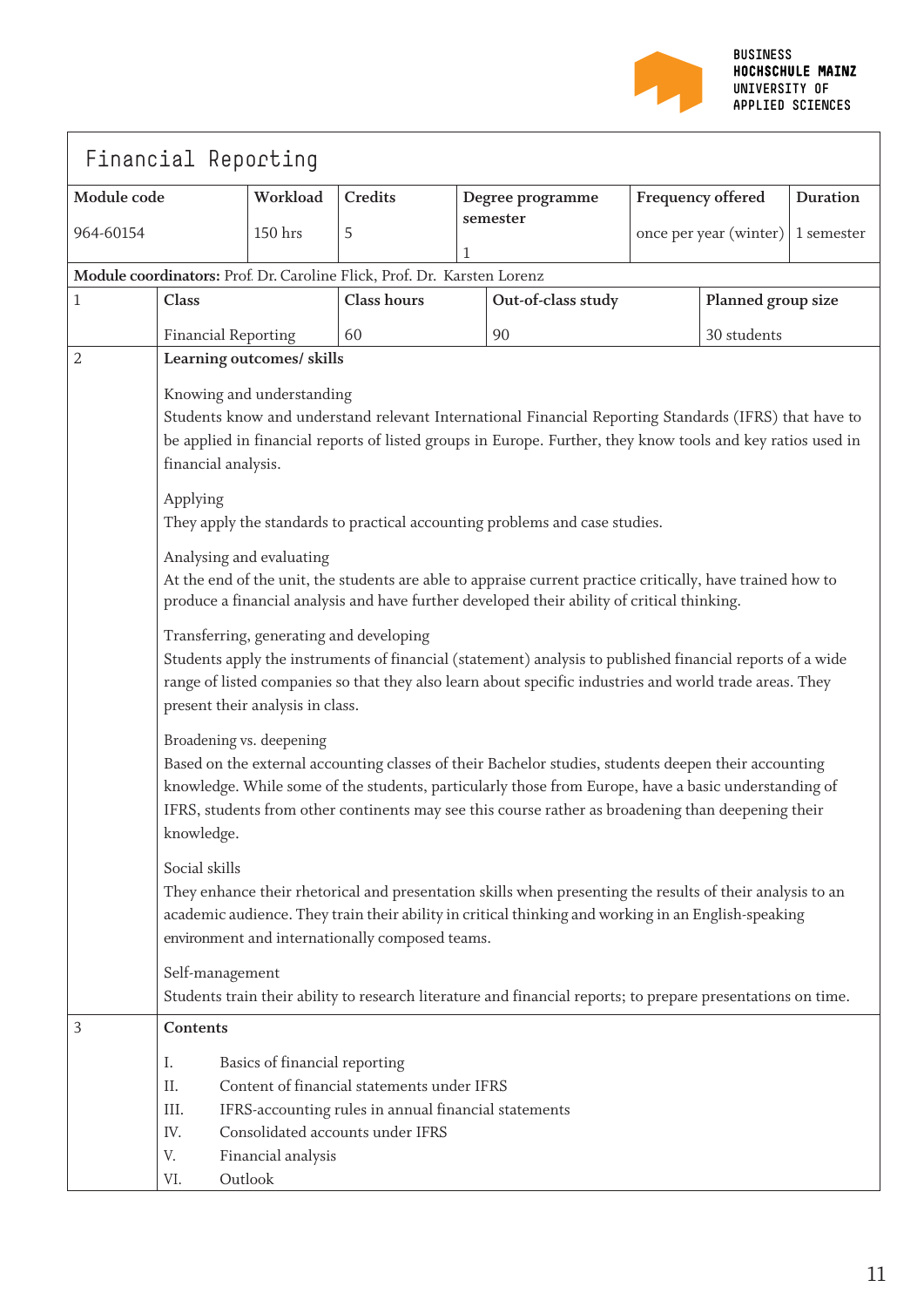

| $\overline{4}$ | Form(s) of teaching                                                                                                                                                                                                                                                                                             |
|----------------|-----------------------------------------------------------------------------------------------------------------------------------------------------------------------------------------------------------------------------------------------------------------------------------------------------------------|
|                | I. - IV. Financial reporting under IFRS: There will be some traditional lectures during the class room<br>meetings. In addition, students are supposed to work in small teams on cases applying theory to real-life<br>problems in international accounting.                                                    |
|                | V. Financial analysis: Students are expected to analyse the financial reports of listed companies in small<br>teams, to produce a rational financial analysis, embracing the implications of IFRS, changes in accounting<br>policies and strategic aspects. They have to present the results of their analysis. |
| 5              | Prerequisites                                                                                                                                                                                                                                                                                                   |
|                | None. However, students should have a fundamental understanding of double-entry bookkeeping.                                                                                                                                                                                                                    |
| 6              | <b>Attendance requirements</b>                                                                                                                                                                                                                                                                                  |
|                | Students are supposed to participate actively in class; no formal attendance policy is applied.                                                                                                                                                                                                                 |
| 7              | Forms of assessment                                                                                                                                                                                                                                                                                             |
|                | Written examination (90 minutes, 75%), presentation of team assignment (25%)                                                                                                                                                                                                                                    |
| 8              | Requirements for receiving credits                                                                                                                                                                                                                                                                              |
|                | In order to pass this unit, the student must achieve a minimum score of 50% of both assessment forms<br>combined.                                                                                                                                                                                               |
| 9              | Use of the module (open to students of other Master programmes)                                                                                                                                                                                                                                                 |
|                | The module is open to Erasmus students - subject to class size limitations                                                                                                                                                                                                                                      |
| 10             | Relative weight for the final grade                                                                                                                                                                                                                                                                             |
|                | 5 of 110                                                                                                                                                                                                                                                                                                        |
| 11             | <b>Further information</b>                                                                                                                                                                                                                                                                                      |
|                | Type of reading assignment:                                                                                                                                                                                                                                                                                     |
|                | Students are required to use standard text books (for example Alexander et al.; Elliott and Elliott), the<br>IFRS standards approved by the European Union; and annual statements of selected international<br>companies.                                                                                       |
|                | A detailed list of reading assignments is provided in the syllabus.                                                                                                                                                                                                                                             |
|                | A significant part of the module is based on the application of the IFRS to stylised and real-world<br>business problems.                                                                                                                                                                                       |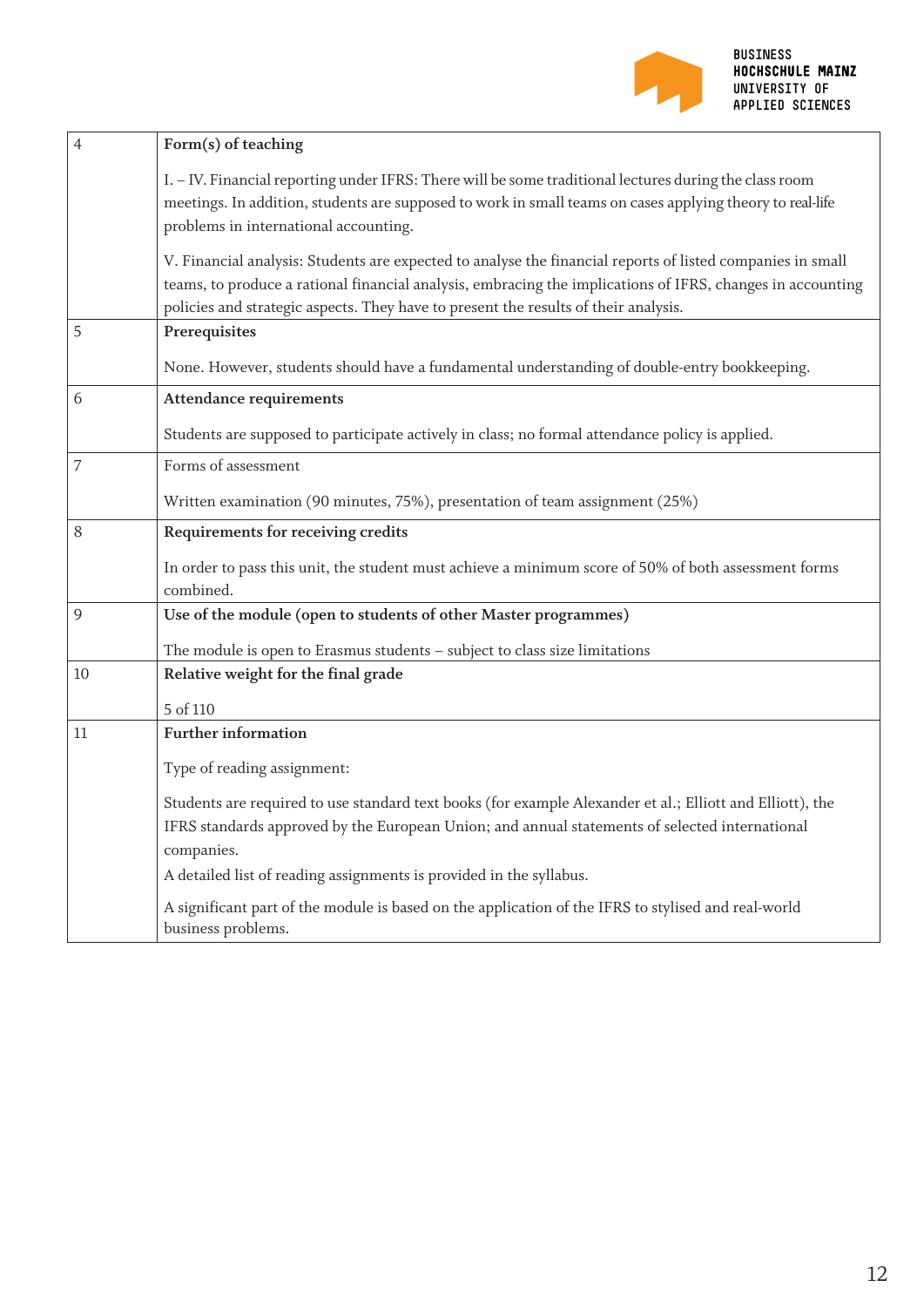

| International Business Environment |                                                                                                                                                                                                                                                                                                                                                                                                                                                                                                                                                                                                                                                                                                                                             |                                                                      |                    |                  |                    |                           |             |                    |
|------------------------------------|---------------------------------------------------------------------------------------------------------------------------------------------------------------------------------------------------------------------------------------------------------------------------------------------------------------------------------------------------------------------------------------------------------------------------------------------------------------------------------------------------------------------------------------------------------------------------------------------------------------------------------------------------------------------------------------------------------------------------------------------|----------------------------------------------------------------------|--------------------|------------------|--------------------|---------------------------|-------------|--------------------|
| Module code                        |                                                                                                                                                                                                                                                                                                                                                                                                                                                                                                                                                                                                                                                                                                                                             | Workload                                                             | Credits            | Degree programme |                    | Frequency offered         |             | <b>Duration</b>    |
| 964-60155                          |                                                                                                                                                                                                                                                                                                                                                                                                                                                                                                                                                                                                                                                                                                                                             | 150 hrs                                                              | 5                  | semester<br>1    |                    | once per year<br>(winter) |             | 1 semester         |
|                                    |                                                                                                                                                                                                                                                                                                                                                                                                                                                                                                                                                                                                                                                                                                                                             | Module coordinators: Prof. Dr. Ulrich Schüle; Prof. Dr. Claudia Kurz |                    |                  |                    |                           |             |                    |
| 1                                  | <b>Class</b>                                                                                                                                                                                                                                                                                                                                                                                                                                                                                                                                                                                                                                                                                                                                |                                                                      | <b>Class hours</b> |                  | Out-of-class study |                           |             | Planned group size |
|                                    | Environment                                                                                                                                                                                                                                                                                                                                                                                                                                                                                                                                                                                                                                                                                                                                 | <b>International Business</b>                                        | 30                 |                  | 120                |                           | 30 students |                    |
| $\overline{2}$                     |                                                                                                                                                                                                                                                                                                                                                                                                                                                                                                                                                                                                                                                                                                                                             | Learning outcomes/ skills                                            |                    |                  |                    |                           |             |                    |
|                                    | Knowing and understanding<br>Students know about the BoP and understand the major links between the different accounts. They are able to<br>describe world trade flows and world investment flows and their changes throughout the last decades. They<br>know and understand the major theories of international trade and FDI. They know and understand the<br>principles of multilateralism and regionalism and the legal framework of the world trade system. They know and<br>understand the exchange rate theories and the role fluctuations in the real exchange rates play for<br>international trade flows and international businesses.<br>Applying<br>They are able to apply standard theories to stylised and real-world cases.  |                                                                      |                    |                  |                    |                           |             |                    |
|                                    | Analysing and evaluating<br>They are able to analyse the implications policy measures of the EU, international organisations and<br>governments for national economies and international companies. They are able to critically discuss how the<br>political environment and strategic internationalisation decisions of companies are interlinked. They are able to<br>select theappropriate theories in order to consider how economic policy measures influence the environment of<br>businesses. They are able to test standard "beliefs" with logical deduction from theories.<br>Transferring, generating and developing<br>They are able to transfer their knowledge and analytical tools to unknown cases in changing environments. |                                                                      |                    |                  |                    |                           |             |                    |
|                                    | Broadening vs. deepening<br>This module broadens the students' knowledge. It provides them with an overview of international economic<br>(mainly trade) theory without going into depth.<br>Social skills<br>They further develop their ability to discuss complex economic relations (critical thinking). During the<br>discussions, they increase their abilities in speaking and may develop empathy and understanding of different<br>viewpoints students from different countries / continents may have of international policies (team ability and<br>cross-cultural competence).                                                                                                                                                     |                                                                      |                    |                  |                    |                           |             |                    |
|                                    | Self-management<br>As this module focuses on reading, they train their capacity to organise and manage literature research and their<br>skills in critical reading (media literacy). In particular, they train their ability in extracting and condensing<br>information from different sources.                                                                                                                                                                                                                                                                                                                                                                                                                                            |                                                                      |                    |                  |                    |                           |             |                    |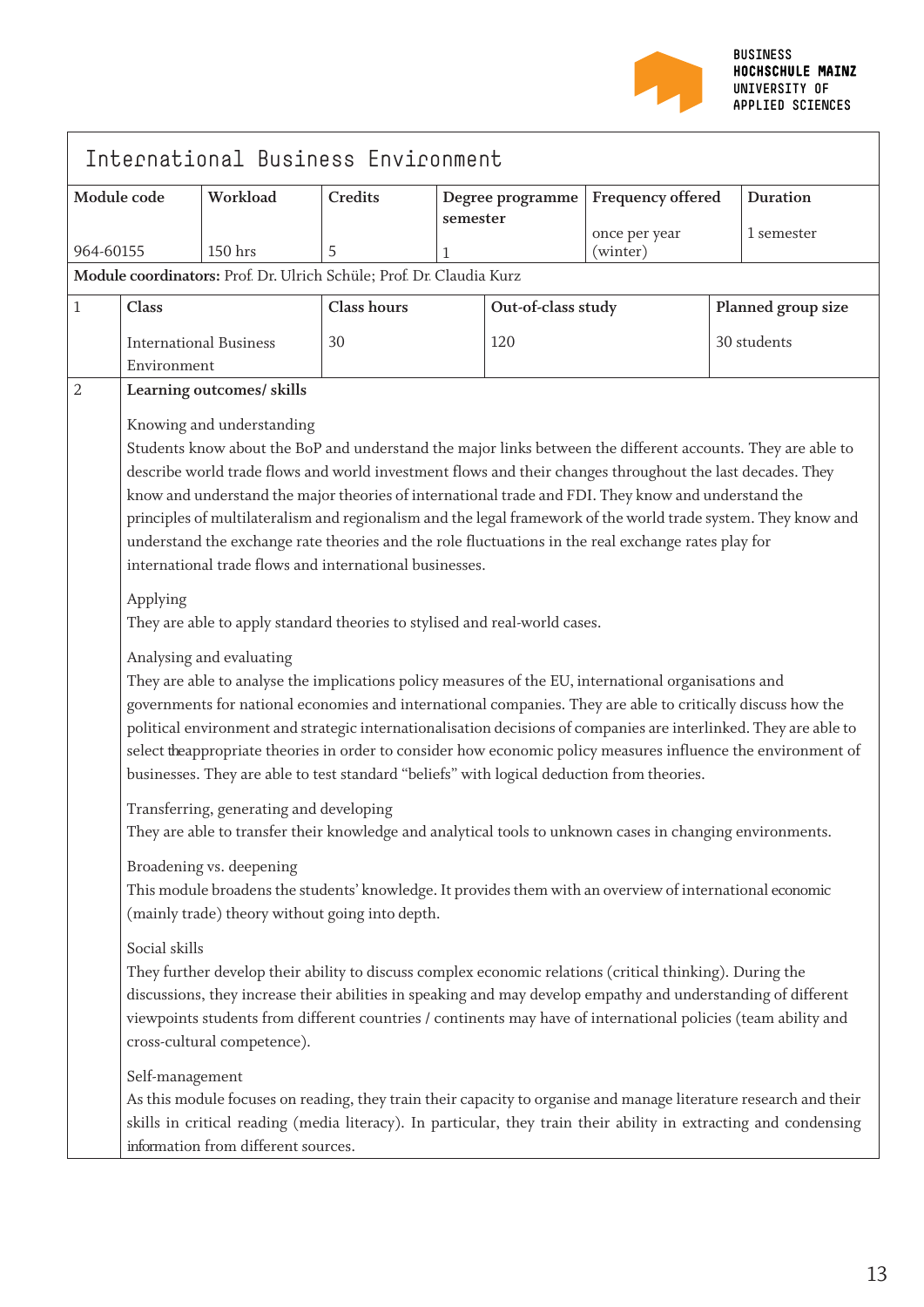

| $\overline{3}$ | Contents                                                                                                     |
|----------------|--------------------------------------------------------------------------------------------------------------|
|                | Definitions and Statistics in the context of the Balance of Payment                                          |
|                | The Changing Patterns of International Production, Trade and Investment                                      |
|                | Theories explaining Inter-Industry Trade, Intra-Industry Trade, and FDI                                      |
|                | Free Trade Policies and the World Trade System between Multilateralism and Regionalism                       |
|                | Exchange Rates in International Business                                                                     |
| $\overline{4}$ | Form(s) of teaching                                                                                          |
|                | Seminar-style class focusing on student discussions; own literature research to be presented in class.       |
| 5              | Prerequisites                                                                                                |
|                | none                                                                                                         |
| 6              | <b>Attendance requirements</b>                                                                               |
|                | Students are supposed to participate actively in class; no formal attendance policy is applied.              |
| 7              | Forms of assessment                                                                                          |
|                | Written examination (120 minutes), may be supplemented with student presentations                            |
| $8\,$          | Requirements for receiving credits                                                                           |
|                | Minimum of 50% of total assessment                                                                           |
| 9              | Use of the module (open to students of other Master programmes)                                              |
|                | The module is open to Erasmus students and students of the German-Argentine Master programme (MA.AA) -       |
|                | subject to class size limitations                                                                            |
| 10             | Relative weight for the final grade                                                                          |
|                | 5 of 110                                                                                                     |
| 11             | <b>Further information</b>                                                                                   |
|                | Type of reading assignment:                                                                                  |
|                | Students are required to use standard textbooks (for example Dicken; Krugman et al.) and journal articles.   |
|                | Seminal journal articles are recommended for reading. In addition, students are encouraged to own literature |
|                | research. A detailed list of reading assignments is provided in the syllabus.                                |
|                | A significant part of the learning process is based on assigned discussion questions.                        |
|                |                                                                                                              |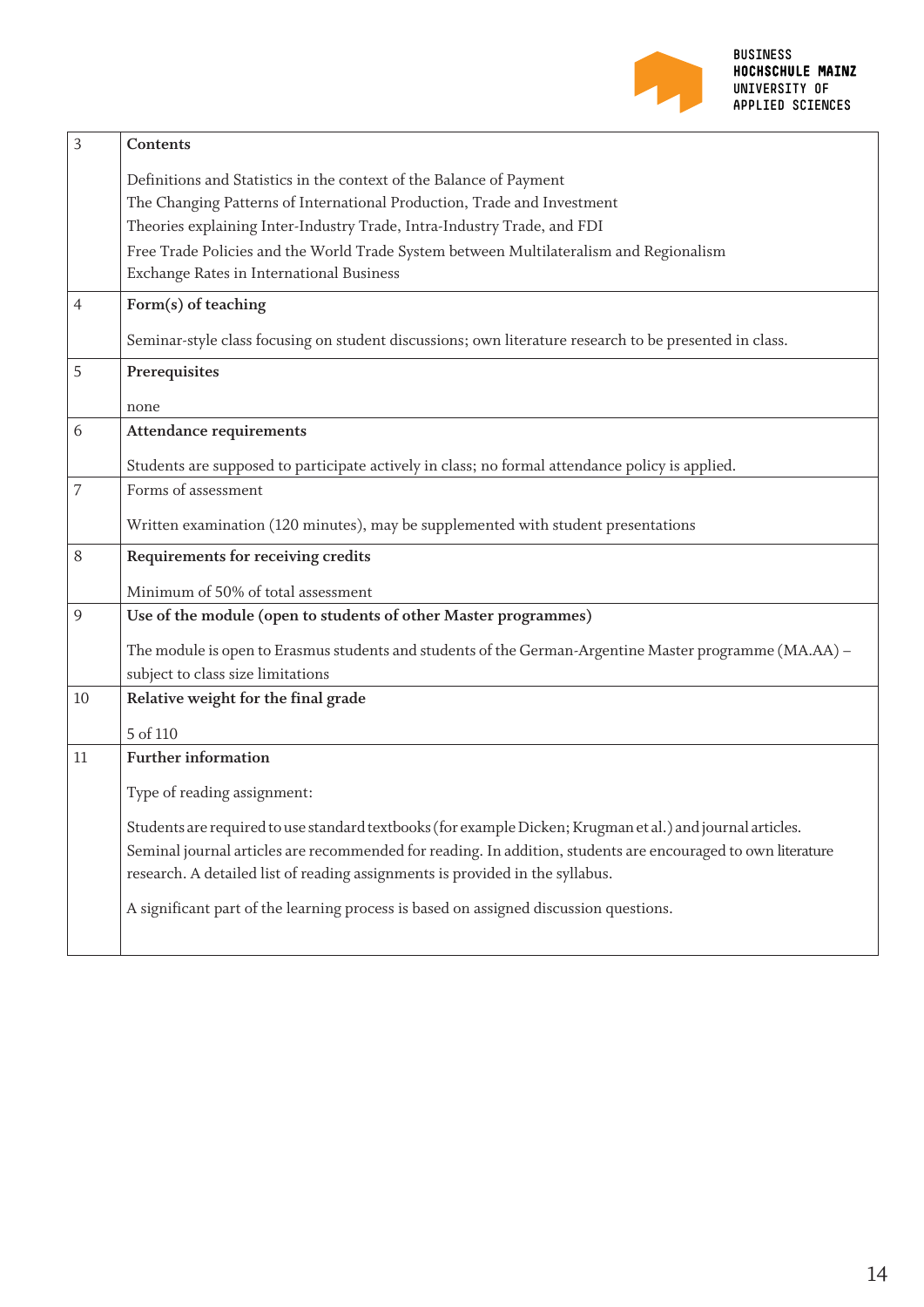

| Digital Transformation |                                                                                                                                                                                                                                                                                                                                                                                                                                                                                                              |                                                  |                    |   |                    |                           |                    |             |
|------------------------|--------------------------------------------------------------------------------------------------------------------------------------------------------------------------------------------------------------------------------------------------------------------------------------------------------------------------------------------------------------------------------------------------------------------------------------------------------------------------------------------------------------|--------------------------------------------------|--------------------|---|--------------------|---------------------------|--------------------|-------------|
|                        | Module code<br>Workload<br>Credits<br>Degree programme<br>semester                                                                                                                                                                                                                                                                                                                                                                                                                                           |                                                  | Frequency offered  |   | <b>Duration</b>    |                           |                    |             |
| 964-60156              |                                                                                                                                                                                                                                                                                                                                                                                                                                                                                                              | 150 hrs                                          | 5                  | 1 |                    | once per year<br>(winter) |                    | 1 semester  |
|                        |                                                                                                                                                                                                                                                                                                                                                                                                                                                                                                              | Module coordinator: Prof. Dr. Bernhard Ostheimer |                    |   |                    |                           |                    |             |
| 1                      | <b>Class</b>                                                                                                                                                                                                                                                                                                                                                                                                                                                                                                 |                                                  | <b>Class hours</b> |   | Out-of-class study |                           | Planned group size |             |
|                        |                                                                                                                                                                                                                                                                                                                                                                                                                                                                                                              | Digital Transformation                           | 60                 |   | 90                 |                           |                    | 30 students |
| $\overline{2}$         |                                                                                                                                                                                                                                                                                                                                                                                                                                                                                                              | Learning outcomes/ skills                        |                    |   |                    |                           |                    |             |
|                        | Knowing and understanding<br>Students know and recognize basic digital transformation concepts and IS-based business models. They are<br>familiar with ideas concerning the application of IS-based networks and platforms for communication,<br>interaction and transaction in a globalized world.<br>They are aware of digital transformation and IS-based business model applications and implementations.                                                                                                |                                                  |                    |   |                    |                           |                    |             |
|                        | Applying<br>Students can apply and analyse ideas concerning the application of IS-based networks and platforms for<br>communication, interaction and transaction. Current topics and best demonstrated available technology (such as<br>bigdata and business analysis) are classified within the context of digital transformation and challenges are dis-<br>cussed.                                                                                                                                        |                                                  |                    |   |                    |                           |                    |             |
|                        | Analysing and evaluating<br>Students are able to reflect, analyse, discuss and apply concepts of IS-based business model application and<br>implementation. They are able to assess the value of digital business and transformation. They are capable of<br>assessing applied practical implementations in a competent way as well as of reflecting potential social and<br>cultural impacts. Additionally, the module will strengthen students' ability of making decisions under uncertain<br>conditions. |                                                  |                    |   |                    |                           |                    |             |
|                        | Transferring, generating and developing<br>Students recognize IS-induced business transformations, and are able to apply and reflect concepts and models<br>to actual cases.                                                                                                                                                                                                                                                                                                                                 |                                                  |                    |   |                    |                           |                    |             |
|                        | Broadening vs. deepening<br>This module broadens the students' knowledge. It gives an overview of the problems and challenges of digital<br>transformation.                                                                                                                                                                                                                                                                                                                                                  |                                                  |                    |   |                    |                           |                    |             |
|                        | Social skills<br>Students team up in small groups and are able to lead small teams in a responsible way, research and apply<br>knowledge in a self-directed manner, and discuss their results. They are able to promote professional<br>development of their fellow students' appropriate knowledge and discuss their results with peers and with<br>experts.                                                                                                                                                |                                                  |                    |   |                    |                           |                    |             |
|                        | Self-management<br>Preparation for the lectures requires self-learning study hours.                                                                                                                                                                                                                                                                                                                                                                                                                          |                                                  |                    |   |                    |                           |                    |             |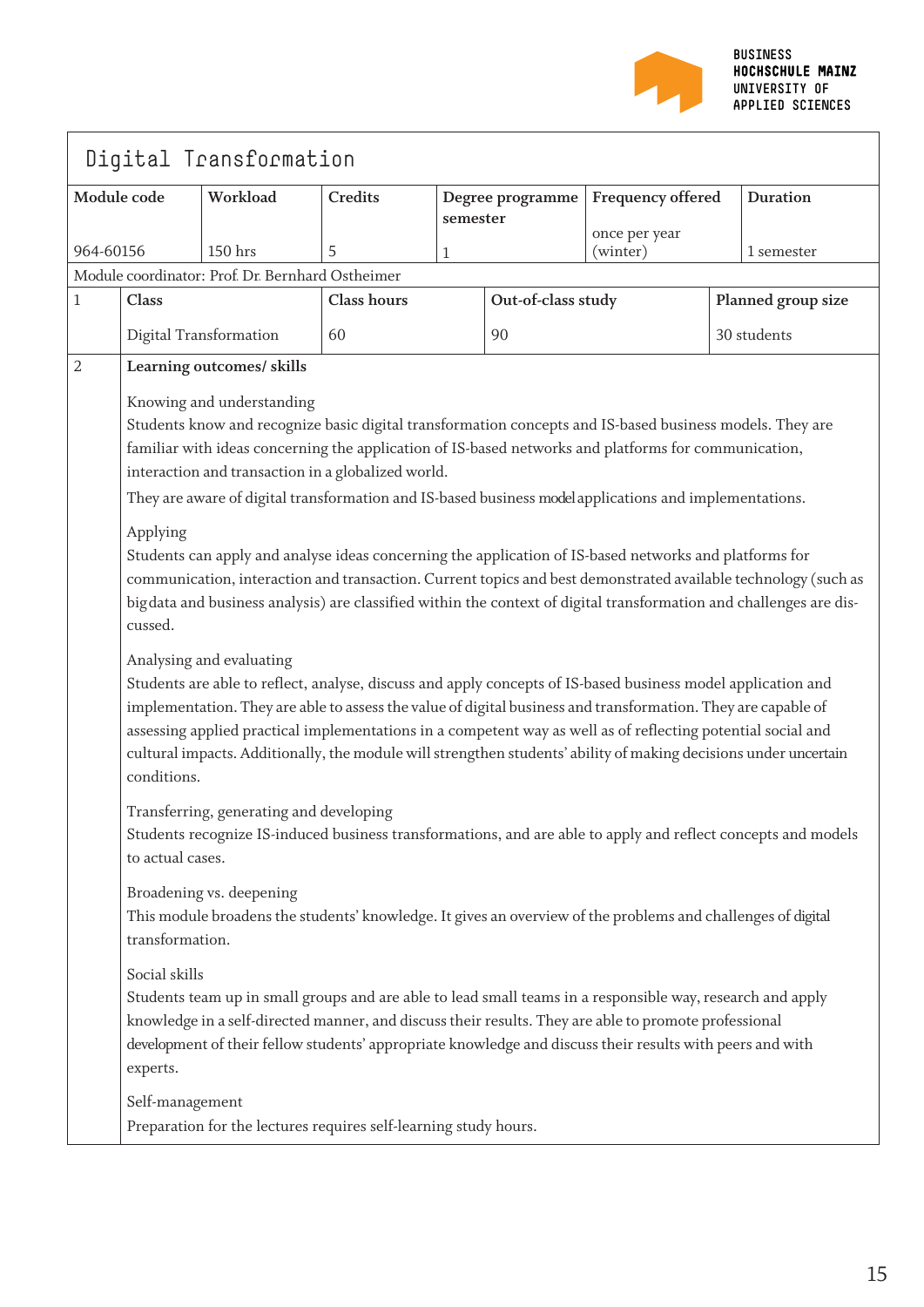

| 3  | Contents                                                                                                                                          |  |  |  |  |  |  |  |
|----|---------------------------------------------------------------------------------------------------------------------------------------------------|--|--|--|--|--|--|--|
|    | Digital economy, transformation classification in a scientific context                                                                            |  |  |  |  |  |  |  |
|    | Current topics and best demonstrated available IS-technology                                                                                      |  |  |  |  |  |  |  |
|    | Terminology, concepts and models: digital economy, transformation, and IS-based business models                                                   |  |  |  |  |  |  |  |
|    | Selected case studies                                                                                                                             |  |  |  |  |  |  |  |
|    | Applied digital economy, transformation applications                                                                                              |  |  |  |  |  |  |  |
|    | Trends (such as mobile business)                                                                                                                  |  |  |  |  |  |  |  |
|    | Social and cultural context and impact                                                                                                            |  |  |  |  |  |  |  |
| 4  | Form(s) of teaching                                                                                                                               |  |  |  |  |  |  |  |
|    | Seminar (lecture, practical parts, self-learning/study hours).                                                                                    |  |  |  |  |  |  |  |
| 5  | Prerequisites                                                                                                                                     |  |  |  |  |  |  |  |
|    | none                                                                                                                                              |  |  |  |  |  |  |  |
| 6  | <b>Attendance requirements</b>                                                                                                                    |  |  |  |  |  |  |  |
|    | Students are supposed to participate actively in class; no formal attendance policy is applied.                                                   |  |  |  |  |  |  |  |
| 7  | Forms of assessment                                                                                                                               |  |  |  |  |  |  |  |
|    | Project work and presentation                                                                                                                     |  |  |  |  |  |  |  |
| 8  | Requirements for receiving credits                                                                                                                |  |  |  |  |  |  |  |
|    | Fulfil requirements of the assessment described above                                                                                             |  |  |  |  |  |  |  |
| 9  | Use of the module (open to students of other Master programmes)                                                                                   |  |  |  |  |  |  |  |
|    | The module is open to Erasmus students - subject to class size limitations                                                                        |  |  |  |  |  |  |  |
| 10 | Relative weight for the final grade                                                                                                               |  |  |  |  |  |  |  |
|    | 5 of 110                                                                                                                                          |  |  |  |  |  |  |  |
| 11 | <b>Further information</b>                                                                                                                        |  |  |  |  |  |  |  |
|    | Type of reading assignment:                                                                                                                       |  |  |  |  |  |  |  |
|    | Christensen, C. M.; The Innovator's Dilemma; Boston; Harvard Business Review Press                                                                |  |  |  |  |  |  |  |
|    | Day, G. S.; Moorman, C.; Strategy from the Outside in; London; McGraw-Hill                                                                        |  |  |  |  |  |  |  |
|    | Day, G. S.; Reibstein, D. J.; Wharton on Dynamic Competitive Strategy; Hoboken; John Wiley & Sons                                                 |  |  |  |  |  |  |  |
|    | Kim, W. C.; Mauborgne, R. A.; Blue Ocean Strategy; Boston; Harvard Business Review Press                                                          |  |  |  |  |  |  |  |
|    | Osterwalder, A.; Pigneur, Y.; Business Model Generation; Hoboken; John Wiley & Sons                                                               |  |  |  |  |  |  |  |
|    | Porter, M. E.; Competitive Strategy; New York; Free Press                                                                                         |  |  |  |  |  |  |  |
|    | Rogers, D. L.; Digital Transformation Playbook: Rethink Your Business for the Digital Age; New York;<br>Columbia University Press                 |  |  |  |  |  |  |  |
|    | Westerman, G.; Bonnet, D.; McAfee, A.; Leading Digital: Turning Technology into Business Transformation;<br>Boston; Harvard Business Review Press |  |  |  |  |  |  |  |
|    | A detailed list of reading assignments is provided in the syllabus.                                                                               |  |  |  |  |  |  |  |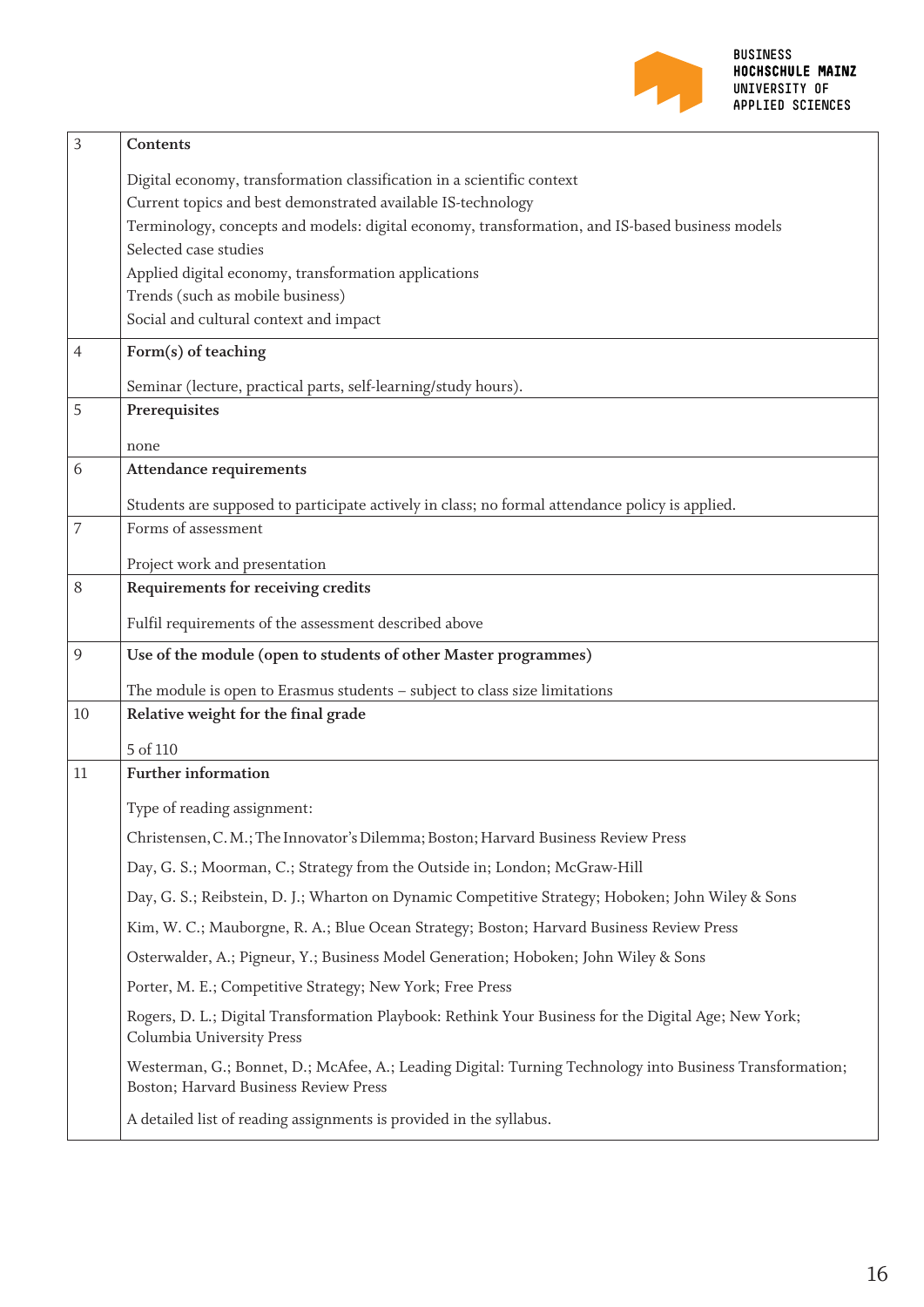

| Strategic Management |                                                                                                                                                                                                                               |                                                                                                                                                                                                                                                              |                    |                   |                    |                           |  |                    |
|----------------------|-------------------------------------------------------------------------------------------------------------------------------------------------------------------------------------------------------------------------------|--------------------------------------------------------------------------------------------------------------------------------------------------------------------------------------------------------------------------------------------------------------|--------------------|-------------------|--------------------|---------------------------|--|--------------------|
|                      | Module code<br>Workload<br><b>Credits</b><br>Degree programme                                                                                                                                                                 |                                                                                                                                                                                                                                                              |                    | Frequency offered | <b>Duration</b>    |                           |  |                    |
| 964-60251            |                                                                                                                                                                                                                               | 150 hrs                                                                                                                                                                                                                                                      | 5                  | semester<br>2     |                    | once per year<br>(summer) |  | 1 semester         |
|                      |                                                                                                                                                                                                                               | Module coordinator: Prof. Dr. Herbert Paul                                                                                                                                                                                                                   |                    |                   |                    |                           |  |                    |
| 1                    | Class                                                                                                                                                                                                                         |                                                                                                                                                                                                                                                              | <b>Class hours</b> |                   | Out-of-class study |                           |  | Planned group size |
|                      |                                                                                                                                                                                                                               | Strategic Management                                                                                                                                                                                                                                         | 60                 |                   | 90                 |                           |  | 30 students        |
| 2                    |                                                                                                                                                                                                                               | Learning outcomes/ skills                                                                                                                                                                                                                                    |                    |                   |                    |                           |  |                    |
|                      | Applying                                                                                                                                                                                                                      | Knowing and understanding<br>Students know and understand the principle concepts and techniques of strategic management.                                                                                                                                     |                    |                   |                    |                           |  |                    |
|                      |                                                                                                                                                                                                                               | They gain expertise in applying these concepts and techniques to real-world situations.                                                                                                                                                                      |                    |                   |                    |                           |  |                    |
|                      |                                                                                                                                                                                                                               | Analysing and evaluating<br>They are able to analyse cases from the international company world and apply their knowledge of concepts and<br>analytical tools to strategic problems. They are able to critically assess different methods to solve problems. |                    |                   |                    |                           |  |                    |
|                      |                                                                                                                                                                                                                               | Transferring, generating and developing<br>They integrate knowledge and skills already acquired from other modules in the Master programme.<br>They develop their capacity to think in terms of a general management perspective.                            |                    |                   |                    |                           |  |                    |
|                      |                                                                                                                                                                                                                               | Broadening vs. deepening<br>This module deepens the students' understanding of strategic management. In particular, their own studies<br>enable them to go beyond "standard" knowledge and acquire advanced analytical skills.                               |                    |                   |                    |                           |  |                    |
|                      | Social skills<br>They develop their capacity to work in cross-cultural teams and to present the working results of the team.<br>They improve their abilities in formulating, presenting and defending arguments and opinions. |                                                                                                                                                                                                                                                              |                    |                   |                    |                           |  |                    |
|                      | Self-management                                                                                                                                                                                                               |                                                                                                                                                                                                                                                              |                    |                   |                    |                           |  |                    |
|                      |                                                                                                                                                                                                                               | They train their capabilities of self-management and reflect their own contribution to the team success.                                                                                                                                                     |                    |                   |                    |                           |  |                    |
| 3                    | Contents                                                                                                                                                                                                                      |                                                                                                                                                                                                                                                              |                    |                   |                    |                           |  |                    |
|                      | Responsibility)                                                                                                                                                                                                               | Introduction to Strategic Management (Basic Strategic Management Concepts, Corporate Governance, Social                                                                                                                                                      |                    |                   |                    |                           |  |                    |
|                      | capabilities)                                                                                                                                                                                                                 | Scanning the Environment (external: mainly industry analysis; organisational analysis, mainly resources and                                                                                                                                                  |                    |                   |                    |                           |  |                    |
|                      |                                                                                                                                                                                                                               | Strategy Formulation (Business and Corporate Strategy (incl. Global Strategies), Strategic Choice)<br>Strategy Implementation and Control                                                                                                                    |                    |                   |                    |                           |  |                    |
|                      |                                                                                                                                                                                                                               | Other Strategy Issues (such as Managing Technology and Innovation, Strategic issues in Entrepreneurial<br>Ventures and Small Businesses; Strategic issues for Non-for-Profit Organisations)                                                                  |                    |                   |                    |                           |  |                    |
| 4                    |                                                                                                                                                                                                                               | Form(s) of teaching                                                                                                                                                                                                                                          |                    |                   |                    |                           |  |                    |
|                      | Seminar-style class; team work on assigned case studies; own research on companies to be presented in class.                                                                                                                  |                                                                                                                                                                                                                                                              |                    |                   |                    |                           |  |                    |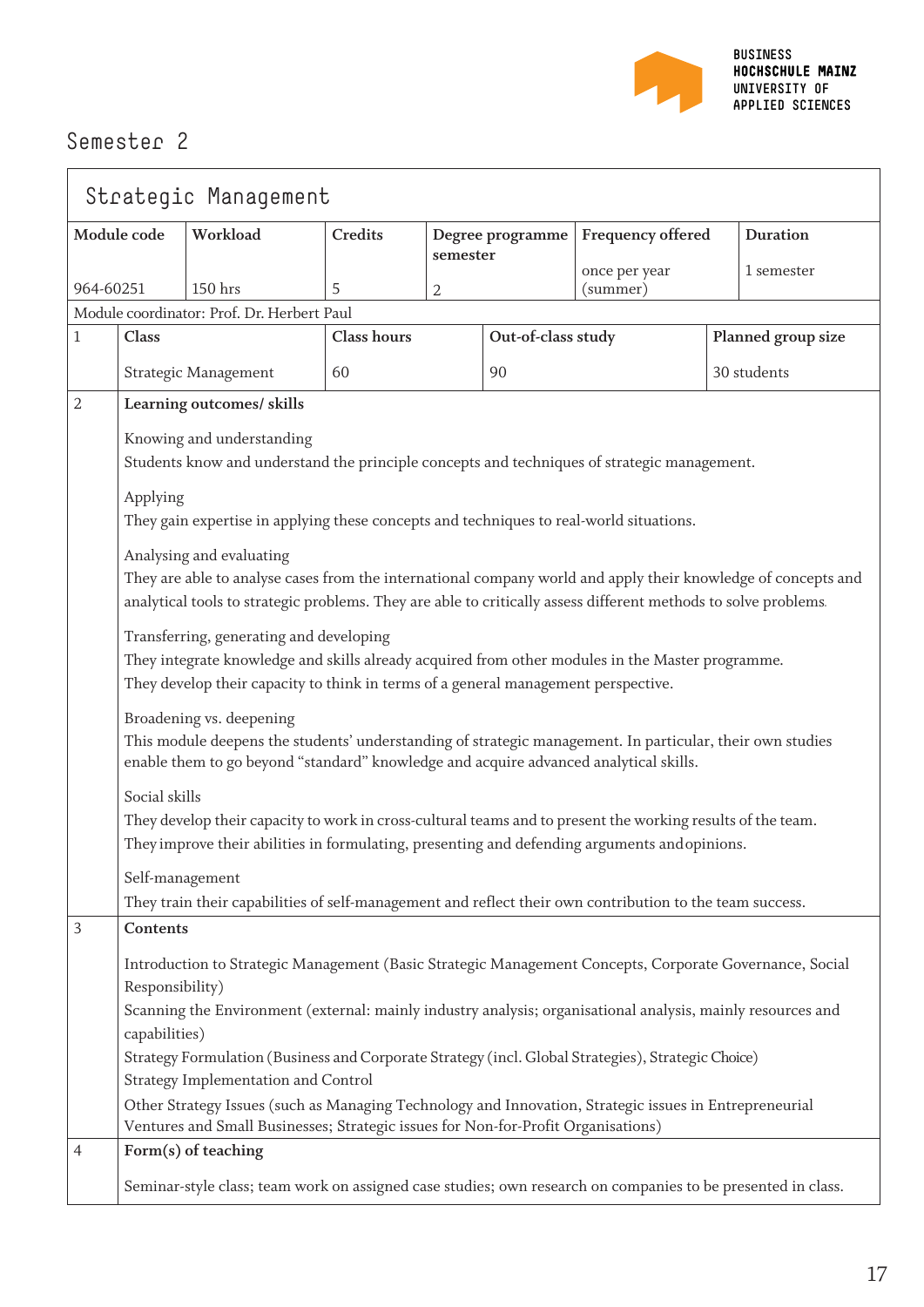

| 5  | Prerequisites                                                                                                   |
|----|-----------------------------------------------------------------------------------------------------------------|
|    | none                                                                                                            |
| 6  | <b>Attendance requirements</b>                                                                                  |
|    | Students are supposed to participate actively in class.                                                         |
| 7  | Forms of assessment                                                                                             |
|    | Written examination (90 minutes, 70%) and presentation (30%)                                                    |
| 8  | Requirements for receiving credits                                                                              |
|    | Minimum of 50% of total assessment                                                                              |
| 9  | Use of the module (open to students of other Master programmes)                                                 |
|    | The module is open to Erasmus students and students of the German-Argentine Master programme (MA.AA) -          |
|    | subject to class size limitations                                                                               |
| 10 | Relative weight for the final grade                                                                             |
|    | 5 of 110                                                                                                        |
| 11 | <b>Further information</b>                                                                                      |
|    | Type of reading assignment:                                                                                     |
|    | Students are required to use standard textbooks (for example Grant; Johnson/Whittington) and journal articles.  |
|    | Seminal journal articles are recommended for reading. In addition, students are provided with a list of leading |
|    | management journals and leading consultancies and encouraged to engage in own literature research. A detailed   |
|    | list of reading assignments is provided in the syllabus.                                                        |
|    | A significant part of the learning process is based on the application of theories and analytical tools in case |
|    | studies.                                                                                                        |
|    |                                                                                                                 |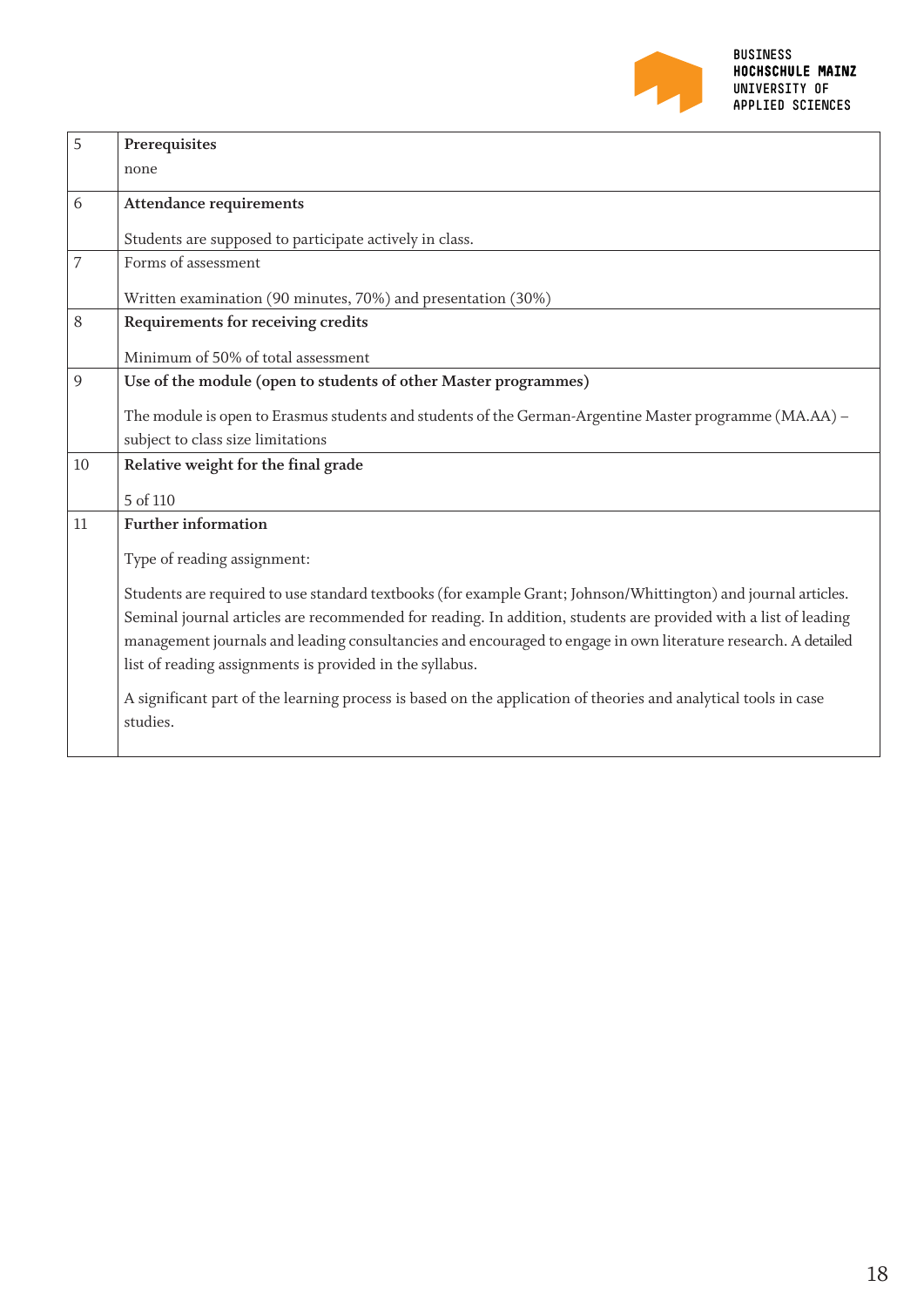

|                |                                                                                                                                                                                                                                                                                                                                                                                                                                                                                                                      | International Corporate Finance                                             |                                                |   |                   |                                                                                                                                                                                                         |                    |             |  |
|----------------|----------------------------------------------------------------------------------------------------------------------------------------------------------------------------------------------------------------------------------------------------------------------------------------------------------------------------------------------------------------------------------------------------------------------------------------------------------------------------------------------------------------------|-----------------------------------------------------------------------------|------------------------------------------------|---|-------------------|---------------------------------------------------------------------------------------------------------------------------------------------------------------------------------------------------------|--------------------|-------------|--|
| Module code    |                                                                                                                                                                                                                                                                                                                                                                                                                                                                                                                      | Workload                                                                    | <b>Credits</b><br>Degree programme<br>semester |   | Frequency offered |                                                                                                                                                                                                         |                    | Duration    |  |
| 964-60252      |                                                                                                                                                                                                                                                                                                                                                                                                                                                                                                                      | $150$ hrs                                                                   | 5                                              | 2 |                   | once per year<br>(summer)                                                                                                                                                                               |                    | 1 semester  |  |
|                |                                                                                                                                                                                                                                                                                                                                                                                                                                                                                                                      | Module coordinator: Prof. Dr. Markus Hehn                                   |                                                |   |                   |                                                                                                                                                                                                         |                    |             |  |
| $\mathbf{1}$   | <b>Class</b>                                                                                                                                                                                                                                                                                                                                                                                                                                                                                                         |                                                                             | Class hours 60                                 |   |                   | Out-of-class study 90                                                                                                                                                                                   | Planned group size |             |  |
|                | Finance                                                                                                                                                                                                                                                                                                                                                                                                                                                                                                              | <b>International Corporate</b>                                              |                                                |   |                   |                                                                                                                                                                                                         |                    | 30 students |  |
| $\overline{2}$ |                                                                                                                                                                                                                                                                                                                                                                                                                                                                                                                      | Learning outcomes/ skills                                                   |                                                |   |                   |                                                                                                                                                                                                         |                    |             |  |
|                | Multinational Firms.                                                                                                                                                                                                                                                                                                                                                                                                                                                                                                 | Knowing and understanding                                                   |                                                |   |                   | Students understand the international dimension of corporate finance, in particular in the framework of                                                                                                 |                    |             |  |
|                | Applying                                                                                                                                                                                                                                                                                                                                                                                                                                                                                                             |                                                                             |                                                |   |                   | They are able to apply standard and advanced analytical tools to stylised and real-world cases. In contrast to<br>their previous classes at undergraduate level, they focus on multinational companies. |                    |             |  |
|                |                                                                                                                                                                                                                                                                                                                                                                                                                                                                                                                      | Analysing and evaluating<br>to issues of corporate finance.                 |                                                |   |                   | They are able to analyse cases from the international company world and apply their knowledge of theories                                                                                               |                    |             |  |
|                | Transferring, generating and developing<br>They are able to transfer their knowledge and analytical tools to unknown cases in changing environments.<br>They develop skills needed to integrate the tools into the firm's Risk Management and to transfer<br>knowledge on exchange rate risks acquired in the International Business Environment and Export<br>Management modules to the issues debated in this class. They are able to use this capacity for deducting<br>hypotheses for student research projects. |                                                                             |                                                |   |                   |                                                                                                                                                                                                         |                    |             |  |
|                | Broadening vs. deepening<br>This module adds the international aspect to Corporate Finance. It, as such, broadens the students'<br>perspective. Simultaneously, it deepens the students' ability in analysing corporate finance issues.                                                                                                                                                                                                                                                                              |                                                                             |                                                |   |                   |                                                                                                                                                                                                         |                    |             |  |
|                | Social skills                                                                                                                                                                                                                                                                                                                                                                                                                                                                                                        | when students informally help each other in working on exercises and cases. |                                                |   |                   | This module focuses on the individual analytical capability. Enhancing social competence may be achieved                                                                                                |                    |             |  |
|                | Self-management                                                                                                                                                                                                                                                                                                                                                                                                                                                                                                      |                                                                             |                                                |   |                   |                                                                                                                                                                                                         |                    |             |  |
| 3              | Contents                                                                                                                                                                                                                                                                                                                                                                                                                                                                                                             |                                                                             |                                                |   |                   |                                                                                                                                                                                                         |                    |             |  |
|                | The global financial environment<br>Foreign exchange theory and markets<br>Foreign exchange exposure<br>Financing the global firm<br>Foreign investments and operations                                                                                                                                                                                                                                                                                                                                              |                                                                             |                                                |   |                   |                                                                                                                                                                                                         |                    |             |  |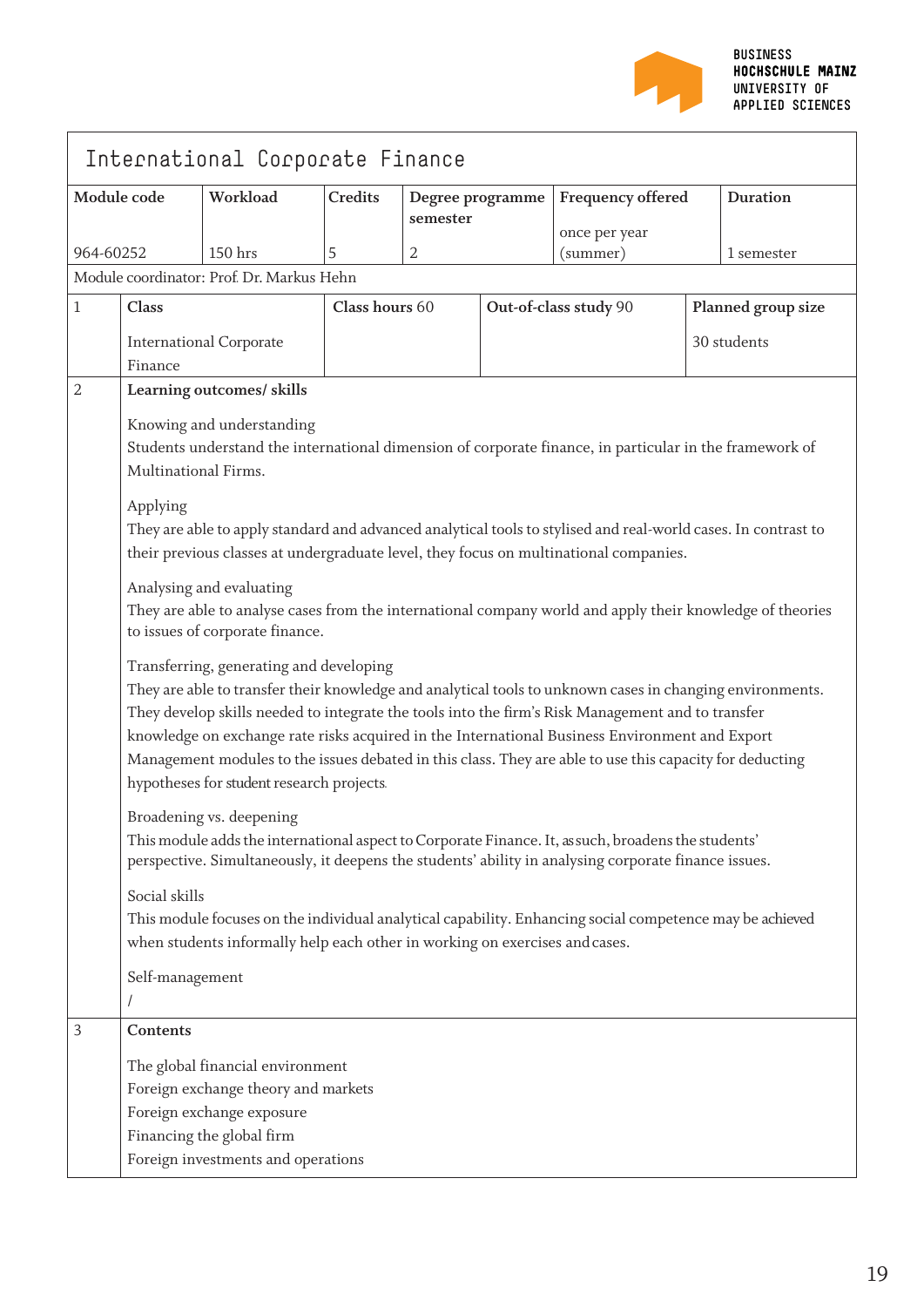

| $\overline{4}$ | Form(s) of teaching                                                                                                                                                                                                                                             |
|----------------|-----------------------------------------------------------------------------------------------------------------------------------------------------------------------------------------------------------------------------------------------------------------|
|                | Each class is divided in three core parts:                                                                                                                                                                                                                      |
|                | • Traditional lecture                                                                                                                                                                                                                                           |
|                | · Students' work on case studies                                                                                                                                                                                                                                |
|                | · Student's presentation                                                                                                                                                                                                                                        |
| 5              | Prerequisites                                                                                                                                                                                                                                                   |
|                | none                                                                                                                                                                                                                                                            |
| 6              | <b>Attendance requirements</b>                                                                                                                                                                                                                                  |
|                | Students are supposed to participate actively in class; no formal attendance policy is applied.                                                                                                                                                                 |
| 7              | Forms of assessment                                                                                                                                                                                                                                             |
|                | Written examination (90 minutes, 70%) and presentation of team assignment (30%)                                                                                                                                                                                 |
| 8              | Requirements for receiving credits                                                                                                                                                                                                                              |
|                | Minimum of 50% of the overall assessment                                                                                                                                                                                                                        |
| 9              | Use of the module (open to students of other Master programmes)                                                                                                                                                                                                 |
|                | The module is open to Erasmus students and students of the German-Argentine Master programme (MA.AA)                                                                                                                                                            |
|                | - subject to class size limitations                                                                                                                                                                                                                             |
| 10             | Relative weight for the final grade                                                                                                                                                                                                                             |
|                | 5 of 110                                                                                                                                                                                                                                                        |
| 11             | <b>Further information</b>                                                                                                                                                                                                                                      |
|                | Type of reading assignment:                                                                                                                                                                                                                                     |
|                | Students are required to use standard textbooks (for example Eiteman et al.; Shapiro and Moles) and journal<br>articles. In addition, students are provided with a list of case studies. A detailed list of reading assignments is<br>provided in the syllabus. |
|                | A significant part of the learning process is based on assigned case studies.                                                                                                                                                                                   |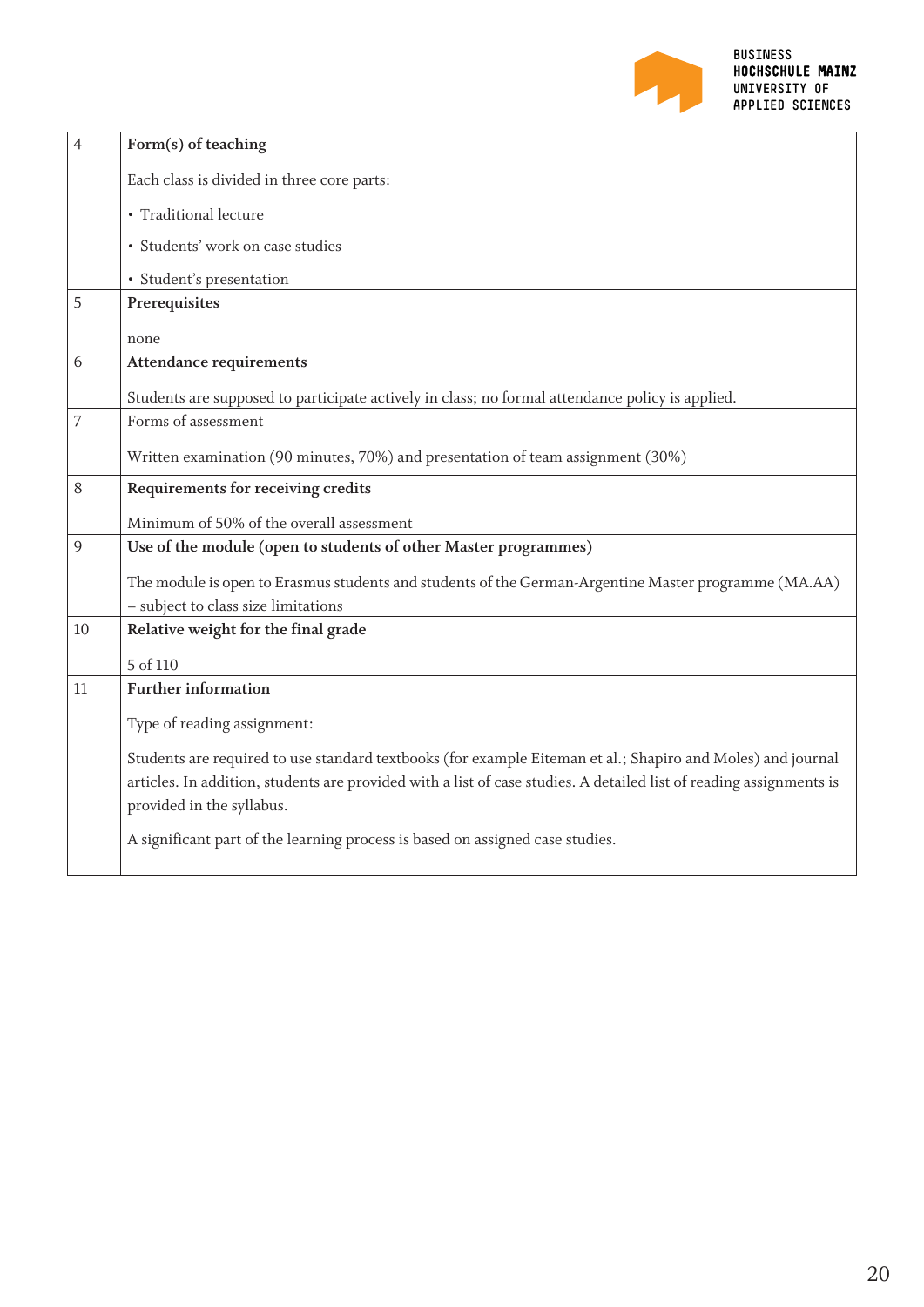

٦

|           |                                                                                                                                                                                                                                                                                                                                                                                                                                                                                                                                                                      | International Marketing                                                                                                                                                                                                                                                                                                                                                |                    |          |                    |                           |                                      |                    |  |  |
|-----------|----------------------------------------------------------------------------------------------------------------------------------------------------------------------------------------------------------------------------------------------------------------------------------------------------------------------------------------------------------------------------------------------------------------------------------------------------------------------------------------------------------------------------------------------------------------------|------------------------------------------------------------------------------------------------------------------------------------------------------------------------------------------------------------------------------------------------------------------------------------------------------------------------------------------------------------------------|--------------------|----------|--------------------|---------------------------|--------------------------------------|--------------------|--|--|
|           | Module code                                                                                                                                                                                                                                                                                                                                                                                                                                                                                                                                                          | Workload                                                                                                                                                                                                                                                                                                                                                               | Credits            | semester | Degree programme   |                           | Frequency offered<br><b>Duration</b> |                    |  |  |
| 964-60253 |                                                                                                                                                                                                                                                                                                                                                                                                                                                                                                                                                                      | 150 hrs                                                                                                                                                                                                                                                                                                                                                                | 5                  | 2        |                    | once per year<br>(summer) |                                      | 1 semester         |  |  |
|           |                                                                                                                                                                                                                                                                                                                                                                                                                                                                                                                                                                      | Module coordinator: Prof. Dr. Claudia Hensel                                                                                                                                                                                                                                                                                                                           |                    |          |                    |                           |                                      |                    |  |  |
| 1         | Class                                                                                                                                                                                                                                                                                                                                                                                                                                                                                                                                                                |                                                                                                                                                                                                                                                                                                                                                                        | <b>Class hours</b> |          | Out-of-class study |                           |                                      | Planned group size |  |  |
|           |                                                                                                                                                                                                                                                                                                                                                                                                                                                                                                                                                                      | <b>International Marketing</b>                                                                                                                                                                                                                                                                                                                                         | 60                 |          | 90                 |                           | 30 students                          |                    |  |  |
| 2         |                                                                                                                                                                                                                                                                                                                                                                                                                                                                                                                                                                      | Learning outcomes/ skills                                                                                                                                                                                                                                                                                                                                              |                    |          |                    |                           |                                      |                    |  |  |
|           | Knowing and understanding<br>Students know and understand the principle concepts and techniques of international marketing. They<br>understand how the links between international marketing environment, strategy and functional aspects of<br>marketing influence the international organisation's decision making.<br>Applying                                                                                                                                                                                                                                    |                                                                                                                                                                                                                                                                                                                                                                        |                    |          |                    |                           |                                      |                    |  |  |
|           |                                                                                                                                                                                                                                                                                                                                                                                                                                                                                                                                                                      | They gain expertise in applying these concepts and techniques to real-world situations.                                                                                                                                                                                                                                                                                |                    |          |                    |                           |                                      |                    |  |  |
|           |                                                                                                                                                                                                                                                                                                                                                                                                                                                                                                                                                                      | Analysing and evaluating<br>They are able to analyse cases from the international company world and apply their knowledge of concepts and<br>analytical tools to international marketing problems. They are able to critically assess different methods of<br>problem solutions. They explore ways of segmenting markets and appreciate different research techniques. |                    |          |                    |                           |                                      |                    |  |  |
|           |                                                                                                                                                                                                                                                                                                                                                                                                                                                                                                                                                                      | Transferring, generating and developing<br>They integrate knowledge and skills already acquired from other modules in the Master programme.<br>They develop their capacity to think in terms of a strategic marketing perspective.                                                                                                                                     |                    |          |                    |                           |                                      |                    |  |  |
|           |                                                                                                                                                                                                                                                                                                                                                                                                                                                                                                                                                                      | Broadening vs. deepening<br>This module deepens the students' understanding of strategic marketing. In particular, their own research<br>enables them to go beyond "standard" knowledge and acquire advanced analytical skills. On the other hand, the<br>module broadens the perspective by adding the international perspective.                                     |                    |          |                    |                           |                                      |                    |  |  |
|           | Social skills<br>They develop their capacity to work in cross-cultural teams and to present the working results of the team.<br>They improve their abilities in formulating, presenting and defending arguments and opinions. They scrutinize<br>companies' decisions with respect to ethical questions and become sensible to ethical issues in research and<br>business.                                                                                                                                                                                           |                                                                                                                                                                                                                                                                                                                                                                        |                    |          |                    |                           |                                      |                    |  |  |
|           | Self-management                                                                                                                                                                                                                                                                                                                                                                                                                                                                                                                                                      | They train their capabilities of self-management and reflect their own contribution to the team success.<br>In particular, they train their ability in extracting and condensing information from different sources.                                                                                                                                                   |                    |          |                    |                           |                                      |                    |  |  |
| 3         | Contents                                                                                                                                                                                                                                                                                                                                                                                                                                                                                                                                                             |                                                                                                                                                                                                                                                                                                                                                                        |                    |          |                    |                           |                                      |                    |  |  |
|           | Assessing the volatile global environment<br>Dilemma of standardisation versus localisation strategies<br>Global marketing research (Explorative and conclusive research; ethical issues)<br>Cultural diversity and marketing<br>Market entry strategies<br>Designing the global marketing programme (international product decisions, global branding; international<br>price decisions, international distribution decisions; communication tools in the international context)<br>Marketing planning (complexity, forecasting, scenarios, formulating strategies) |                                                                                                                                                                                                                                                                                                                                                                        |                    |          |                    |                           |                                      |                    |  |  |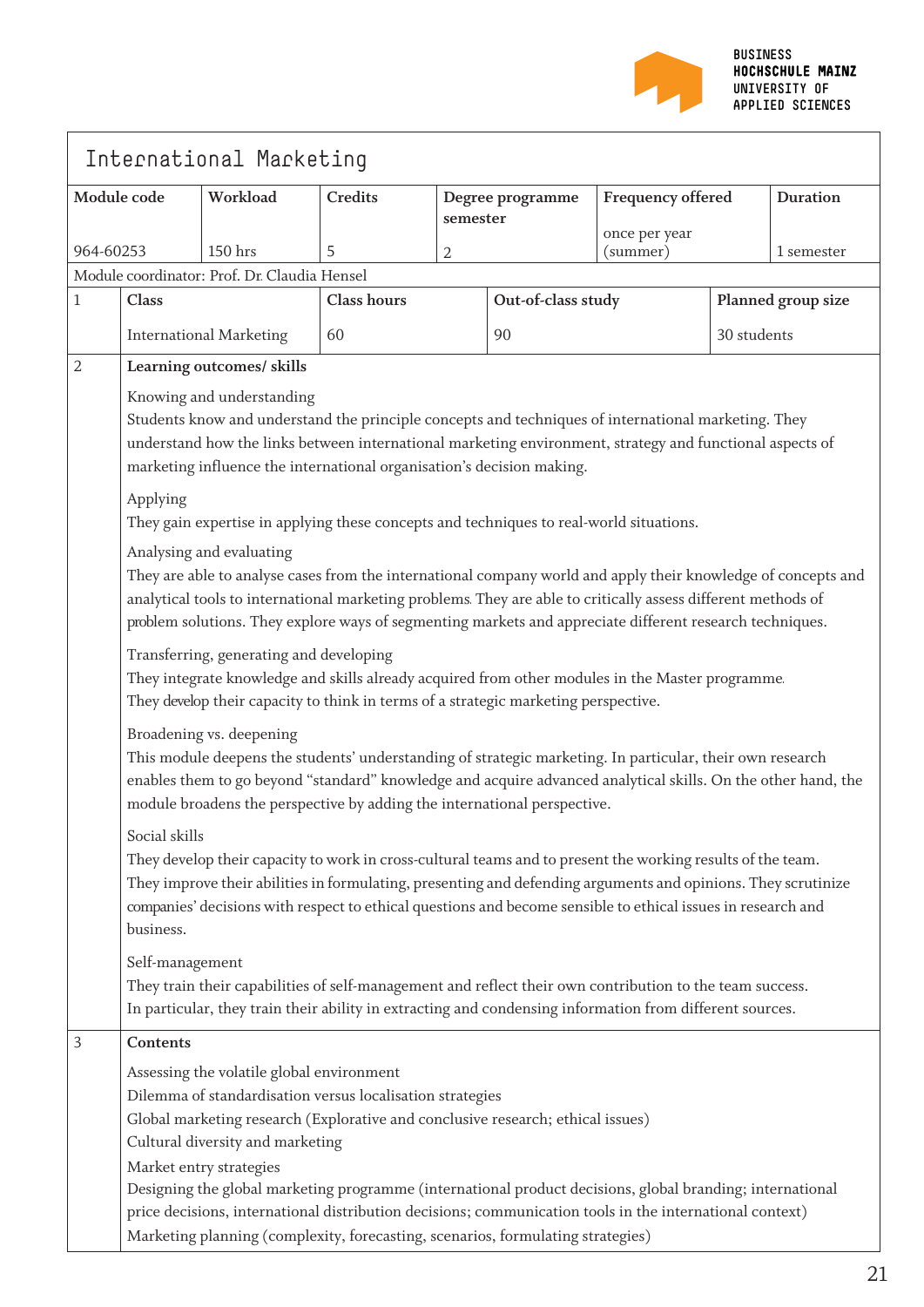

| $\overline{4}$ | Form(s) of teaching                                                                                             |
|----------------|-----------------------------------------------------------------------------------------------------------------|
|                | Seminar-style class; team work on assigned case studies; class discussions and presentations                    |
| 5              | Prerequisites                                                                                                   |
|                | none                                                                                                            |
| 6              | <b>Attendance requirements</b>                                                                                  |
|                | Students are supposed to participate actively in class; no formal attendance policy is applied.                 |
| $\overline{7}$ | Forms of assessment                                                                                             |
|                | Student paper and student team presentation                                                                     |
| 8              | Requirements for receiving credits                                                                              |
|                | Minimum of 50% of total assessment                                                                              |
| 9              | Use of the module (open to students of other Master programmes)                                                 |
|                | The module is open to Erasmus students and students of the German-Argentine Master programme (MA.AA) -          |
|                | subject to class size limitations                                                                               |
| 10             | Relative weight for the final grade                                                                             |
|                | 5 of 110                                                                                                        |
| 11             | <b>Further information</b>                                                                                      |
|                | Type of reading assignment:                                                                                     |
|                | Students are required to read assigned book chapters and journal articles prior to class. There is no single    |
|                | textbook recommended, but instead a variety of sources is recommended.                                          |
|                | A significant part of the learning process is based on the application of theories and analytical tools in case |
|                | studies. A detailed list of reading assignments is provided in the syllabus.                                    |
|                |                                                                                                                 |
|                |                                                                                                                 |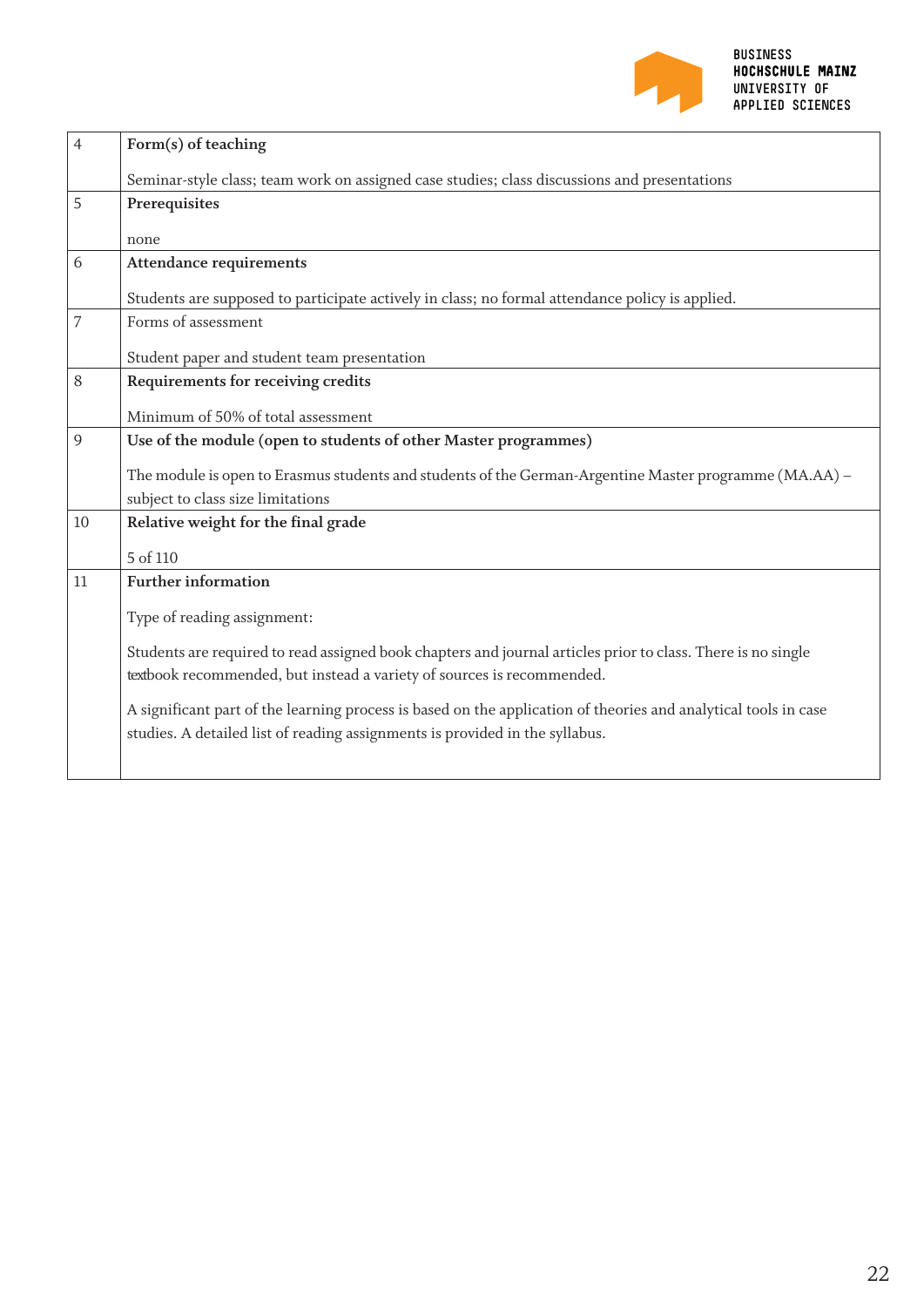

|                |                                                                                                                                                                                                                                                                                                                                                                                                                                                                                                                                                                                                                                                                                                                                                                                                                                                                                                                                                                                                                                                                                                   | International Business Law                  |                    |                |                    |                   |                 |                    |
|----------------|---------------------------------------------------------------------------------------------------------------------------------------------------------------------------------------------------------------------------------------------------------------------------------------------------------------------------------------------------------------------------------------------------------------------------------------------------------------------------------------------------------------------------------------------------------------------------------------------------------------------------------------------------------------------------------------------------------------------------------------------------------------------------------------------------------------------------------------------------------------------------------------------------------------------------------------------------------------------------------------------------------------------------------------------------------------------------------------------------|---------------------------------------------|--------------------|----------------|--------------------|-------------------|-----------------|--------------------|
| Module code    |                                                                                                                                                                                                                                                                                                                                                                                                                                                                                                                                                                                                                                                                                                                                                                                                                                                                                                                                                                                                                                                                                                   | Workload                                    | <b>Credits</b>     | semester       | Degree programme   | Frequency offered | <b>Duration</b> |                    |
| 964-60254      |                                                                                                                                                                                                                                                                                                                                                                                                                                                                                                                                                                                                                                                                                                                                                                                                                                                                                                                                                                                                                                                                                                   | 150 hrs                                     | 5                  |                |                    | once per year     |                 | 1 semester         |
|                |                                                                                                                                                                                                                                                                                                                                                                                                                                                                                                                                                                                                                                                                                                                                                                                                                                                                                                                                                                                                                                                                                                   | Module coordinator: Prof. Dr. Timothy Kautz |                    | $\overline{2}$ |                    | (summer)          |                 |                    |
| 1              | Class                                                                                                                                                                                                                                                                                                                                                                                                                                                                                                                                                                                                                                                                                                                                                                                                                                                                                                                                                                                                                                                                                             |                                             | <b>Class hours</b> |                | Out-of-class study |                   |                 | Planned group size |
|                |                                                                                                                                                                                                                                                                                                                                                                                                                                                                                                                                                                                                                                                                                                                                                                                                                                                                                                                                                                                                                                                                                                   | <b>International Business Law</b>           |                    |                |                    |                   |                 |                    |
| $\overline{2}$ |                                                                                                                                                                                                                                                                                                                                                                                                                                                                                                                                                                                                                                                                                                                                                                                                                                                                                                                                                                                                                                                                                                   |                                             | 30                 |                | 120                |                   |                 | 30 students        |
|                | Learning outcomes/ skills<br>Knowing and understanding<br>Students know and understand the legal basis of cross-border contracts, in particular the export contract.<br>They know the legal environment set by EU law and the Vienna Convention on the International Sales of<br>Goods (CISG). They know and understand the issue of applicable law, private arbitration (New York<br>Convention), standard trade terms and L/C regulations.<br>Applying<br>They apply their knowledge to export contracts.<br>Analysing and evaluating<br>They are able to analyse export cases with the aim of identifying problematic parts. They are not able to<br>replace the analysis of a lawyer but develop a basic understanding of the basic legal system.<br>Transferring, generating and developing<br>They transfer part of this knowledge to the cases and issues analysed in the Export Management module.<br>Broadening v. deepening<br>This module broadens the students' understanding of international business.<br>Social skills<br>They increase their capacity of inter-disciplinary work. |                                             |                    |                |                    |                   |                 |                    |
|                | Self-management                                                                                                                                                                                                                                                                                                                                                                                                                                                                                                                                                                                                                                                                                                                                                                                                                                                                                                                                                                                                                                                                                   |                                             |                    |                |                    |                   |                 |                    |
| $\mathfrak{Z}$ | Contents                                                                                                                                                                                                                                                                                                                                                                                                                                                                                                                                                                                                                                                                                                                                                                                                                                                                                                                                                                                                                                                                                          |                                             |                    |                |                    |                   |                 |                    |
|                | Forms of International Business Transactions; challenges of conducting trans-border business, overview of<br>international institutions and treaties governing international business transactions<br>The export contract under German law, EU regulations, the Vienna Convention on the International Sales of<br>Goods<br>Arbitration<br>Standard Trade Terms and Payment Conditions from a legal perspective                                                                                                                                                                                                                                                                                                                                                                                                                                                                                                                                                                                                                                                                                   |                                             |                    |                |                    |                   |                 |                    |
| $\overline{4}$ | Form(s) of teaching                                                                                                                                                                                                                                                                                                                                                                                                                                                                                                                                                                                                                                                                                                                                                                                                                                                                                                                                                                                                                                                                               |                                             |                    |                |                    |                   |                 |                    |
|                | Seminar-style class                                                                                                                                                                                                                                                                                                                                                                                                                                                                                                                                                                                                                                                                                                                                                                                                                                                                                                                                                                                                                                                                               |                                             |                    |                |                    |                   |                 |                    |
| 5              | Prerequisites                                                                                                                                                                                                                                                                                                                                                                                                                                                                                                                                                                                                                                                                                                                                                                                                                                                                                                                                                                                                                                                                                     |                                             |                    |                |                    |                   |                 |                    |
| 6              | None                                                                                                                                                                                                                                                                                                                                                                                                                                                                                                                                                                                                                                                                                                                                                                                                                                                                                                                                                                                                                                                                                              |                                             |                    |                |                    |                   |                 |                    |
|                |                                                                                                                                                                                                                                                                                                                                                                                                                                                                                                                                                                                                                                                                                                                                                                                                                                                                                                                                                                                                                                                                                                   | <b>Attendance requirements</b>              |                    |                |                    |                   |                 |                    |
|                | Students are supposed to participate actively in class; no formal attendance policy is applied.                                                                                                                                                                                                                                                                                                                                                                                                                                                                                                                                                                                                                                                                                                                                                                                                                                                                                                                                                                                                   |                                             |                    |                |                    |                   |                 |                    |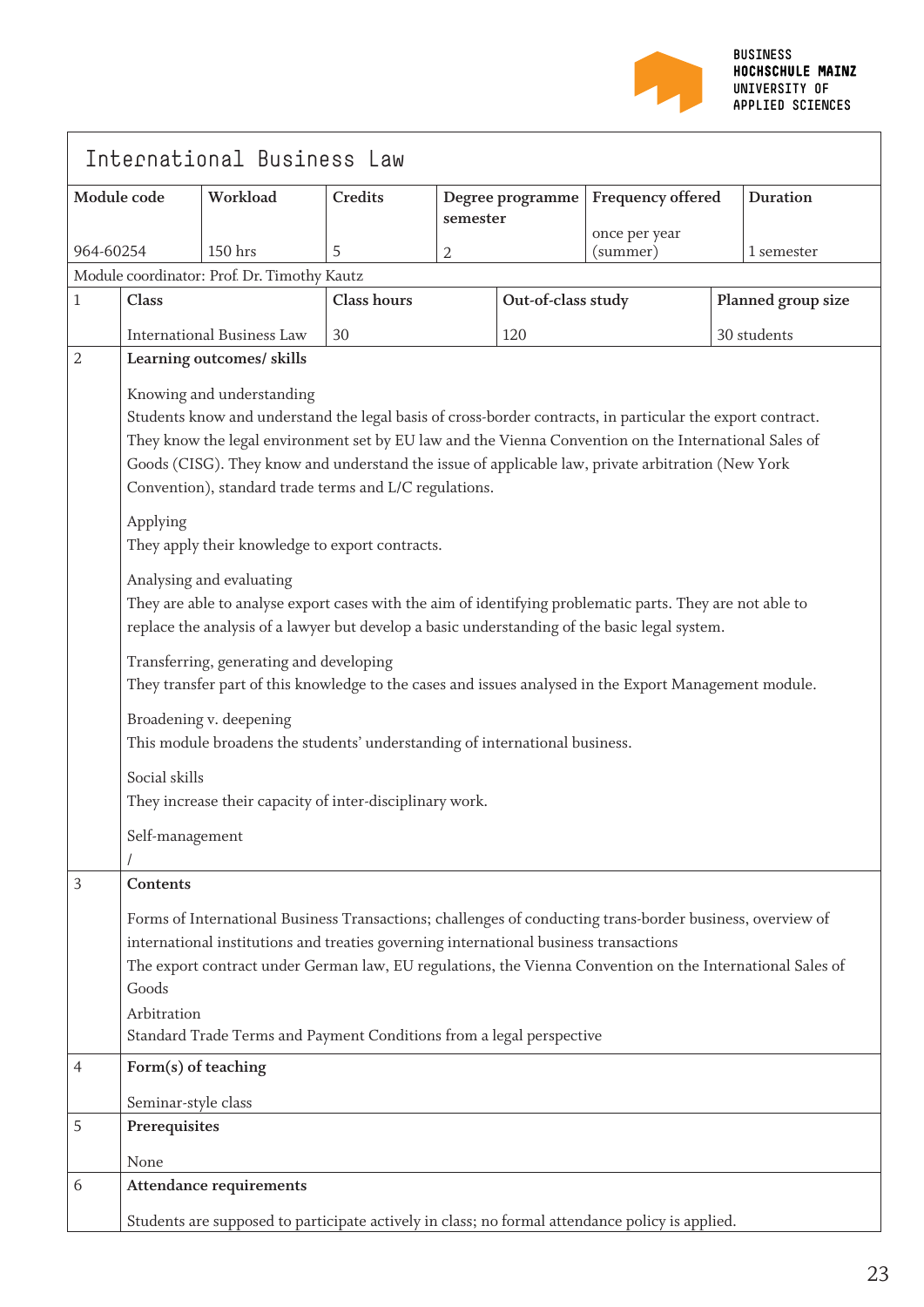

| 7  | Forms of assessment                                                                                                                                                                     |
|----|-----------------------------------------------------------------------------------------------------------------------------------------------------------------------------------------|
|    | Written examination (120 minutes)                                                                                                                                                       |
| 8  | Requirements for receiving credits                                                                                                                                                      |
|    | Minimum of 50% of total assessment                                                                                                                                                      |
| 9  | Use of the module (open to students of other Master programmes)                                                                                                                         |
|    | The module is open to Erasmus students and students of the German-Argentine Master programme (MA.AA) –                                                                                  |
|    | subject to class size limitations                                                                                                                                                       |
| 10 | Relative weight for the final grade                                                                                                                                                     |
|    | 5 of 110                                                                                                                                                                                |
| 11 | <b>Further information</b>                                                                                                                                                              |
|    | Type of reading assignment:                                                                                                                                                             |
|    | Students are required to use a standard textbook (for example Carr). Additional material (contracts, rules) and a<br>detailed list of reading assignments are provided in the syllabus. |
|    |                                                                                                                                                                                         |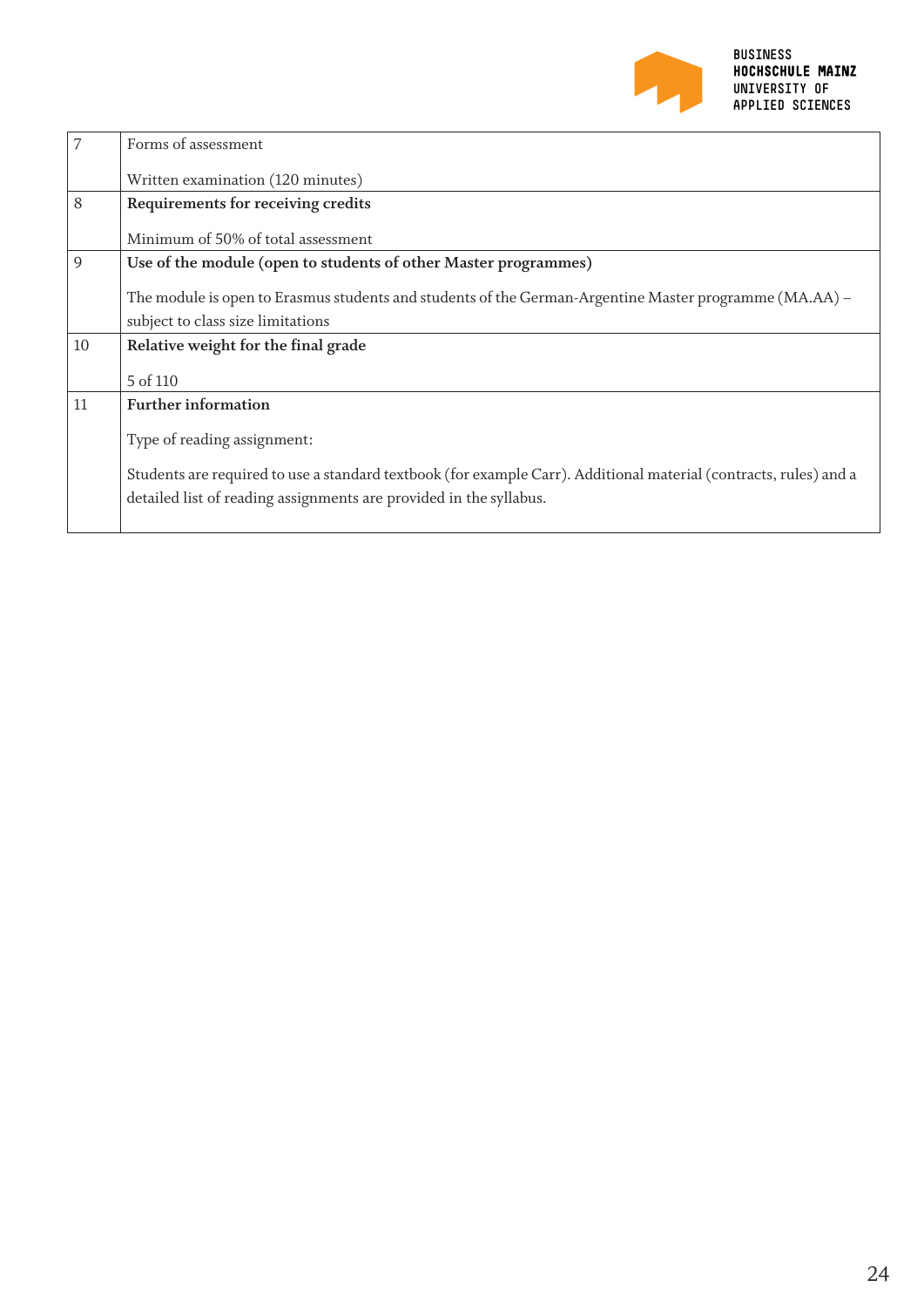

|                |                                                                                                                                                                                                                                                                                                                                                                                                                                                                                                                                                                                                                                                                                                                                                             | Export Management                                                                                                                                                                                                                                                                                                                                                    |                    |                                                   |                    |                           |                    |            |  |
|----------------|-------------------------------------------------------------------------------------------------------------------------------------------------------------------------------------------------------------------------------------------------------------------------------------------------------------------------------------------------------------------------------------------------------------------------------------------------------------------------------------------------------------------------------------------------------------------------------------------------------------------------------------------------------------------------------------------------------------------------------------------------------------|----------------------------------------------------------------------------------------------------------------------------------------------------------------------------------------------------------------------------------------------------------------------------------------------------------------------------------------------------------------------|--------------------|---------------------------------------------------|--------------------|---------------------------|--------------------|------------|--|
|                | Module code                                                                                                                                                                                                                                                                                                                                                                                                                                                                                                                                                                                                                                                                                                                                                 | Workload                                                                                                                                                                                                                                                                                                                                                             | <b>Credits</b>     | Frequency offered<br>Degree programme<br>semester |                    |                           | <b>Duration</b>    |            |  |
| 964-60255      |                                                                                                                                                                                                                                                                                                                                                                                                                                                                                                                                                                                                                                                                                                                                                             | 150 hrs                                                                                                                                                                                                                                                                                                                                                              | 5                  | 2                                                 |                    | once per year<br>(summer) |                    | 1 semester |  |
|                |                                                                                                                                                                                                                                                                                                                                                                                                                                                                                                                                                                                                                                                                                                                                                             | Module coordinator: Prof. Dr. Ulrich Schüle                                                                                                                                                                                                                                                                                                                          |                    |                                                   |                    |                           |                    |            |  |
| 1              | Class                                                                                                                                                                                                                                                                                                                                                                                                                                                                                                                                                                                                                                                                                                                                                       |                                                                                                                                                                                                                                                                                                                                                                      | <b>Class hours</b> |                                                   | Out-of-class study |                           | Planned group size |            |  |
|                | <b>Export Management</b>                                                                                                                                                                                                                                                                                                                                                                                                                                                                                                                                                                                                                                                                                                                                    |                                                                                                                                                                                                                                                                                                                                                                      | 30                 |                                                   | 120                |                           | 30 students        |            |  |
| $\overline{2}$ |                                                                                                                                                                                                                                                                                                                                                                                                                                                                                                                                                                                                                                                                                                                                                             | Learning outcomes/ skills                                                                                                                                                                                                                                                                                                                                            |                    |                                                   |                    |                           |                    |            |  |
|                |                                                                                                                                                                                                                                                                                                                                                                                                                                                                                                                                                                                                                                                                                                                                                             | Knowing and understanding                                                                                                                                                                                                                                                                                                                                            |                    |                                                   |                    |                           |                    |            |  |
|                |                                                                                                                                                                                                                                                                                                                                                                                                                                                                                                                                                                                                                                                                                                                                                             | Students know and understand the principle concepts and export techniques.                                                                                                                                                                                                                                                                                           |                    |                                                   |                    |                           |                    |            |  |
|                | Applying                                                                                                                                                                                                                                                                                                                                                                                                                                                                                                                                                                                                                                                                                                                                                    |                                                                                                                                                                                                                                                                                                                                                                      |                    |                                                   |                    |                           |                    |            |  |
|                |                                                                                                                                                                                                                                                                                                                                                                                                                                                                                                                                                                                                                                                                                                                                                             | They gain expertise in applying these concepts and techniques to real-world situations.                                                                                                                                                                                                                                                                              |                    |                                                   |                    |                           |                    |            |  |
|                | solutions.                                                                                                                                                                                                                                                                                                                                                                                                                                                                                                                                                                                                                                                                                                                                                  | Analysing and evaluating<br>They are able to analyse cases from the international company world and apply their knowledge of concepts<br>and analytical tools to export problems. They are able to critically assess different methods of problem                                                                                                                    |                    |                                                   |                    |                           |                    |            |  |
|                |                                                                                                                                                                                                                                                                                                                                                                                                                                                                                                                                                                                                                                                                                                                                                             | Transferring, generating and developing<br>They integrate knowledge and skills already acquired from other modules (in particular International<br>Marketing, International Business Law, International Corporate Finance). They design solution patterns to<br>standard problems and appreciate the issues of "non-standard" problems in (export and import) trade. |                    |                                                   |                    |                           |                    |            |  |
|                | Broadening vs. deepening<br>This module, on the one hand, broadens the students' knowledge by adding an operational component to the<br>rather strategy-orientated programme structure. On the other hand, it deepens their understanding of<br>international business by applying an 'interdisciplinary approach' in which many aspects learned in different<br>modules are combined in practical problems. Thus, students identify how legal aspects taught in International<br>Business Law, policy-related issues and exchange rate related risks discussed in International Business<br>Environment and International Corporate Finance, as well as Marketing aspects, form the framework in which<br>the daily export/import business is carried out. |                                                                                                                                                                                                                                                                                                                                                                      |                    |                                                   |                    |                           |                    |            |  |
|                | Social skills<br>They further develop their capacity to work in cross-cultural teams and to present the working results of the<br>team. They improve their abilities in formulating, presenting and defending arguments and opinions.<br>Self-management                                                                                                                                                                                                                                                                                                                                                                                                                                                                                                    |                                                                                                                                                                                                                                                                                                                                                                      |                    |                                                   |                    |                           |                    |            |  |
|                |                                                                                                                                                                                                                                                                                                                                                                                                                                                                                                                                                                                                                                                                                                                                                             | They train their capabilities of time management and reflect on their own contribution to the team success.                                                                                                                                                                                                                                                          |                    |                                                   |                    |                           |                    |            |  |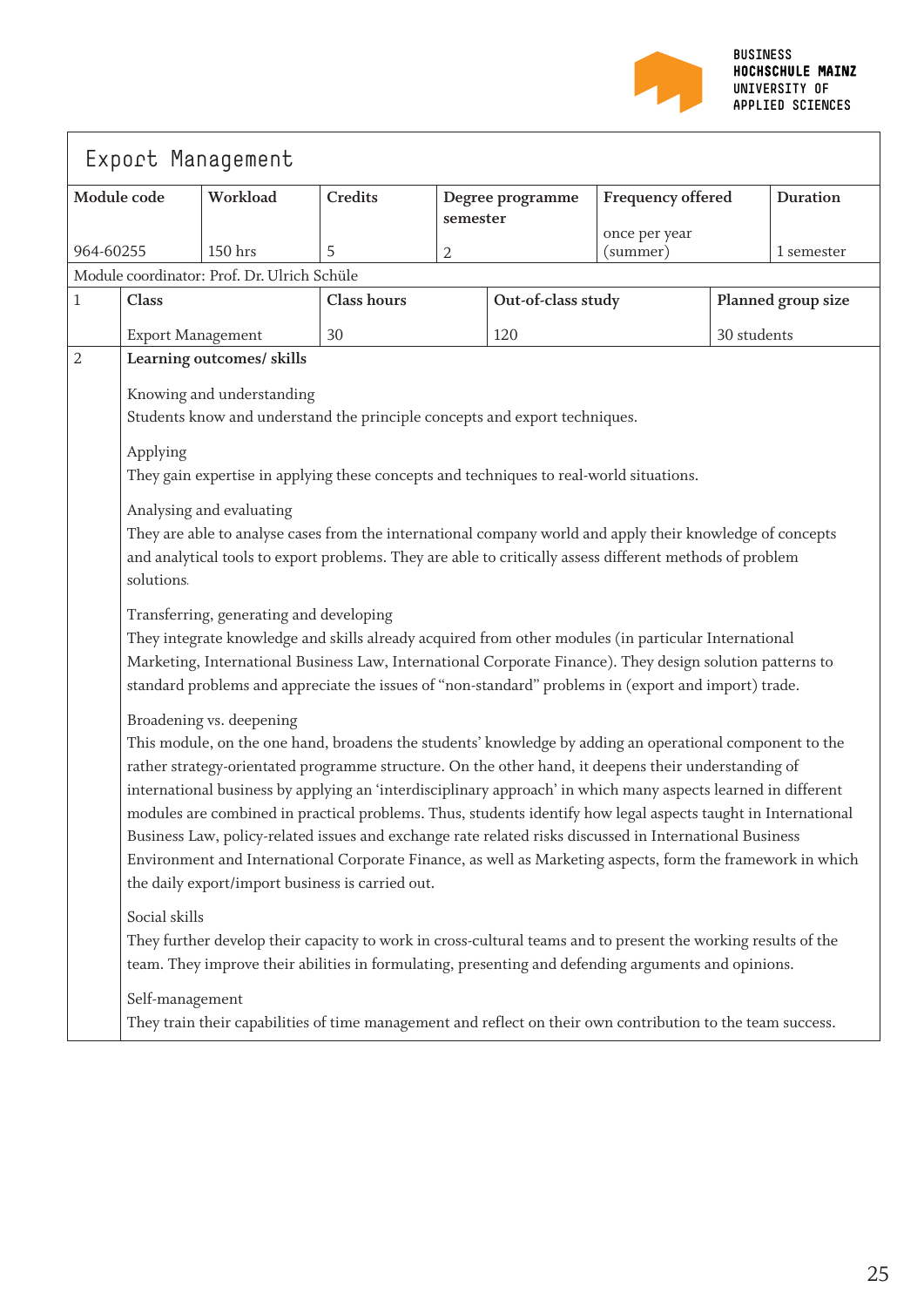

| $\overline{3}$ | Contents                                                                                                                                                                                                                                                            |
|----------------|---------------------------------------------------------------------------------------------------------------------------------------------------------------------------------------------------------------------------------------------------------------------|
|                | Forms of export / import activities (direct/indirect; countertrade, turn-key, export flows in PPP)                                                                                                                                                                  |
|                | Transport modes, trade terms (Incoterms), and customs issues: legal and economic viewpoints                                                                                                                                                                         |
|                | Trade risk and trade finance - analysis of cases and a critical assessment of function and cost:                                                                                                                                                                    |
|                | • transport and other forms of insurance contracts                                                                                                                                                                                                                  |
|                | · documentary collection and different L/C forms                                                                                                                                                                                                                    |
|                | • bonds and guarantees                                                                                                                                                                                                                                              |
|                | · export credit insurance, factoring, and forfaiting                                                                                                                                                                                                                |
|                | • hedging exchange rate risk                                                                                                                                                                                                                                        |
| $\overline{4}$ | Form(s) of teaching                                                                                                                                                                                                                                                 |
|                | Seminar-style class; team work on assigned case studies                                                                                                                                                                                                             |
| 5              | Prerequisites                                                                                                                                                                                                                                                       |
|                | none                                                                                                                                                                                                                                                                |
| 6              | <b>Attendance requirements</b>                                                                                                                                                                                                                                      |
|                | Students are supposed to participate actively in class; no formal attendance policy is applied.                                                                                                                                                                     |
| $\overline{7}$ | Forms of assessment                                                                                                                                                                                                                                                 |
|                | Written examination (120 minutes), may be supplemented with student presentations                                                                                                                                                                                   |
| 8              | Requirements for receiving credits                                                                                                                                                                                                                                  |
|                | Minimum of 50% of total assessment                                                                                                                                                                                                                                  |
| 9              | Use of the module (open to students of other Master programmes)                                                                                                                                                                                                     |
|                | The module is open to Erasmus students and students of the German-Argentine Master programme (MA.AA) -                                                                                                                                                              |
|                | subject to class size limitations                                                                                                                                                                                                                                   |
| 10             | Relative weight for the final grade                                                                                                                                                                                                                                 |
|                | 5 of 110                                                                                                                                                                                                                                                            |
| 11             | <b>Further information</b>                                                                                                                                                                                                                                          |
|                | Type of reading assignment:                                                                                                                                                                                                                                         |
|                | Students are required to use standard textbooks (for example Grath, Luk) and publications of international<br>institutions (ICC, international banks).                                                                                                              |
|                | The class is designed such that the students acquire knowledge by reading the books and learn about problems<br>arising in daily business by working on stylised case studies. Experts from chambers, banks, and export credit<br>agencies contribute to the class. |
|                | A detailed list of reading assignments is provided in the syllabus.                                                                                                                                                                                                 |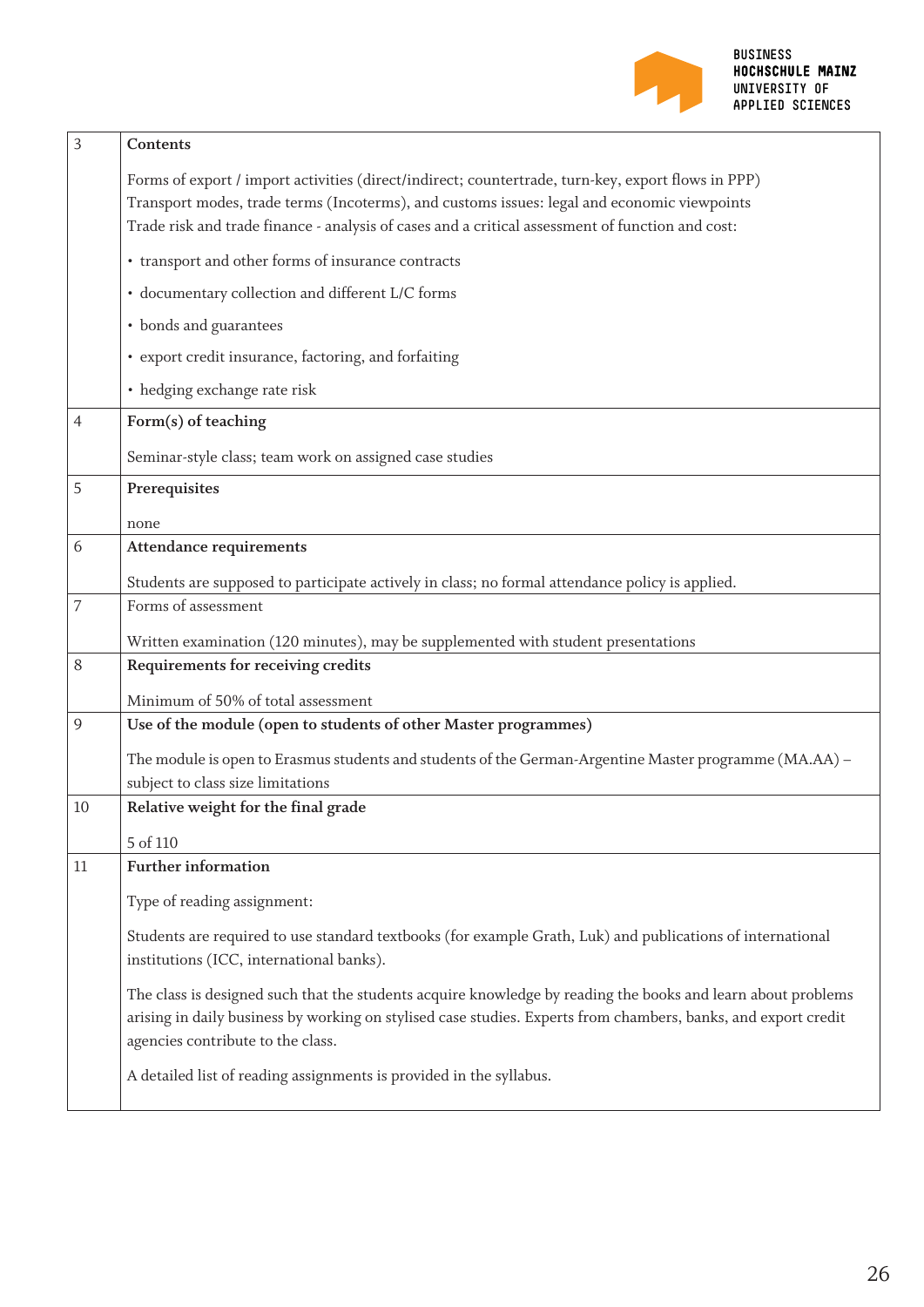

|                                                                                                                                                                                                                                                                                                                                                        |                                                                                                                                                                                                                                                                                                                                                                                                                                                                                                                                                                                                                                                                                                                                                                                                                                                                                                                                                                                                                                                                                                                                                                                                                                                                                                                                                                                                                                                                                                                                                                                                                                                                                                                                                                                                                                                                                                                                                                                                                                                                                                                                                                                                                                                                                                                                                                                                                                                                                                                                                                                                                                                                                                                                                                                                                                                                                                                                                                            |             | Option I-V    |     |                                    |  |                 |  |  |  |  |
|--------------------------------------------------------------------------------------------------------------------------------------------------------------------------------------------------------------------------------------------------------------------------------------------------------------------------------------------------------|----------------------------------------------------------------------------------------------------------------------------------------------------------------------------------------------------------------------------------------------------------------------------------------------------------------------------------------------------------------------------------------------------------------------------------------------------------------------------------------------------------------------------------------------------------------------------------------------------------------------------------------------------------------------------------------------------------------------------------------------------------------------------------------------------------------------------------------------------------------------------------------------------------------------------------------------------------------------------------------------------------------------------------------------------------------------------------------------------------------------------------------------------------------------------------------------------------------------------------------------------------------------------------------------------------------------------------------------------------------------------------------------------------------------------------------------------------------------------------------------------------------------------------------------------------------------------------------------------------------------------------------------------------------------------------------------------------------------------------------------------------------------------------------------------------------------------------------------------------------------------------------------------------------------------------------------------------------------------------------------------------------------------------------------------------------------------------------------------------------------------------------------------------------------------------------------------------------------------------------------------------------------------------------------------------------------------------------------------------------------------------------------------------------------------------------------------------------------------------------------------------------------------------------------------------------------------------------------------------------------------------------------------------------------------------------------------------------------------------------------------------------------------------------------------------------------------------------------------------------------------------------------------------------------------------------------------------------------------|-------------|---------------|-----|------------------------------------|--|-----------------|--|--|--|--|
| Module code<br>Workload                                                                                                                                                                                                                                                                                                                                |                                                                                                                                                                                                                                                                                                                                                                                                                                                                                                                                                                                                                                                                                                                                                                                                                                                                                                                                                                                                                                                                                                                                                                                                                                                                                                                                                                                                                                                                                                                                                                                                                                                                                                                                                                                                                                                                                                                                                                                                                                                                                                                                                                                                                                                                                                                                                                                                                                                                                                                                                                                                                                                                                                                                                                                                                                                                                                                                                                            | Credits     |               |     | Degree programme Frequency offered |  | <b>Duration</b> |  |  |  |  |
| 964-60301-<br>964-60305                                                                                                                                                                                                                                                                                                                                | 150 hrs                                                                                                                                                                                                                                                                                                                                                                                                                                                                                                                                                                                                                                                                                                                                                                                                                                                                                                                                                                                                                                                                                                                                                                                                                                                                                                                                                                                                                                                                                                                                                                                                                                                                                                                                                                                                                                                                                                                                                                                                                                                                                                                                                                                                                                                                                                                                                                                                                                                                                                                                                                                                                                                                                                                                                                                                                                                                                                                                                                    | 5           | semester<br>3 |     |                                    |  | 1 semester      |  |  |  |  |
|                                                                                                                                                                                                                                                                                                                                                        |                                                                                                                                                                                                                                                                                                                                                                                                                                                                                                                                                                                                                                                                                                                                                                                                                                                                                                                                                                                                                                                                                                                                                                                                                                                                                                                                                                                                                                                                                                                                                                                                                                                                                                                                                                                                                                                                                                                                                                                                                                                                                                                                                                                                                                                                                                                                                                                                                                                                                                                                                                                                                                                                                                                                                                                                                                                                                                                                                                            |             |               |     |                                    |  |                 |  |  |  |  |
| $\mathbf 1$<br>Class                                                                                                                                                                                                                                                                                                                                   |                                                                                                                                                                                                                                                                                                                                                                                                                                                                                                                                                                                                                                                                                                                                                                                                                                                                                                                                                                                                                                                                                                                                                                                                                                                                                                                                                                                                                                                                                                                                                                                                                                                                                                                                                                                                                                                                                                                                                                                                                                                                                                                                                                                                                                                                                                                                                                                                                                                                                                                                                                                                                                                                                                                                                                                                                                                                                                                                                                            | Class hours |               |     |                                    |  |                 |  |  |  |  |
| Option I-V                                                                                                                                                                                                                                                                                                                                             |                                                                                                                                                                                                                                                                                                                                                                                                                                                                                                                                                                                                                                                                                                                                                                                                                                                                                                                                                                                                                                                                                                                                                                                                                                                                                                                                                                                                                                                                                                                                                                                                                                                                                                                                                                                                                                                                                                                                                                                                                                                                                                                                                                                                                                                                                                                                                                                                                                                                                                                                                                                                                                                                                                                                                                                                                                                                                                                                                                            | 45          |               | 105 |                                    |  |                 |  |  |  |  |
| $\sqrt{2}$<br>$\bullet$<br>experience.<br>degree.<br>$\bullet$<br>· It is also possible to spend the third semester as "free mover" at a non-partner university. In this case, the<br>students are required to provide the course leader and the Board of Examiners with all relevant information of<br>the intended studies prior to the stay abroad. | Module coordinators: Prof. Dr. Porath and Board of examiners, in charge of credit transfer<br>Out-of-class study<br>Planned group size<br>30 students<br>Students are supposed to attend the University's "study abroad fair" (typically organised in November) and to<br>discuss their choice of partner university with the course leader and programme manager during the first<br>semester. The application must be submitted to the International Office by December 8th.<br>The selection of the partner university may be the result of many reasons. We recommend to consider the<br>following aspects:<br>· The partner universities' academic strengths: As the first year of the programme consists of a general<br>introduction into international business, students have no opportunity to select any functional or sector-<br>specific specialisation. The study abroad period offers this chance. At most of the partner universities, students<br>may use the possibility of specialising either in a certain field of management or in a specific industry (see a list<br>of examples below).<br>The cultural experience: Some countries are culturally so remote that the study abroad serves more as a<br>cultural experience. Spending a semester at the partner universities in Albania, Ethiopia, Japan, Thailand, and<br>Latin America enables students to become familiar with the particularities of doing business there - however,<br>typically at the cost of the academic specialisation. This may be an attractive option for students wishing to<br>become specialists in a certain world region - depending on their language skills, previous academic and work<br>The double degree option: Some of the partner universities award their degree in addition to the Mainz<br>University of Applied Sciences degree. In order to fulfil the degree requirements of both universities, students<br>are obliged to take alimited selection of modules during their one-year-stay at the partner university. Earning<br>the double degree may offset the disadvantage of giving up specialisation opportunities. Examples are the MBA<br>degree in the United States and - depending on the students' goals - the degree opportunities in France, Italy,<br>and Latin America, which all require proficiency in the host country's language. Students who select modules<br>which are taught exclusively in English should rather consider a functional specialisation than the double<br>Tuition fee: All non-Anglo-Saxon partner universities provide tuition-free study abroad opportunities to MA.IB<br>students. Partner universities in Australia, the UK, and the United States, however, charge tuition fees. They<br>range from an annual EUR 4,500 fee in Aberdeen to EUR 6,000 in Melbourne and EUR 10,000 in the United<br>States. Tuition fees are subject to change and must be checked on the partner university's home page. |             |               |     |                                    |  |                 |  |  |  |  |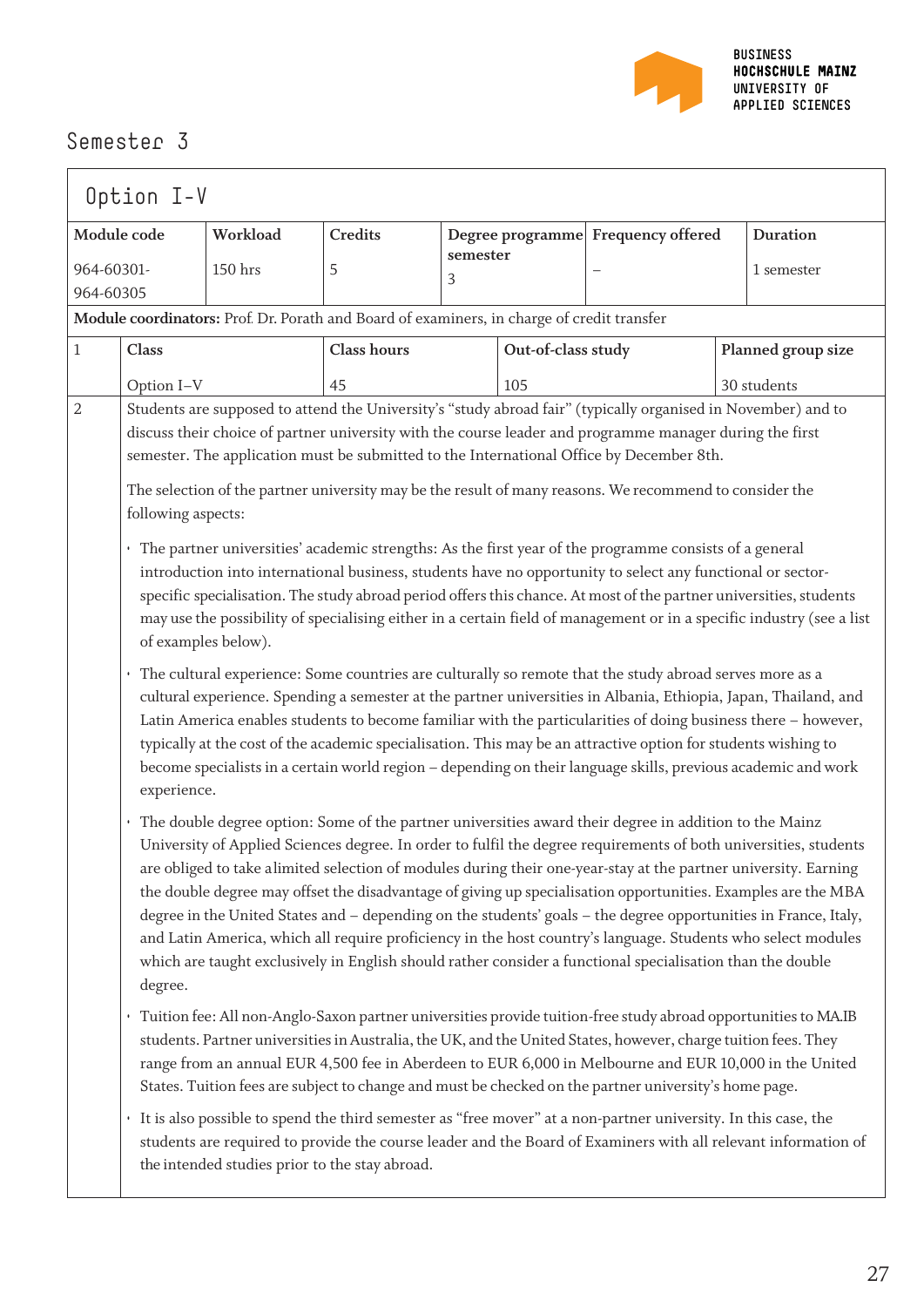

Partner universities' academic strength and opportunities to specialise: Students are supposed to check the availability of modules on the homepages of the partner universities. Many provide students with the opportunity to specialise. Examples are:

Coastal Carolina University:

MBA with specialisation in Marketing or Auditing. OPT opportunity (visa for 9 months paid employment) after graduation.

#### ESCE, Paris:

Specialisations are available in Export Management, Luxury Goods Marketing, Global Marketing, International Finance, and Supply Chain Management.

#### ISC, Paris:

Besides the typical specialisations in Marketing and Finance, the school offers a 'major' in Marketing of Luxury Goods – often combined with internship opportunities at companies like L'Oréal – and Marketing in Creative Industries. Even though not officially named a specialisation, students may select five options in the field of Leadership, Organisational Behaviour, and Project Management.

#### Karlstad University:

Specialisation in Service Industries combined with Accounting, Finance, Marketing

Pfeiffer University, Charlotte:

MBA with specialisation in Organisational Development. The strength of the school's programme is the inclusion of a (paid) internship at the U.S. subsidiary of a German company. OPT opportunity (visa for 9 months paid employment) after graduation.

Robert Gordon-University, Aberdeen:

Amongst others, specialisations offered in Tourism and Hospitality Management, Corporate Communication and Public Affairs, Fashion Management, Project Management, Purchasing and Supply Chain Management. If students opt for a fifth semester, all specialisations are possible in combination with a double degree.

London Southbank University: Amongst others, specialisations in Marketing and Consumer Behaviour, Human Resources Management.

Swinburne University, Melbourne: Amongst others, specialisations in Accounting, Marketing, and Brand Management.

#### VSE, Prague:

Amongst others, Management in Central and Eastern Europe, Logistics, Marketing, and Consumer Behaviour.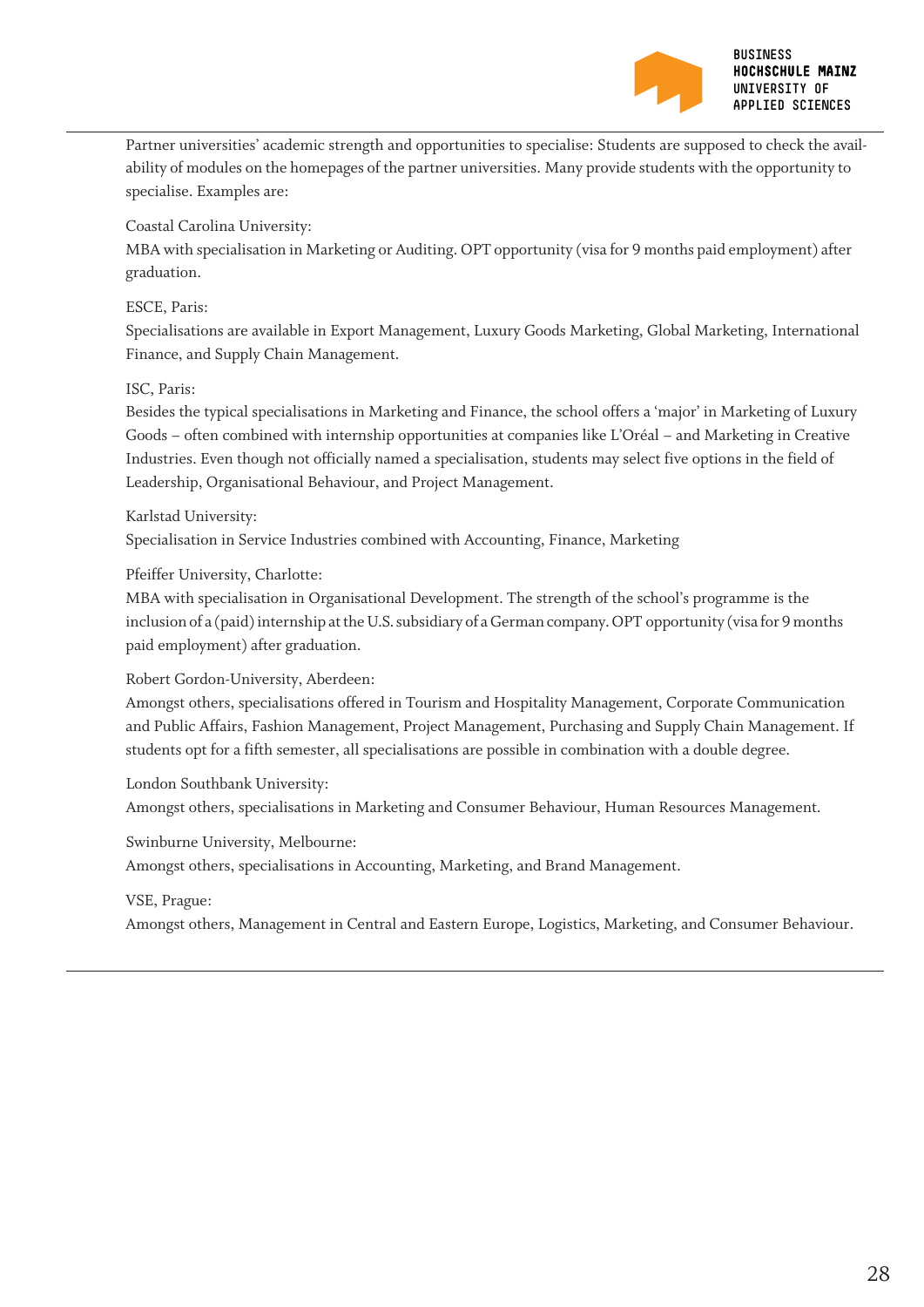

| Master Thesis  |                     |                                                                                                                |                    |          |                    |                      |  |                                                                                                                  |
|----------------|---------------------|----------------------------------------------------------------------------------------------------------------|--------------------|----------|--------------------|----------------------|--|------------------------------------------------------------------------------------------------------------------|
| Module code    |                     | Workload                                                                                                       | Credits            | semester | Degree programme   | Frequency<br>offered |  | <b>Duration</b>                                                                                                  |
| 964-60451      |                     | 900 hrs                                                                                                        | 30                 | 4        |                    |                      |  | 5 months                                                                                                         |
|                |                     | Module coordinators: "Thesis facilitator"; in case of credit transfer: Prof. Dr. Porath and Board of Examiners |                    |          |                    |                      |  |                                                                                                                  |
| 1              | Class               |                                                                                                                | <b>Class hours</b> |          | Out-of-class study |                      |  | Planned group size of seminar                                                                                    |
|                | Master Thesis       |                                                                                                                | 30                 |          | 870                |                      |  | 5 students                                                                                                       |
| $\overline{2}$ |                     | Learning outcomes/ skills                                                                                      |                    |          |                    |                      |  |                                                                                                                  |
|                |                     |                                                                                                                |                    |          |                    |                      |  | Students apply hard and soft skills to a real-world problem and analyse - usually in form of desk and field      |
|                |                     |                                                                                                                |                    |          |                    |                      |  | research - a practical problem in industry and/or commerce. Ideally, they write the thesis in cooperation with a |
|                |                     |                                                                                                                |                    |          |                    |                      |  | multinational company. Students demonstrate their ability of writing a piece of work in which they analyse a     |
|                |                     | problem not yet researched or not yet researched in this particular form.                                      |                    |          |                    |                      |  |                                                                                                                  |
|                |                     |                                                                                                                |                    |          |                    |                      |  | Students may be supervised by a professor of the host or the home university or ideally by a team composed of    |
|                |                     | professors of the home and host university.                                                                    |                    |          |                    |                      |  |                                                                                                                  |
| 3              |                     | Contents of the thesis seminar                                                                                 |                    |          |                    |                      |  |                                                                                                                  |
|                |                     |                                                                                                                |                    |          |                    |                      |  | In the thesis seminars, a group of around five students meet regularly (face-to-face or with the help of a       |
|                |                     |                                                                                                                |                    |          |                    |                      |  | videoconference system, for example Adobe Connect) with the supervisor (thesis facilitator). In these meetings   |
|                |                     |                                                                                                                |                    |          |                    |                      |  | they present, discuss and defend the research question and objectives and the theoretical framework. They        |
|                |                     |                                                                                                                |                    |          |                    |                      |  | critically discuss and defend the chosen methodology and related issues, and present preliminary results.        |
| $\overline{4}$ | Form(s) of teaching |                                                                                                                |                    |          |                    |                      |  |                                                                                                                  |
|                | See above           |                                                                                                                |                    |          |                    |                      |  |                                                                                                                  |
| 5              | Prerequisites       |                                                                                                                |                    |          |                    |                      |  |                                                                                                                  |
|                | none                |                                                                                                                |                    |          |                    |                      |  |                                                                                                                  |
| 6              |                     | <b>Attendance requirements</b>                                                                                 |                    |          |                    |                      |  |                                                                                                                  |
|                |                     | Students are supposed to participate actively; no formal attendance policy is applied.                         |                    |          |                    |                      |  |                                                                                                                  |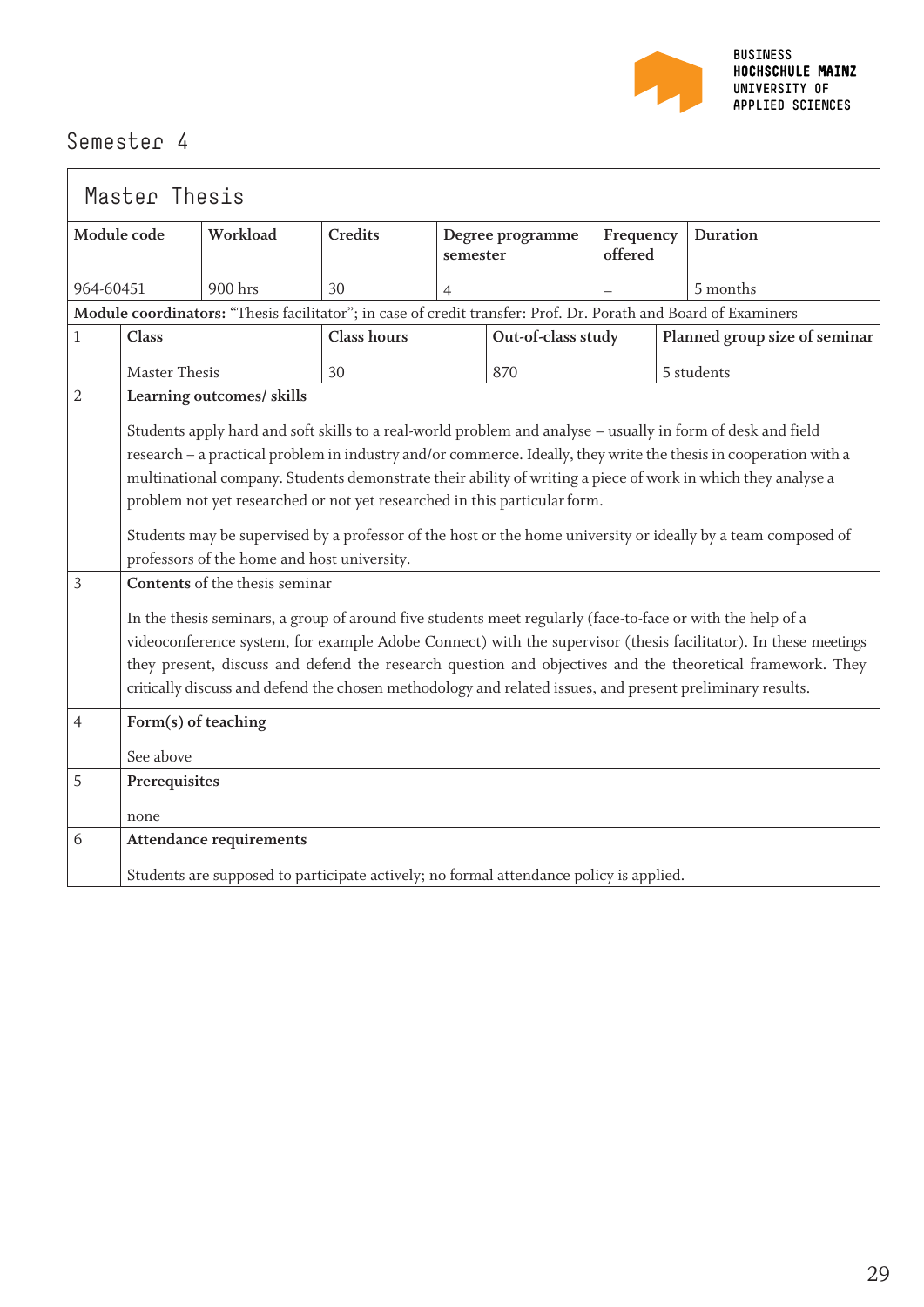

| 7  | Forms of assessment                                                                                                                                                                                                                                                                                                 |
|----|---------------------------------------------------------------------------------------------------------------------------------------------------------------------------------------------------------------------------------------------------------------------------------------------------------------------|
|    | The thesis facilitator and a second examiner assess the paper according to the following criteria:                                                                                                                                                                                                                  |
|    | · Formal and logical structure (research problem identified; research objectives adequate; layout and contents<br>presented logically)                                                                                                                                                                              |
|    | • Methodology of the study (awareness of various methods; appropriate method applied; appropriateness<br>of statistical techniques - if applicable - and other analytical techniques)                                                                                                                               |
|    | • Knowledge of theories / literature (knowledge of theories and publications; currency with discussion in the<br>field)                                                                                                                                                                                             |
|    | • Core research results (application of theory; application of research data; presentation of data and non-<br>data results)                                                                                                                                                                                        |
|    | • Recommendations and conclusions (logical/consistent with research results? Limitations of study<br>discussed? Indication of further research needs?)                                                                                                                                                              |
|    | • Sources and referencing (appropriate mix of books, journal articles, and other sources? Use of footnotes<br>appropriate? Referencing correct and appropriate? Use of appendices appropriate? List of references<br>appropriate?                                                                                   |
|    | • Language and clarity of thought                                                                                                                                                                                                                                                                                   |
| 8  | Requirements for receiving credits                                                                                                                                                                                                                                                                                  |
|    | Minimum of 50% of total assessment                                                                                                                                                                                                                                                                                  |
| 9  | Use of the module (open to students of other Master programmes)                                                                                                                                                                                                                                                     |
|    | The thesis seminar may be composed of MAIB students and students of the German-Argentine Master<br>programme (MA.AA).                                                                                                                                                                                               |
| 10 | Relative weight for the final grade                                                                                                                                                                                                                                                                                 |
|    | 30 of 110                                                                                                                                                                                                                                                                                                           |
| 11 | <b>Further information</b>                                                                                                                                                                                                                                                                                          |
|    | This module description refers to the requirements of Mainz University of Applied Sciences only. In case of<br>double-degree arrangements, students may have to complete the additional requirement of an oral defence.<br>This is the case if the students write the thesis at the following partner universities: |
|    | • Addis Ababa University                                                                                                                                                                                                                                                                                            |
|    | · Ecole Supérieure du Commerce Extérieur (ESCE), Paris                                                                                                                                                                                                                                                              |
|    | · Institut Supérieur du Commerce (ISC), Paris                                                                                                                                                                                                                                                                       |
|    | · Università degli Studi, Brescia                                                                                                                                                                                                                                                                                   |
|    | • University of Economics, Prague                                                                                                                                                                                                                                                                                   |
|    | • University of Karlstad                                                                                                                                                                                                                                                                                            |
|    | · Universidad de Ciencias Empresariales y Sociales, Buenos Aires                                                                                                                                                                                                                                                    |
|    |                                                                                                                                                                                                                                                                                                                     |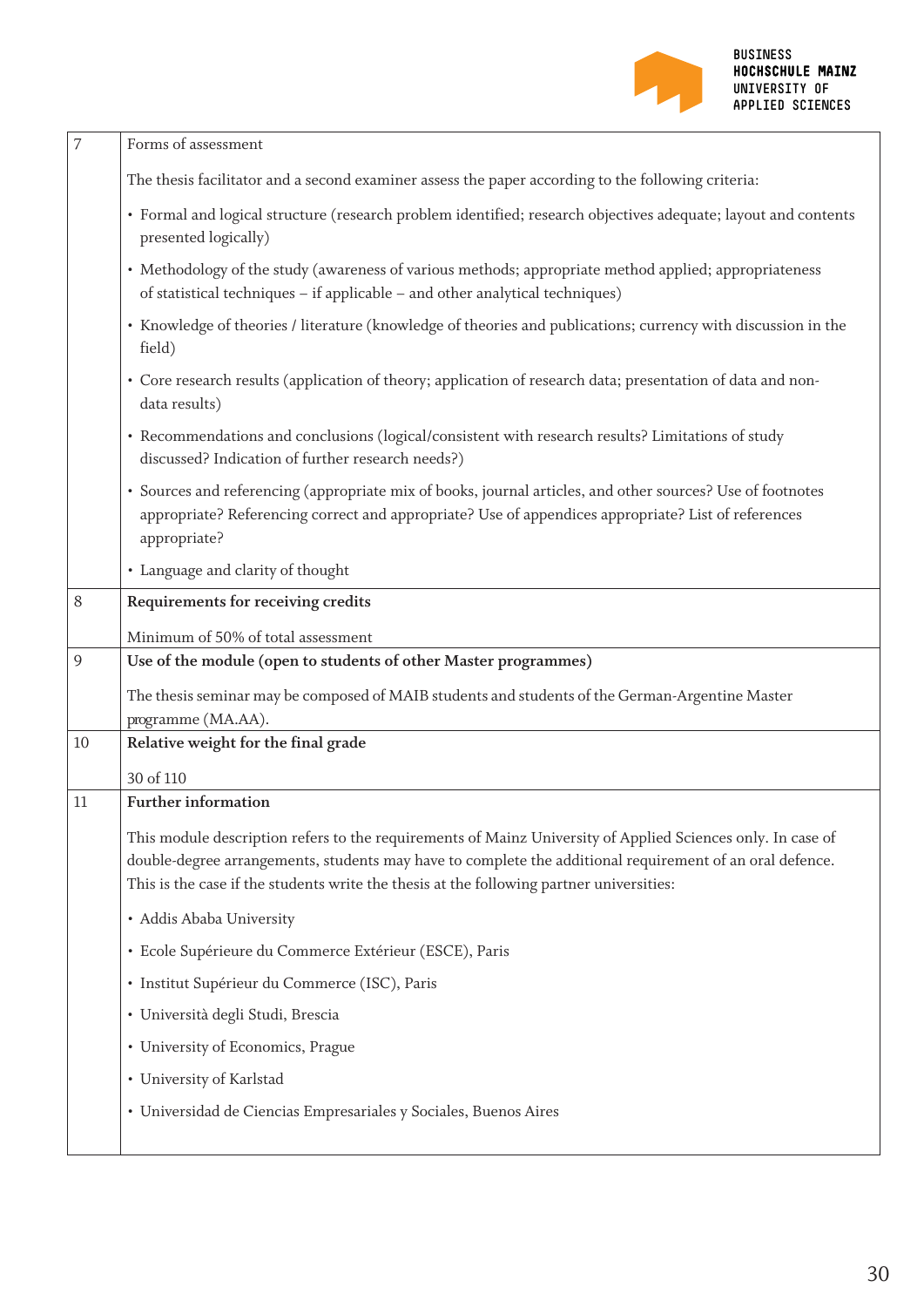

| Applied Project |                                                                                                                                                                                                                                                                                                                                                                                                                                                                                                                                                                                                                                                                                                                                                                                                                                                                                                                    |                                                                       |             |          |                    |                                      |                                                                                                                   |  |  |  |
|-----------------|--------------------------------------------------------------------------------------------------------------------------------------------------------------------------------------------------------------------------------------------------------------------------------------------------------------------------------------------------------------------------------------------------------------------------------------------------------------------------------------------------------------------------------------------------------------------------------------------------------------------------------------------------------------------------------------------------------------------------------------------------------------------------------------------------------------------------------------------------------------------------------------------------------------------|-----------------------------------------------------------------------|-------------|----------|--------------------|--------------------------------------|-------------------------------------------------------------------------------------------------------------------|--|--|--|
| Module code     |                                                                                                                                                                                                                                                                                                                                                                                                                                                                                                                                                                                                                                                                                                                                                                                                                                                                                                                    | Workload                                                              | Credits     |          |                    | Degree programme   Frequency offered | <b>Duration</b>                                                                                                   |  |  |  |
|                 |                                                                                                                                                                                                                                                                                                                                                                                                                                                                                                                                                                                                                                                                                                                                                                                                                                                                                                                    |                                                                       | 10          | semester |                    |                                      |                                                                                                                   |  |  |  |
| 964-60380       |                                                                                                                                                                                                                                                                                                                                                                                                                                                                                                                                                                                                                                                                                                                                                                                                                                                                                                                    | 300 hrs                                                               |             | $1-4$    |                    |                                      | 2 months                                                                                                          |  |  |  |
|                 |                                                                                                                                                                                                                                                                                                                                                                                                                                                                                                                                                                                                                                                                                                                                                                                                                                                                                                                    | Module coordinators: Prof. Dr. Daniel Porath; Prof. Dr. Ulrich Schüle |             |          |                    |                                      |                                                                                                                   |  |  |  |
| $\mathbf{1}$    | Class                                                                                                                                                                                                                                                                                                                                                                                                                                                                                                                                                                                                                                                                                                                                                                                                                                                                                                              |                                                                       | Class hours |          | Out-of-class study |                                      | Planned group size                                                                                                |  |  |  |
|                 | <b>Applied Project</b>                                                                                                                                                                                                                                                                                                                                                                                                                                                                                                                                                                                                                                                                                                                                                                                                                                                                                             |                                                                       | 30          |          | 270                |                                      | 10 students                                                                                                       |  |  |  |
| 2               |                                                                                                                                                                                                                                                                                                                                                                                                                                                                                                                                                                                                                                                                                                                                                                                                                                                                                                                    |                                                                       |             |          |                    |                                      |                                                                                                                   |  |  |  |
|                 | Learning outcomes<br>Students understand the relevance of the other taught modules for practical business problems. They are able to<br>apply and critically assess individual issues learnt in the other modules for specific situations in business.<br><b>Skills</b><br>The applied project is supposed to enhance all key skills, in particular self-management, ability to work in a<br>team, conflict management, presentation skills, ability to think and reflect on own activities critically, and the<br>application of decision-making skills. Depending on the type of project, it also trains the student's rhetoric<br>capability, media literacy and empathy.<br>It is not solely the professional activity, which contributes to the enhancement of these skills, but also the<br>necessity to reflect on the activity and critically assess the experience in a paper, which additionally must be |                                                                       |             |          |                    |                                      |                                                                                                                   |  |  |  |
|                 |                                                                                                                                                                                                                                                                                                                                                                                                                                                                                                                                                                                                                                                                                                                                                                                                                                                                                                                    |                                                                       |             |          |                    |                                      | presented in a seminar. Moreover, participation in the seminar enhances the critical awareness while listening to |  |  |  |
|                 |                                                                                                                                                                                                                                                                                                                                                                                                                                                                                                                                                                                                                                                                                                                                                                                                                                                                                                                    | the presentation and discussing the experience of fellow students.    |             |          |                    |                                      |                                                                                                                   |  |  |  |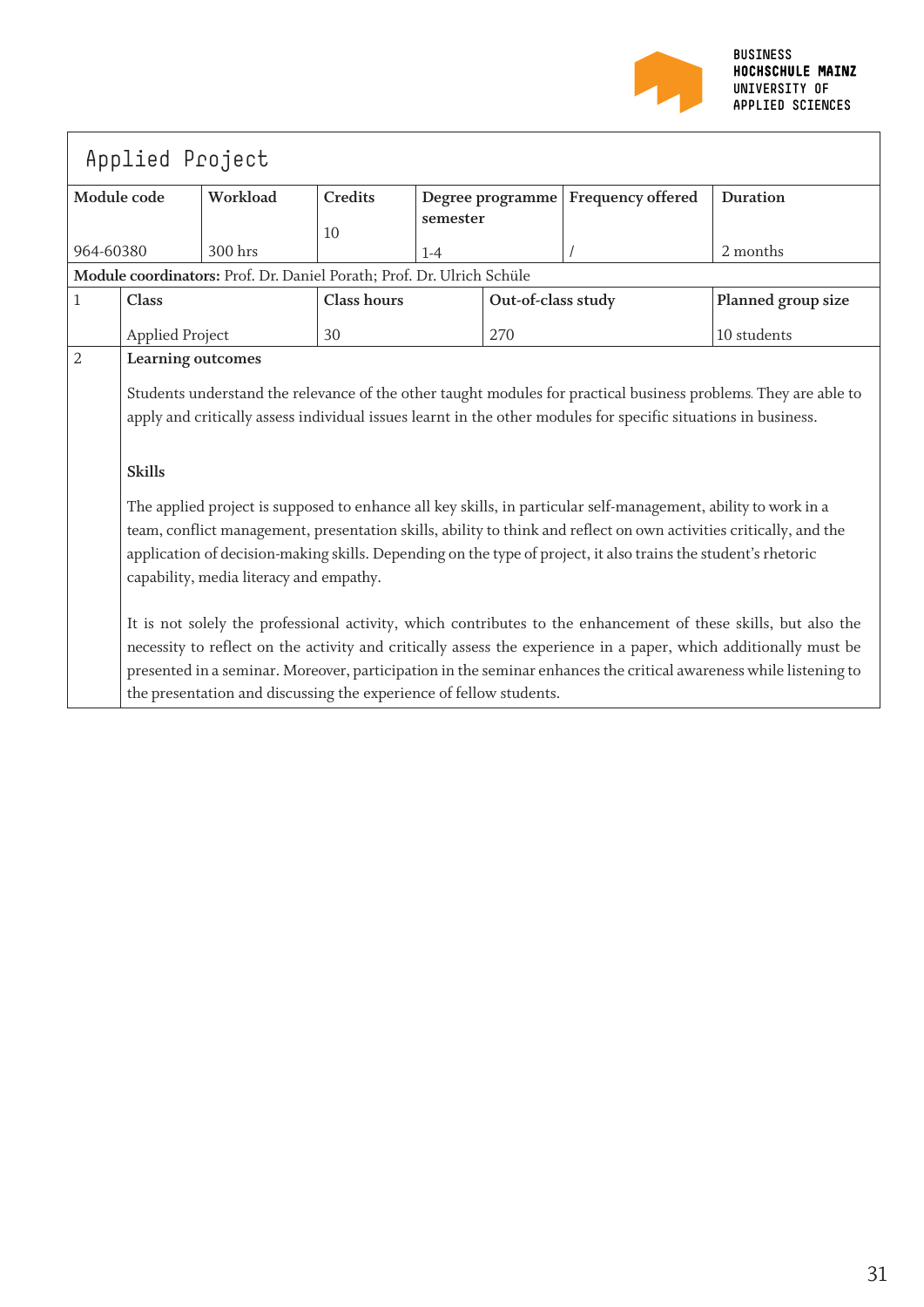

| 3              | Contents                                                                                                                                                                                                                                                                                                                                                                |
|----------------|-------------------------------------------------------------------------------------------------------------------------------------------------------------------------------------------------------------------------------------------------------------------------------------------------------------------------------------------------------------------------|
|                | The applied project is made of three parts                                                                                                                                                                                                                                                                                                                              |
|                | 1) Project work (270 hours)                                                                                                                                                                                                                                                                                                                                             |
|                | 2) Written report (25 hours)                                                                                                                                                                                                                                                                                                                                            |
|                | 3) Presentation (5 hours)                                                                                                                                                                                                                                                                                                                                               |
|                | The project work may be<br>1)                                                                                                                                                                                                                                                                                                                                           |
|                | · a full-time internship (placement) within an internationally active company. Minimum length: eight weeks.<br>The student's work must be related to international business contents.                                                                                                                                                                                   |
|                | a part-time employment position with an internationally active company during the semester, for example as<br>"Werkstudent". The requirements are as described in the context of the full-time internship.                                                                                                                                                              |
|                | Students must present a certificate issued by the company which gives evidence of the placement /<br>employment, the total work load, and its major contents, to the programme manager.                                                                                                                                                                                 |
|                | The written report is a written piece of work $(3,500 \text{ to } 4,500 \text{ words})$ which includes information on the<br>2)<br>company's business, a description of the student's work in the company, and an analysis in which the<br>student relates her/his work experience to the concepts and theories taught in economics and business<br>management classes. |
|                | The presentation takes place in one of the five seminars organised per semester.<br>3)                                                                                                                                                                                                                                                                                  |
|                | In the exceptional case that students fail to find a company for the above-mentioned applied project, the Board<br>of Examiners may assign an extended case study as applied project. The student must work 270 hours on this<br>project; upon completion of the case research, the student must:                                                                       |
|                | · submit a paper of 6,000 to 8,000 words. If the extended case is written in a team of students, the paper must<br>be of 10,000 to 12,000 words' length                                                                                                                                                                                                                 |
|                | · present and defend the paper in one of five seminars organised per semester.                                                                                                                                                                                                                                                                                          |
|                | The course management regards the extended case study as a "second-best solution" and approves this option in<br>extremely rare cases only.                                                                                                                                                                                                                             |
|                | Please note that internships and part-time work must have taken place during the time the student is enrolled<br>in the MA.IB programme. For incoming DD students, this includes the time period they were enrolled in the<br>respective Master programme of their home university.                                                                                     |
| $\overline{4}$ | Form(s) of teaching                                                                                                                                                                                                                                                                                                                                                     |
|                | See above                                                                                                                                                                                                                                                                                                                                                               |
| 5              | Prerequisites                                                                                                                                                                                                                                                                                                                                                           |
|                | None                                                                                                                                                                                                                                                                                                                                                                    |
| 6              | <b>Attendance requirements</b>                                                                                                                                                                                                                                                                                                                                          |
|                | No formal attendance policy applied.                                                                                                                                                                                                                                                                                                                                    |
| $\overline{7}$ | Forms of assessment                                                                                                                                                                                                                                                                                                                                                     |
|                | Applied projects are marked as "pass" or "fail". Other marks are not applied. Assessment is based on the criteria                                                                                                                                                                                                                                                       |
|                | problem identification/objectives, logical structure, appropriateness of the chosen research method (if                                                                                                                                                                                                                                                                 |
|                | applicable), application of theories, description and analysis of contents, critical reflection, use of appropriate                                                                                                                                                                                                                                                     |
|                | statistics, and presentation of results. In case of a "fail", the report (or the case study, respectively) must be re-                                                                                                                                                                                                                                                  |
|                | submitted in the following semester.                                                                                                                                                                                                                                                                                                                                    |